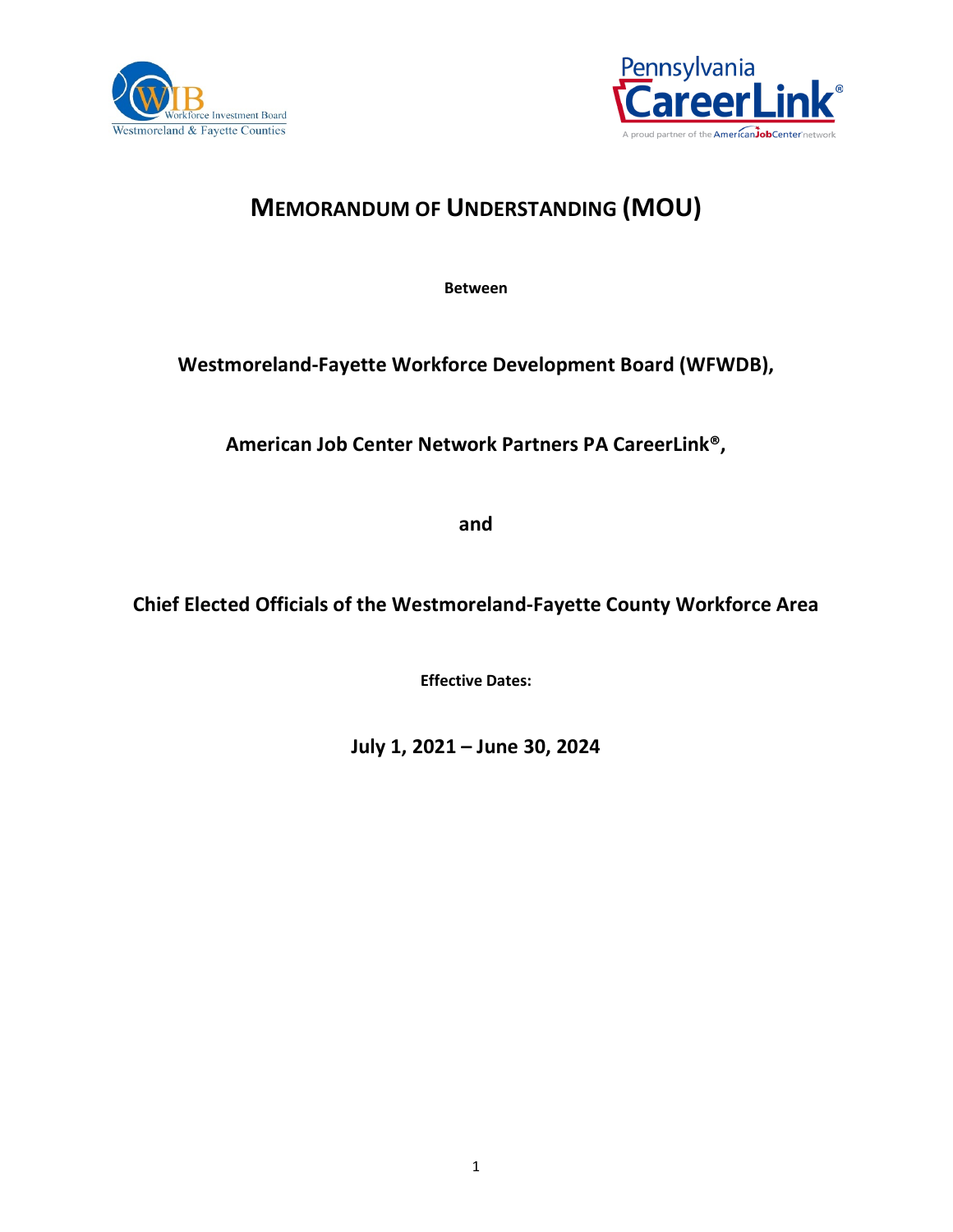## <span id="page-1-0"></span>**Purpose, Vision, & Mission**

#### **Purpose**

The purpose of this Memorandum of Understanding (MOU) is to define the parameters within which education, workforce, economic development, and other Partner programs and entities operating in the Westmoreland-Fayette Local Workforce Development Area (LWDA) create a seamless, customer-focused American Job Center network that aligns service delivery across the board and enhances access to program service.

#### **Vision**

The Westmoreland-Fayette LWDA's vision is to attract, develop, and retain a diverse and stable workforce that will sustain a healthy economy.

#### **Mission**

The Westmoreland-Fayette LWDA's mission is to establish a workforce system that provides data-driven and employer-driven talent solutions through the integration of education, workforce, and economic development resources across the system.

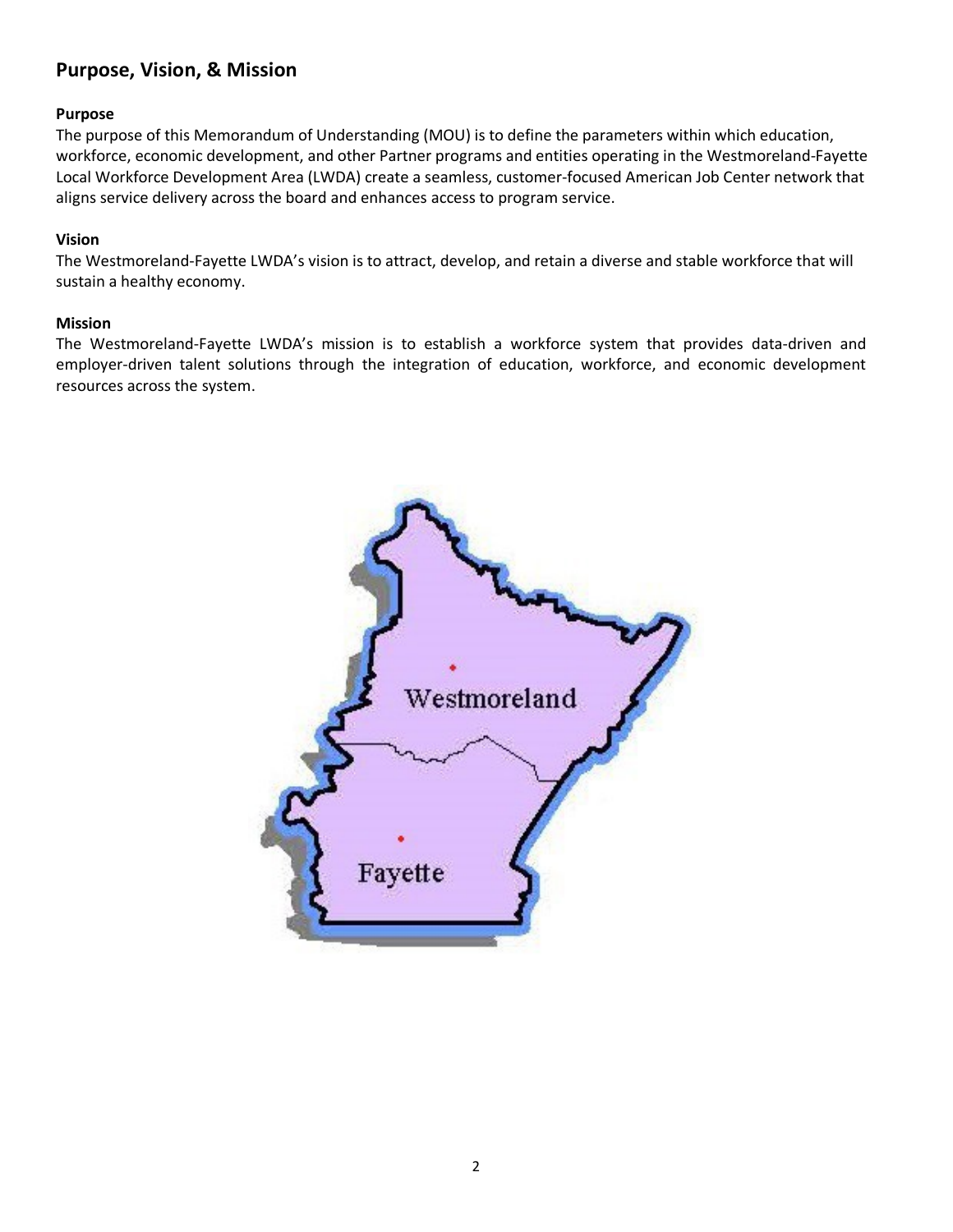# **Table of Contents**

| ADDENDUM A - PENNSYLVANIA DEPARTMENT OF LABOR AND INDUSTRY BUREAU OF WORKFORCE PARTNERSHIP |  |
|--------------------------------------------------------------------------------------------|--|
|                                                                                            |  |
| ADDENDUM C - PENNSYLVANIA DEPARTMENT OF COMMUNITY AND ECONOMIC DEVELOPMENT27               |  |
| ADDENDUM D - PENNSYLVANIA DEPARTMENT OF HUMAN SERVICES, TEMPORARY ASSISTANCE OF NEEDY      |  |
| ADDENDUM E - PENNSYLVANIA DEPARTMENT OF LABOR AND INDUSTRY UNEMPLOYMENT COMPENSATION       |  |
|                                                                                            |  |
|                                                                                            |  |
|                                                                                            |  |
|                                                                                            |  |
|                                                                                            |  |
|                                                                                            |  |
|                                                                                            |  |
|                                                                                            |  |
|                                                                                            |  |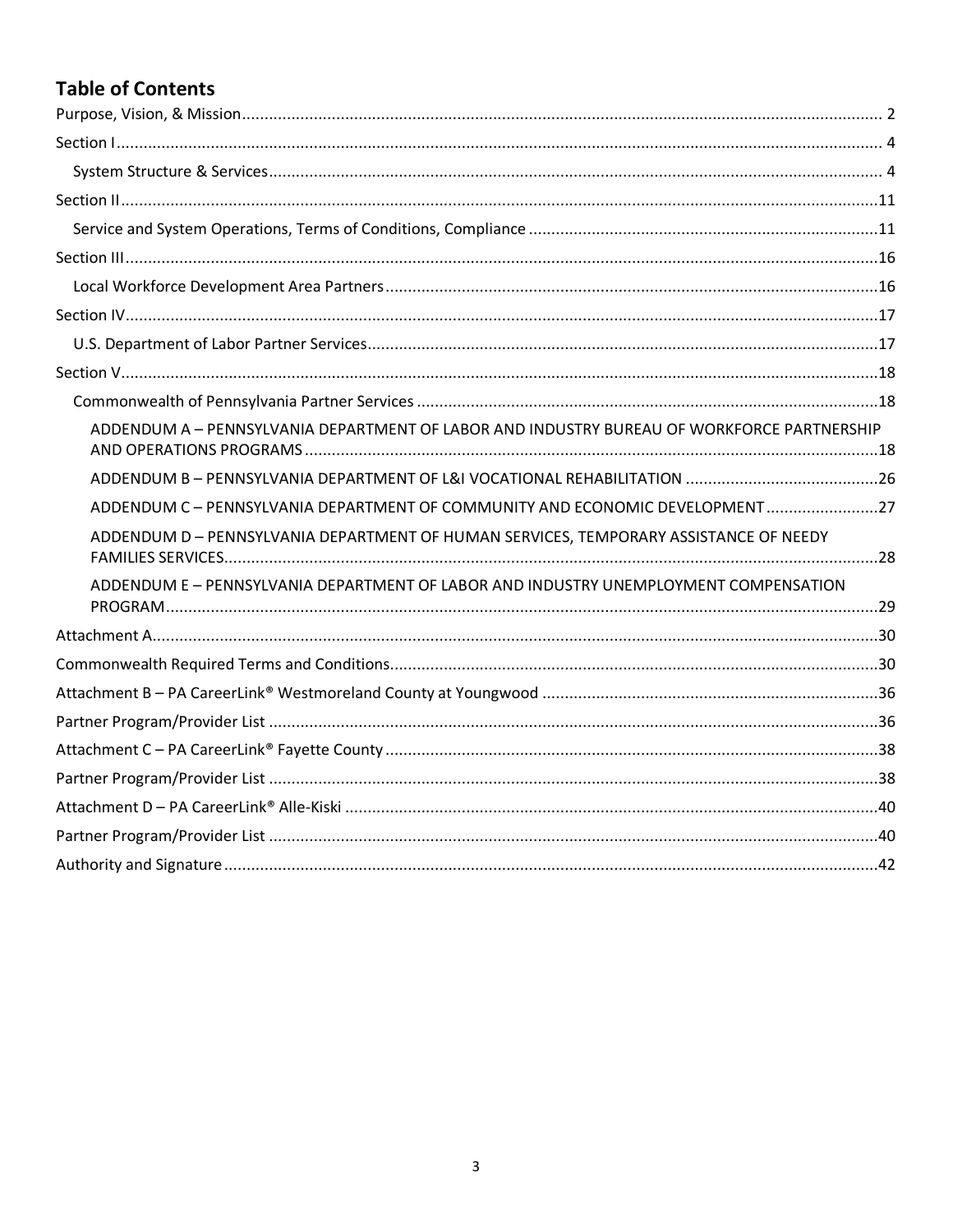## <span id="page-3-1"></span><span id="page-3-0"></span>**Section I System Structure & Services**

#### **PA CAREERLINK® AMERICAN JOB CENTER**

The Westmoreland-Fayette Workforce Development area has three PA CareerLink® Centers. A proud member of the American Job Center Network; the 3 centers are comprehensive Centers.

| <b>PA CareerLink<sup>®</sup> Westmoreland County</b> |                                                          |  |
|------------------------------------------------------|----------------------------------------------------------|--|
| Manager Name: Janice Albright                        | Phone: 724-755-2330                                      |  |
| 151 Pavilion Lane, Youngwood, PA 15697               | Jalbright@privateindustrycouncil.com                     |  |
| 8:00 a.m. to 4:00 p.m.                               | Website: PACareerLink.PA.GOV                             |  |
| Flexible hours based on need.                        | Facebook: PA CareerLink <sup>®</sup> Westmoreland County |  |

| <b>PA CareerLink<sup>®</sup> Fayette County</b> |                                                     |
|-------------------------------------------------|-----------------------------------------------------|
| Manager Name: Ted Martin                        | Phone: 724-434-5627                                 |
| 112 Commonwealth Dr., Lemont Furnace, PA 15456  | Tmartin@privateindustrycouncil.com                  |
| 8:00 a.m. to 4:00 p.m.                          | Website: PACareerLink.PA.GOV                        |
| Flexible hours based on need.                   | Facebook: PA CareerLink <sup>®</sup> Fayette County |

| <b>PA CareerLink<sup>®</sup> Alle-Kiski</b>                   |                                  |
|---------------------------------------------------------------|----------------------------------|
| Manager Name: Rick O'Domes                                    | Phone: 724-334-8600              |
| 1150 5 <sup>th</sup> Ave., Ste. 200, New Kensington, PA 15068 | Rodomes@pa.gov                   |
| 8:00 a.m. to 4:00 p.m.                                        | Website: PACareerLink.PA.GOV     |
| Flexible hours based on need.                                 | Facebook: Alle-Kiski CareerLink® |

#### **ONE-STOP OPERATOR**

The WFWDB selected the One-Stop Operator, Private Industry Council of Westmoreland/Fayette Inc., through a competitive process in accordance with the Uniform Guidance, WIOA, and implementing regulation.

#### Operator Duties:

- Staffing
	- $\circ$  Operator will be required to name an individual to act as the full-time One-Stop Manager.
	- o Determine how staff will fit into overall organization.
	- $\circ$  Determine what precautions are to be taken in deciding whether personnel are suitable to work with vulnerable population.
	- o Manage the process for addressing center grievances (internal and external).
	- o Address staff-turnover and training.
	- o Creation and management of staff development plans.
- Site Operation and Management
	- $\circ$  Establish and communicate specific and measurable PA CareerLink<sup>®</sup> performance standards in conjunction with the WFWDB, the State Workforce Development Board, and input from PA CareerLink® site staff.
	- o Recommend, maintain, and retire technologic tools and services needed for the operation of the onestop centers.
	- o Maintain Westmoreland-Fayette PA CareerLink® centers' calendar scheduling.
	- $\circ$  Ensure the involvement, inclusion, and integration of youth programs, EARN Program, and all other programs at the Westmoreland-Fayette PA CareerLink® centers.
	- o Supervise the PA CareerLink® Administrators and support staff.
	- o Disseminate applicable updates from the Westmoreland-Fayette Workforce Development Board, Pennsylvania Department of Labor and Industry, and the Federal Department of Labor Employment & Training Administration.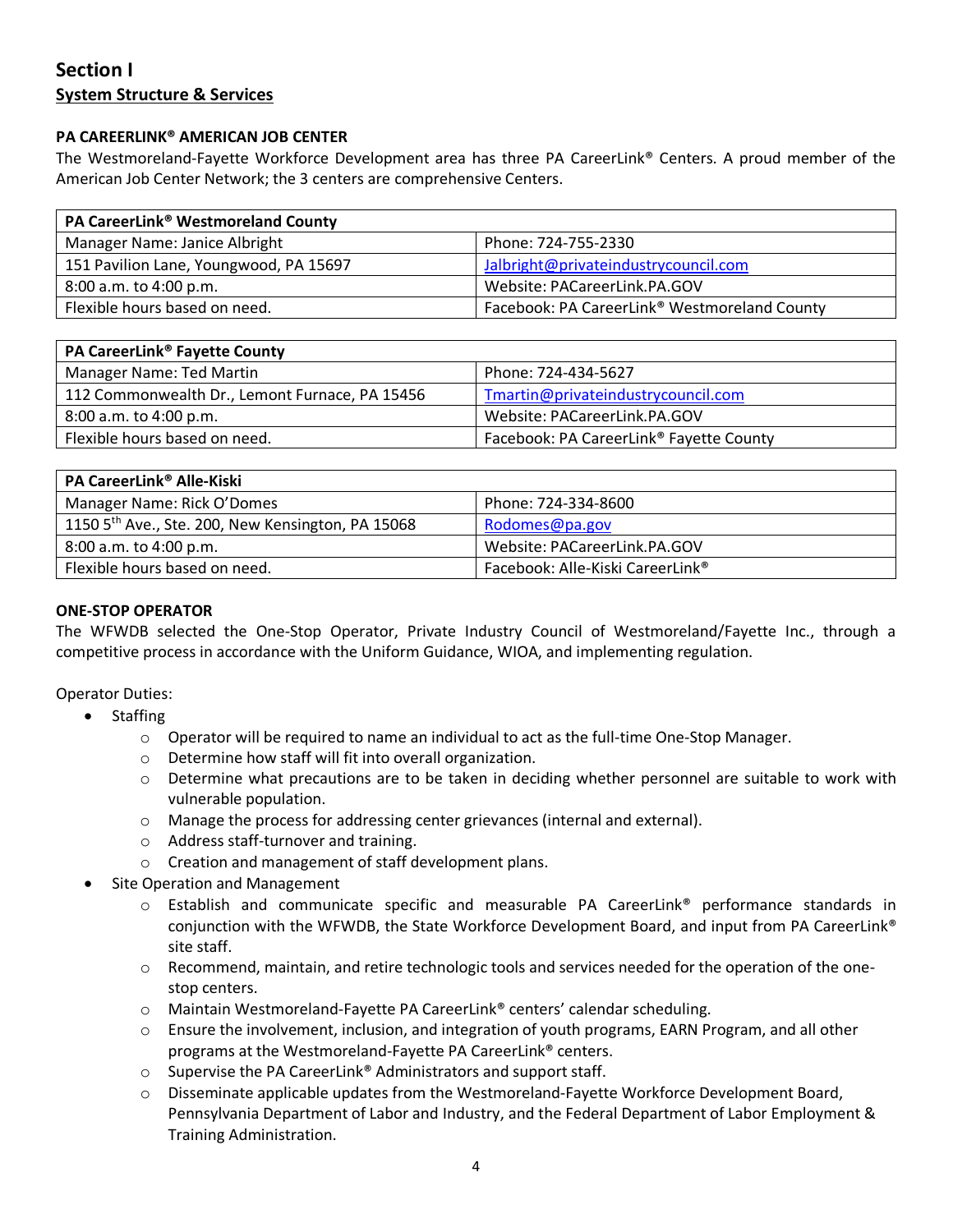- o Develop continuous improvement processes to respond to immediate operational needs while ensuring that short-term actions support long-term objectives.
- $\circ$  Ensure quality service delivery to customers with special needs and maintain a current enhancement plan.
- o Ensure that the Westmoreland-Fayette Workforce Development Board's mission and objectives are met and carried out.
- o Convene quarterly meetings of all staff at the One-Stop center locations.
- $\circ$  Ensure that one-stop center staff are cross-trained, as appropriate, to increase staff capacity, expertise, and efficiency.
- $\circ$  Ensure that customer service standards are met and that action is taken as needed to modify approaches.
- $\circ$  Create and implement a customer flow to include, but not limited to, triage of all customers to determine their needs and their applicable Priority of Service status and ensure service delivery based on that status.
- Partner Collaboration
	- o Serve as an intermediary with all the one-stop partners.
	- $\circ$  Ensure that an effective partner referral mechanism is in place for the benefit of individuals and the partners' performance, and that the mechanism is followed.
	- $\circ$  Implement an action plan that is developed in conjunction with partners who support the WFWDB's strategic plan to meet the needs and expectations of all key stakeholders.
	- $\circ$  Know and understand the parameters under which the partners provide services and each partner's performance measurement goals.
	- o Maintain relationships with human service providers and educational providers and recruit additional service partners.
	- o Assess customer needs and feedback to make recommendations to partners and WFWDB for continuous improvements.
	- o Facilitate the Business Services Team and ensuring the sharing of information and resources among all service partners.
- PA CareerLink<sup>®</sup> Certification
	- o Ensure that all PA CareerLink® centers within Westmoreland and Fayette counties assure compliance with One-Stop center certification criteria.
- Outreach and Promotion
	- $\circ$  Develop community outreach activities within the budget including community notifications; the creation and distribution of promotional materials, press releases, e-newsletters; and maintenance of website.
	- $\circ$  Identify workshop needs and engage with volunteers to host valuable workshops
	- $\circ$  Create and implement a marketing and outreach plan for the community and employers. This plan should include, but not be limited to: flyers, social media, website maintenance, e-newsletters, meeting attendance and promotional materials.
	- $\circ$  Schedule workshops and events at the PA CareerLink® centers located within Westmoreland and Fayette counties and assure representation by partner staff at outside events such as job fairs and career fairs.
- Data and Performance Management
	- $\circ$  Address primary objective of assessment instruments by assisting the service provider in identifying skill levels (including literacy, numeracy, and English language proficiency), aptitudes, abilities (including skill gaps), and supportive service needs and should lend themselves to pre- and post-assessment opportunities to ensure aggregate data can be tracked.
	- o Capture data related to services, projections, costs, etc.
	- o Prepare reports and analysis of the data collected.
	- o Recommend adjustments and improvements based off of reports and data.
	- o Maintain required metrics and data as required, including but not limited to foot traffic and workshop registration.

#### **PA CAREERLINK® SYSTEM PARTNERS**

The role of the partners is to provide access through the one-stop delivery system to such programs or activities carried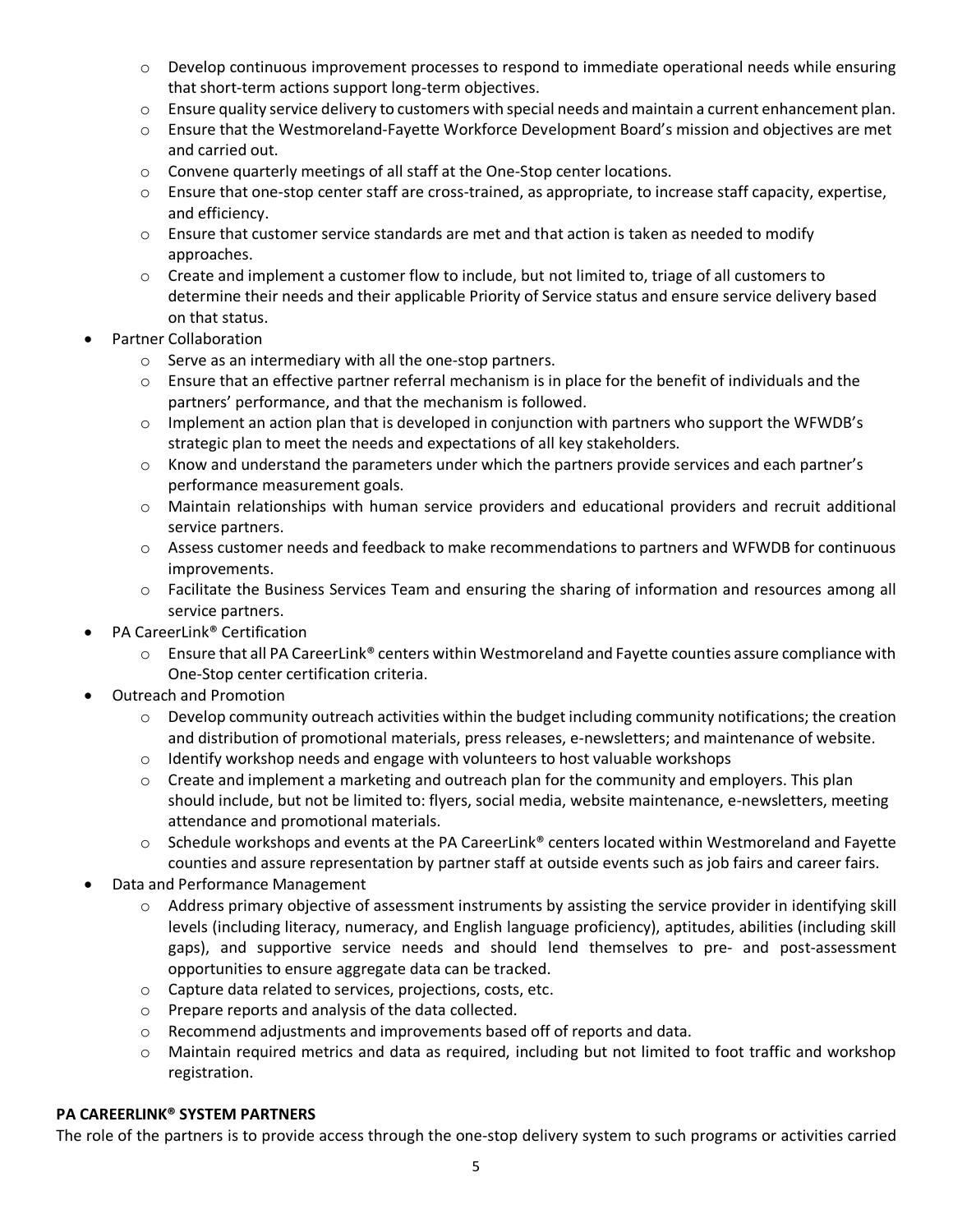out by the entity of including making career services that are applicable to the program or activities available at the onestop centers.

| <b>Program Name</b>                                 | <b>Program Authorization</b>                                                                                                             | <b>Local Area Partner/Provider</b>                                    |
|-----------------------------------------------------|------------------------------------------------------------------------------------------------------------------------------------------|-----------------------------------------------------------------------|
| <b>POC Address</b>                                  | <b>POC Telephone</b>                                                                                                                     | POC website/email                                                     |
|                                                     |                                                                                                                                          |                                                                       |
| <b>Adult Education</b>                              | WIOA Title II<br><b>Adult Education Family Literacy</b>                                                                                  | Intermediate Unit 1                                                   |
| One Intermediate Drive,<br>Coal Center, PA 15423    | 724-938-3241                                                                                                                             | Rachel.Zilcosky@iu1.org                                               |
|                                                     |                                                                                                                                          |                                                                       |
| Wagner Peyser, Labor Exchange, TAA,<br>Veterans     | WIOA Title III                                                                                                                           | PA Dept. of Labor & Industry - BWPO                                   |
| 12 Commonwealth Drive,<br>Lemont Furnace, PA 15456  | 724-434-5627                                                                                                                             | fstaszko@pa.gov                                                       |
|                                                     |                                                                                                                                          |                                                                       |
| <b>Vocational Rehabilitation Programs</b>           | Title IV                                                                                                                                 | PA Dept. of Labor & Industry - OVR                                    |
| 727 Goucher Street,<br>Johnstown, PA 15905          | 814-255-6771                                                                                                                             | maduranko@pa.gov                                                      |
|                                                     |                                                                                                                                          |                                                                       |
| <b>Vocational Rehabilitation Programs</b>           | Title IV                                                                                                                                 | PA Dept. of Labor & Industry - OVR                                    |
| 201 W. Wheeling Street,<br>Washington, PA 15301     | 724-223-4430                                                                                                                             | dopenbrier@pa.gov                                                     |
|                                                     |                                                                                                                                          |                                                                       |
| <b>TANF</b>                                         | Part A of Title IV                                                                                                                       | PA Dept. of Human Services                                            |
| 587 Sells Lane,<br>Greensburg, PA 15601             | 724-832-5365                                                                                                                             | roedmonds@pa.gov                                                      |
|                                                     |                                                                                                                                          |                                                                       |
| <b>TANF</b>                                         | Part A of Title IV                                                                                                                       | PA Dept. of Human Services                                            |
| 41 Church Street,<br>Uniontown, PA 15401            | 724-439-7490                                                                                                                             | dvalente@pa.gov                                                       |
|                                                     |                                                                                                                                          |                                                                       |
| Unemployment Insurance (UI)                         | Unemployment Insurance programs<br>under State Unemployment<br>Compensation laws                                                         | PA Dept. of Labor & Industry - Office<br>of Unemployment Compensation |
| 651 Boas Street, Rm. 625,<br>Harrisburg, PA 17121   | 717-787-3907                                                                                                                             | witrusky@pa.gov                                                       |
|                                                     |                                                                                                                                          |                                                                       |
| <b>Community Services Block Grant Act</b><br>(CSBG) | <b>Employment and training activities</b><br>carried out under the Community<br>Services Block Grant Act (CSBG 92<br>U.S.C. 9901 ET SEQ) | <b>Fayette County Community Action</b><br>Agency                      |
| 108 North Beeson Blvd.,                             | 724-430-3011                                                                                                                             |                                                                       |
| Uniontown, PA 15401                                 |                                                                                                                                          | jstark@fccaa.org                                                      |
|                                                     |                                                                                                                                          |                                                                       |
| <b>Community Service Block Grant Act</b><br>(CSBG)  |                                                                                                                                          | <b>Westmoreland Community Action</b>                                  |
| 226 South Maple Avenue,<br>Greensburg, PA 15601     | 724-834-1260                                                                                                                             | mzalich@westmorelandca.org                                            |
|                                                     |                                                                                                                                          |                                                                       |
| Job Corps                                           | Job Corps, WIOA Title I, Substitute C                                                                                                    | Pittsburgh Job Corps Center                                           |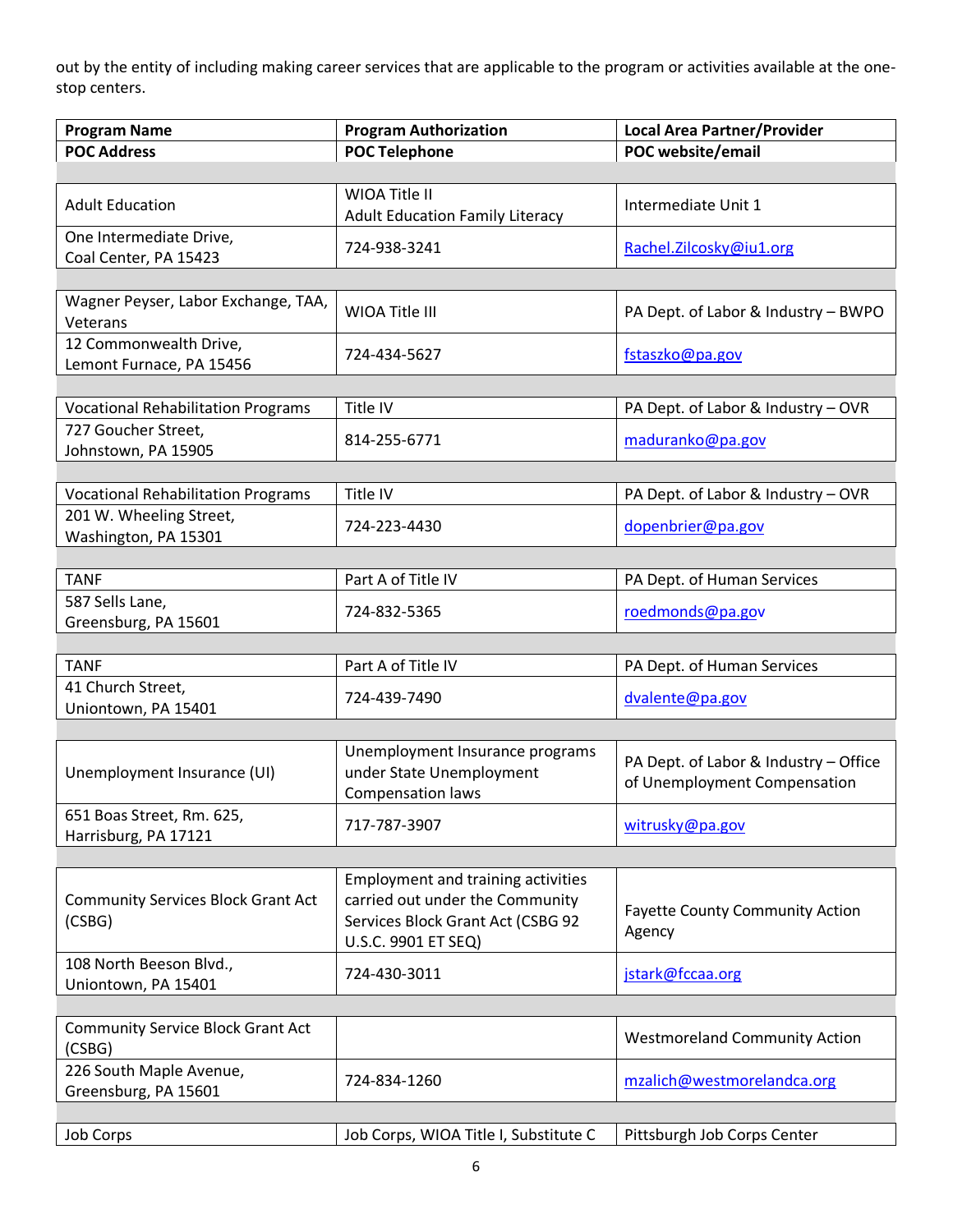| 7175 Highland Avenue,<br>Pittsburgh, PA 15206                                                   | 412-441-3800                                                                                                                                                                                         | Ely.sherri@jobcorps.org                                         |
|-------------------------------------------------------------------------------------------------|------------------------------------------------------------------------------------------------------------------------------------------------------------------------------------------------------|-----------------------------------------------------------------|
|                                                                                                 |                                                                                                                                                                                                      |                                                                 |
| <b>Career and Technical Education</b><br><b>Westmoreland County Community</b><br>College (WCCC) | <b>Career and Technical Education</b><br>Programs at the post-secondary level,<br>authorized under the Carl D. Perkins<br><b>Career and Technical Education Act</b><br>of 20 (20 W.S.C. 2301 et seq) | <b>Westmoreland County Community</b><br>College                 |
| 145 Pavilion Lane,<br>Youngwood, PA 15697                                                       |                                                                                                                                                                                                      | wilsoncol@westmoreland.edu                                      |
|                                                                                                 |                                                                                                                                                                                                      |                                                                 |
| Fayette Career & Technical Institute<br>175 George Fairchance Road,<br>Uniontown, PA 15401      |                                                                                                                                                                                                      | cshaw@fayettecti.org                                            |
| <b>Central Westmoreland CTC</b>                                                                 |                                                                                                                                                                                                      |                                                                 |
| 240 Arona Road<br>New Stanton, PA 15672                                                         |                                                                                                                                                                                                      | jlucia@cwctc.org                                                |
|                                                                                                 |                                                                                                                                                                                                      |                                                                 |
| Northern Westmoreland Career and<br><b>Technical Center</b>                                     |                                                                                                                                                                                                      |                                                                 |
| 705 Stevenson Blvd.,<br>New Kensington, PA 15068                                                |                                                                                                                                                                                                      | jawes@northwmctc.org                                            |
| <b>Connellsville Career and Technical</b>                                                       |                                                                                                                                                                                                      |                                                                 |
| Center                                                                                          |                                                                                                                                                                                                      |                                                                 |
| 720 Locust Street,<br>Connellsville, PA 15425                                                   |                                                                                                                                                                                                      | bjaynes@casdfalcons.org                                         |
|                                                                                                 |                                                                                                                                                                                                      |                                                                 |
| <b>Council of Three Rivers American</b><br><b>Indian Center</b>                                 | Indian and Native American<br>Programs (INA) WIOA 66.29 USC 321                                                                                                                                      | <b>Council of Three Rivers American</b><br><b>Indian Center</b> |
| 120 Charles Street,<br>Pittsburgh, PA 153238                                                    |                                                                                                                                                                                                      | rjohn@cotraic.org                                               |
|                                                                                                 |                                                                                                                                                                                                      |                                                                 |
| Arbor dba Equus Workforce Solutions                                                             | WIOA Title I Youth                                                                                                                                                                                   |                                                                 |
| Linn Station Road,<br>Louisville, KY 40233                                                      |                                                                                                                                                                                                      | mark@equusworks.com                                             |
|                                                                                                 |                                                                                                                                                                                                      |                                                                 |
| <b>Westmoreland County Housing</b><br>Authority                                                 | <b>Employment and training activities</b><br>carried out by the Dept. of Housing &<br>Urban Development                                                                                              |                                                                 |
| 154 South Greengate Road,<br>Greensburg, PA 15601                                               | 724-832-7248                                                                                                                                                                                         | mikew@wchaonline.com                                            |
|                                                                                                 |                                                                                                                                                                                                      |                                                                 |
| Senior Employment Program - WCCC                                                                | <b>Senior Community Service</b><br><b>Employment Program (SCSEP)</b>                                                                                                                                 |                                                                 |
| <b>WCCC</b><br>145 Pavilion Lane,<br>Youngwood, PA 15697                                        | 724-925-4027                                                                                                                                                                                         | magdaw@westmoreland.edu                                         |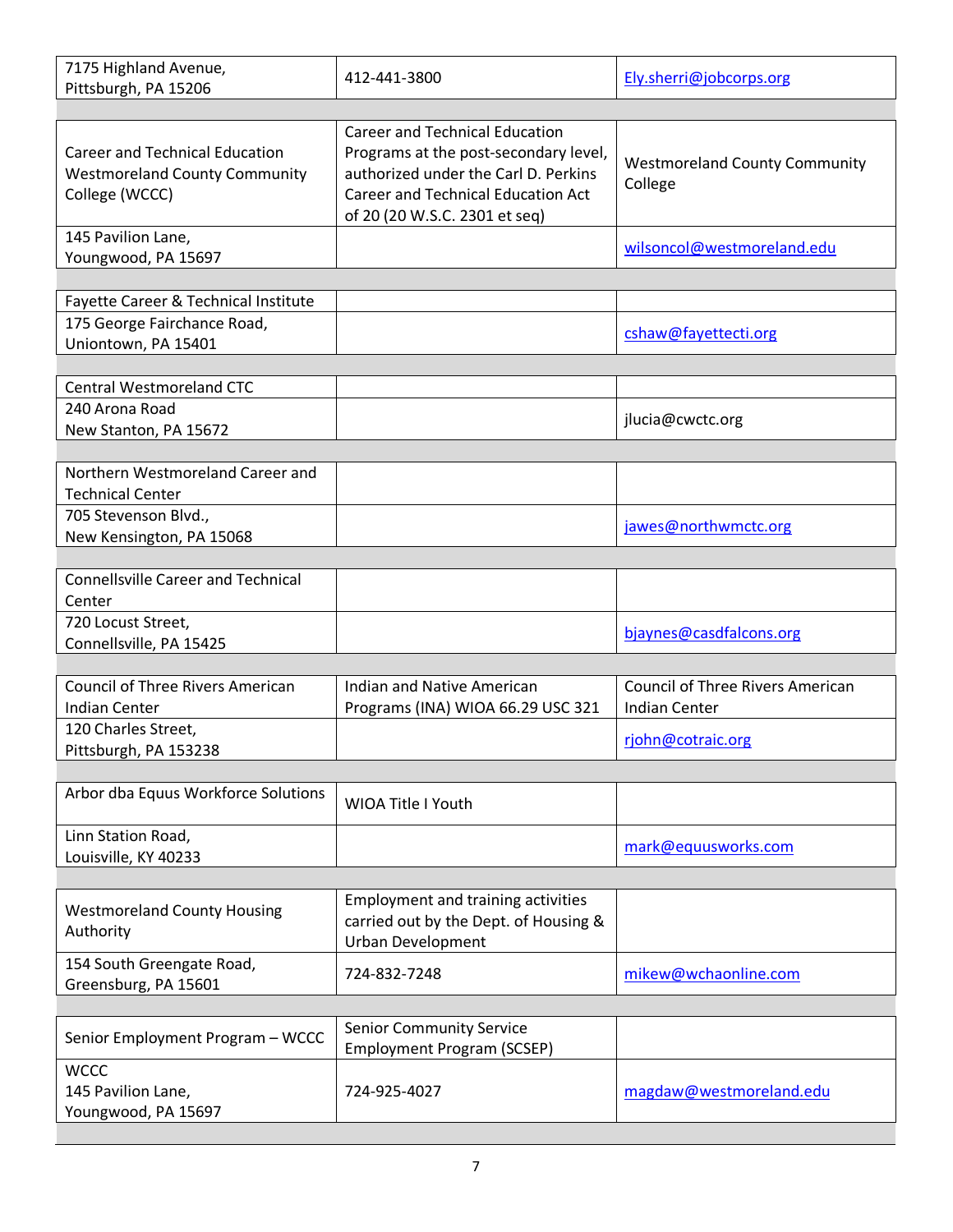| Southwest Area Agency on Aging                                                                            |                                              |                                                                                                 |
|-----------------------------------------------------------------------------------------------------------|----------------------------------------------|-------------------------------------------------------------------------------------------------|
| 305 Chamber Plaza,<br>Charleroi, PA 15022                                                                 | 724-489-8080                                 | grenfell@swpa-aaa.org                                                                           |
|                                                                                                           |                                              |                                                                                                 |
| Migrant and Season Farm Worker<br>Programs                                                                | Migrant and Seasonal Farm Worker<br>Programs | Pathstone Corporation                                                                           |
| 421 McFarlan Road<br>Kennett Square, PA 19348                                                             | 800-888-6770                                 | info@pathstone.org                                                                              |
|                                                                                                           |                                              |                                                                                                 |
| <b>Employment and Training Activities</b><br>carried out by the Dept. of Housing<br>and Urban Development |                                              | <b>Westmoreland County Housing</b><br>Authority                                                 |
| 154 South Greengate Road<br>Greensburg, PA 15601                                                          | 724-832-7248                                 | mikew@wchaonline.com                                                                            |
|                                                                                                           |                                              |                                                                                                 |
| Programs authorized under sec. 212<br>of the Second Chance Act 2007                                       | 42. U.S.C. 17532                             | <b>Bureau of Workforce Partnership</b><br>Operations (BWPO)/Office of Justice<br>Programs (OJP) |

At a minimum, Partners will make the below services available, as applicable to the program, consistent with and coordinated via the PA CareerLink® American Job Center Network System. Additional services may be provided on a caseby-case basis and with the approval of the local workforce development board (WDB).

| <b>Business Services</b>                |                                       |                                            |
|-----------------------------------------|---------------------------------------|--------------------------------------------|
| Serve as a single point of contact for  | Provide information and services      | Assist with disability and                 |
| businesses, responding to all           | related to Unemployment Insurance     | communication accommodations,              |
| requests in a timely manner             |                                       | including job coaches                      |
| Conduct outreach regarding Local        | <b>Conduct on-site Rapid Response</b> | Develop On-the-Job Training (OJT)          |
| workforce system's services and         | activities regarding closures and     | contracts, incumbent worker                |
| products                                | downsizings                           | contracts, or pay-for- performance         |
|                                         |                                       | contract strategies                        |
| Provide access to labor market          | Provide customized recruitment and    |                                            |
| information                             | job applicant screening, assessment   |                                            |
|                                         | and referral services                 |                                            |
| Assist with the interpretation of labor | Conduct job fairs                     | Develop customized training                |
| market information                      |                                       | opportunities to meet specific             |
|                                         |                                       | employer and/or industry cluster           |
|                                         |                                       | needs                                      |
| Use of one-stop center facilities for   | Consult on human resources issues     |                                            |
| recruiting and interviewing job         |                                       |                                            |
| applicants                              |                                       |                                            |
| Post job vacancies in the state labor   | Provide information regarding         | Provide incumbent worker upgrade           |
| exchange system and take and fill job   | disability awareness issues           | training through various modalities        |
| orders                                  |                                       |                                            |
| Provide information regarding           | Provide information regarding         |                                            |
| workforce development initiatives       | assistive technology and              |                                            |
| and programs                            | communication accommodations          |                                            |
| <b>Job Seeker Services</b>              |                                       |                                            |
| <b>Basic Career Services</b>            | <b>Individualized Career Services</b> | <b>Training</b>                            |
| Outreach, intake, and orientation to    | Comprehensive and specialized         | Occupational skills training through       |
| the information, services, programs,    | assessments of skills levels and      | <b>Individual Training Accounts (ITAs)</b> |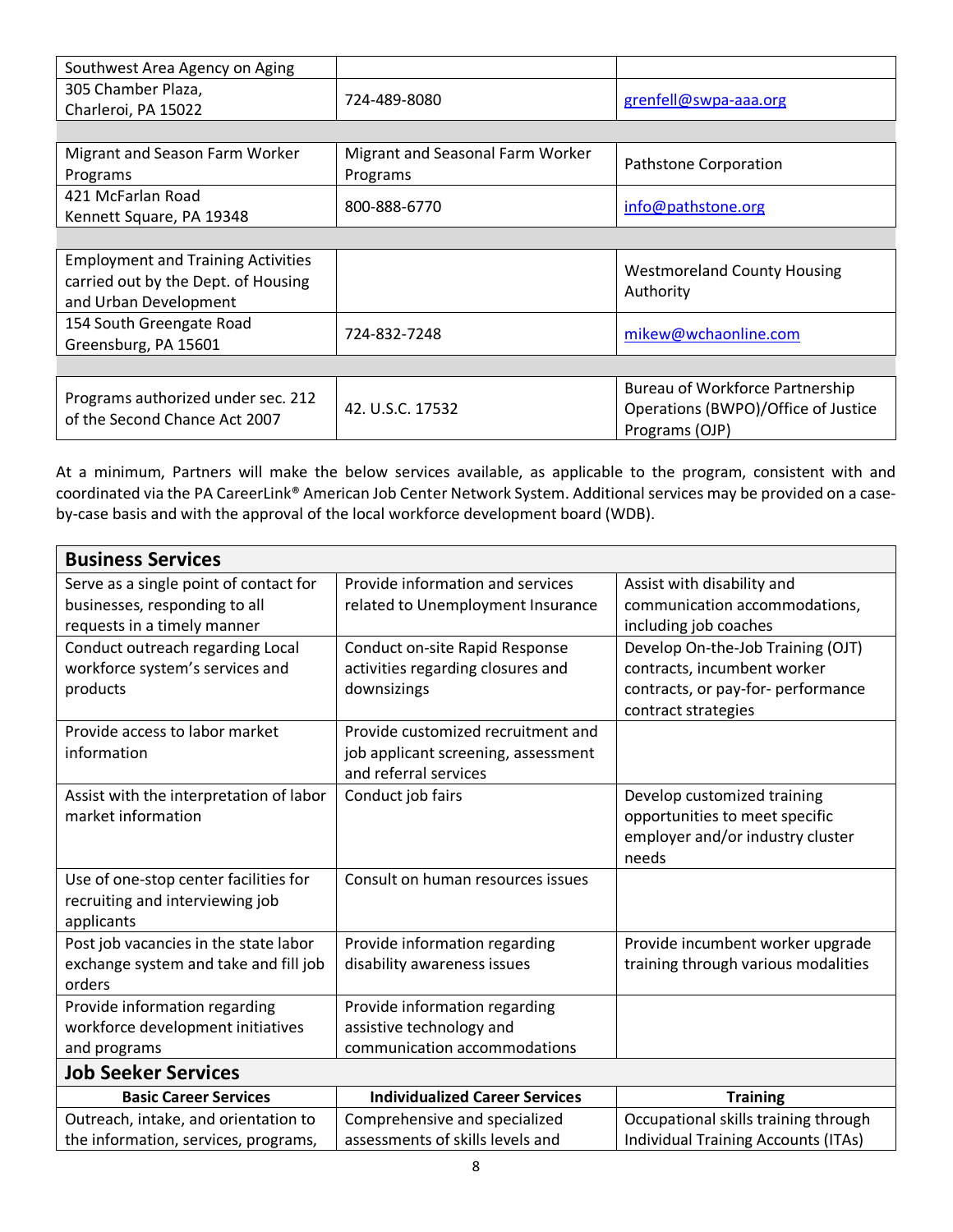| tools and resources available through                                     | service needs                                                                |                                                  |                                                           |
|---------------------------------------------------------------------------|------------------------------------------------------------------------------|--------------------------------------------------|-----------------------------------------------------------|
| the Local workforce system<br>Initial assessments of skill level(s),      |                                                                              |                                                  | Adult education and literacy                              |
| aptitudes, abilities and supportive                                       | Development of an individual<br>employability development plan to            |                                                  | activities, including English language                    |
| service needs                                                             | identify employment goals,                                                   |                                                  | acquisition (ELA), provided in                            |
|                                                                           |                                                                              |                                                  |                                                           |
|                                                                           | appropriate achievement objectives,                                          |                                                  | combination with the training                             |
|                                                                           | and appropriate combination of                                               |                                                  | services described above                                  |
|                                                                           | services for the customer to achieve                                         |                                                  |                                                           |
| In and out of area job search and                                         | the employment goals<br>Referral to training services                        |                                                  |                                                           |
|                                                                           |                                                                              |                                                  | On-the-Job Training (OJT)                                 |
| placement assistance (including<br>provision of information on in-        |                                                                              |                                                  |                                                           |
| demand industry sectors and                                               |                                                                              |                                                  |                                                           |
| occupations and non-traditional                                           |                                                                              |                                                  |                                                           |
| Access to employment opportunity                                          | Group counseling                                                             |                                                  | <b>Incumbent Worker Training</b>                          |
| and labor market information                                              |                                                                              |                                                  |                                                           |
| Performance information and                                               | Literacy activities related to work                                          |                                                  | Programs that combine workplace                           |
| program costs for eligible providers                                      | readiness                                                                    |                                                  | training with related instruction                         |
| of training, education, and workforce                                     |                                                                              |                                                  | which may include cooperative                             |
| services                                                                  |                                                                              |                                                  | education                                                 |
| Information on performance of the                                         | Individual counseling and career                                             |                                                  | Training programs operated by the                         |
| Local workforce system                                                    | planning                                                                     |                                                  | private sector                                            |
| Information on the availability of                                        | Case management for customers                                                |                                                  | Skill upgrading and retraining                            |
| supportive services and referral to                                       |                                                                              | seeking training services; individual in         |                                                           |
| such, as appropriate                                                      | and out of area job search, referral                                         |                                                  |                                                           |
|                                                                           | and placement assistance                                                     |                                                  |                                                           |
| Information and meaningful                                                | Work experience, transitional jobs,                                          |                                                  | <b>Entrepreneurial training</b>                           |
| assistance on Unemployment                                                | registered apprenticeships, and                                              |                                                  |                                                           |
| Insurance claim filing                                                    | internships                                                                  |                                                  |                                                           |
| Determination of potential eligibility<br>for workforce Partner services, | Workforce preparation services (e.g.,                                        |                                                  | Customized training conducted with                        |
|                                                                           | development of learning skills,                                              |                                                  | a commitment by an employer or                            |
| programs, and referral(s)                                                 | punctuality, communication skills,                                           |                                                  | group of employers to employ an                           |
|                                                                           | interviewing skills, personal                                                |                                                  | individual upon successful                                |
|                                                                           | maintenance, literacy skills, financial<br>literacy skills, and professional |                                                  | completion of the training                                |
|                                                                           | conduct) to prepare individuals for                                          |                                                  |                                                           |
|                                                                           |                                                                              | unsubsidized employment or training              |                                                           |
| Information and assistance in                                             | Post-employment follow-up services                                           |                                                  | Other training services as determined                     |
| applying for financial aid for training                                   | and support                                                                  |                                                  | by the workforce partner's governing                      |
| and education programs not                                                |                                                                              |                                                  | rules                                                     |
| provided under WIOA                                                       |                                                                              |                                                  |                                                           |
| <b>Youth Services</b>                                                     |                                                                              |                                                  |                                                           |
| Tutoring, study skills training, instruction, and evidence-               |                                                                              |                                                  | Alternative secondary school services, or dropout         |
| based dropout prevention and recovery strategies that                     |                                                                              | recovery services, as appropriate.               |                                                           |
|                                                                           | lead to completion of the requirements for a secondary                       |                                                  |                                                           |
| school diploma or its recognized equivalent (including a                  |                                                                              |                                                  |                                                           |
| recognized certificate of attendance or similar document                  |                                                                              |                                                  |                                                           |
| for individuals with disabilities) or for a recognized                    |                                                                              |                                                  |                                                           |
| postsecondary credential                                                  |                                                                              |                                                  |                                                           |
| Paid and unpaid work experiences that have as a                           |                                                                              |                                                  | Occupational skill training, which shall include priority |
| component academic and occupational education, which                      |                                                                              | consideration for training programs that lead to |                                                           |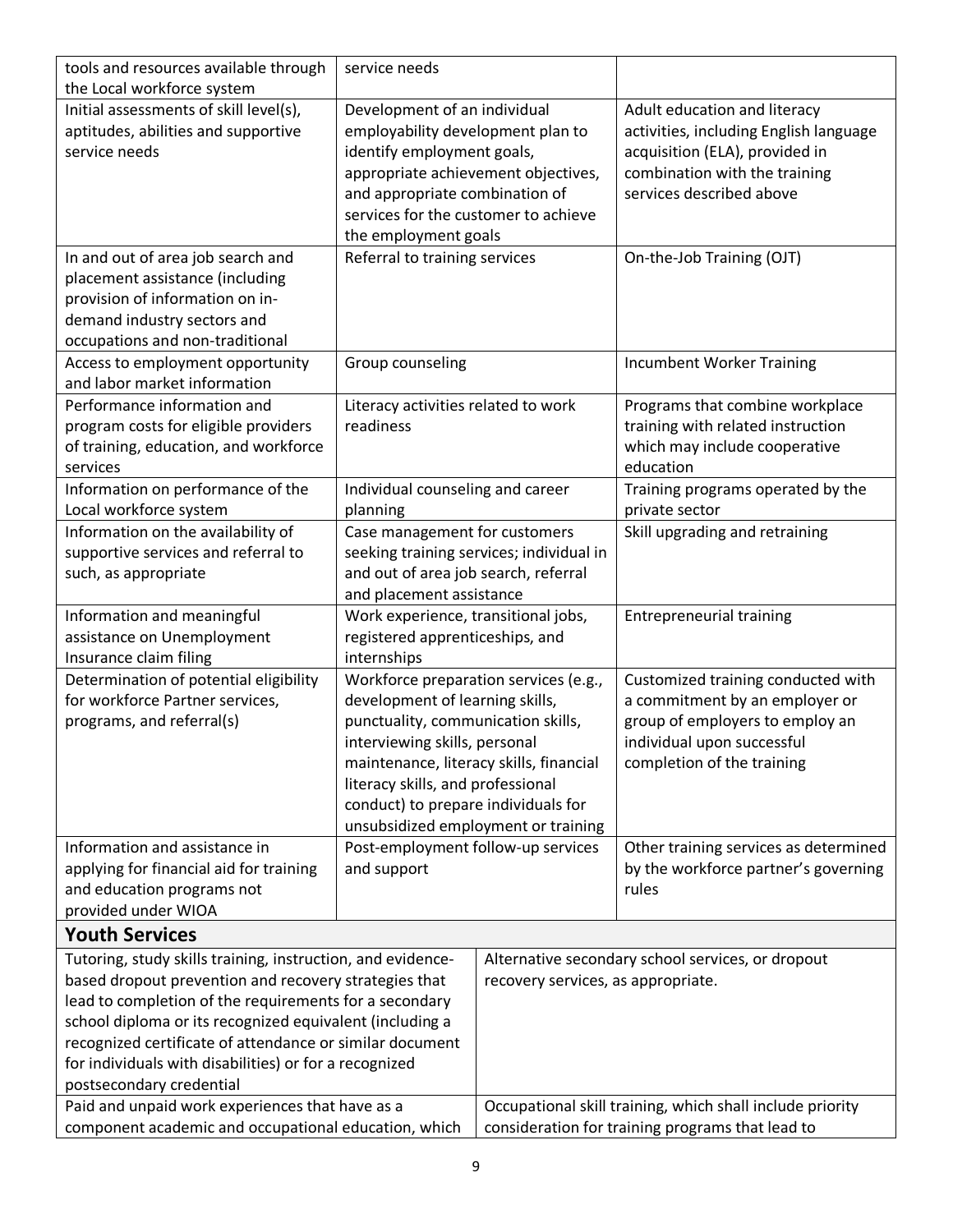| may include: Summer employment opportunities and         | recognized postsecondary credentials that are aligned      |
|----------------------------------------------------------|------------------------------------------------------------|
| other employment opportunities available throughout      | with in-demand industry sectors or occupations in the      |
| the school year                                          | local area involved.                                       |
| Education offered concurrently with and in the same      | Leadership development opportunities, which may            |
| context as workforce preparation activities and training | include community service and peer- centered activities    |
| for a specific occupation or occupational cluster.       | encouraging responsibility and other positive social and   |
|                                                          | civic behaviors, as appropriate.                           |
| Supportive services.                                     | Adult mentoring for the period of participation and a      |
|                                                          | subsequent period, for a total of not less than 12 months. |
| Follow-up services for not less than 12 months after the | Comprehensive guidance and counseling,                     |
| completion of participation, as appropriate.             | Which may include drug and alcohol                         |
|                                                          | abuse counseling and referral, as appropriate.             |
| Financial literacy education.                            | Entrepreneurial skills training.                           |

Partners:

- Each Partner commits to cross-training of staff, as appropriate, and to providing other professional learning opportunities that promote continuous quality improvement.
- Partners will further promote system integration to the maximum extent feasible through:
- Effective communication, information sharing, and collaboration with the one-stop operator,
- Joint planning, policy development, and system design processes,
- Commitment to the joint mission, vision, goals, strategies, and performance measures,
- Exploring the design and use of common intake, assessment, referral, and case management processes,
- The use of common and/or linked data management systems and data sharing methods, as appropriate,
- Leveraging of resources, including other public agency and non-profit organization services,
- Participation in a continuous improvement process designed to boost outcomes and increase customer satisfaction, and
- Participation in regularly scheduled Partner meetings to exchange information in support of the above and encourage program and staff integration.

#### Referrals:

The primary principle of the referral system is to provide integrated and seamless delivery of services to workers, job seekers, and employers. In order to facilitate such a system, Partners agree to:

- Familiarize themselves with the basic eligibility and participation requirements, as well as with the available services and benefits offered, for each of the Partners' programs represented in the Westmoreland- Fayette WDA and PA CareerLink® American Job Center network,
- Develop materials summarizing their program requirements and making them available for Partners and customers,
- Develop and utilize common intake, eligibility determination, assessment, and registration forms,
- Provide substantive referrals to customers who are eligible for supplemental and complementary services and benefits under partner programs,
- Regularly evaluate ways to improve the referral process, including the use of customer satisfaction surveys,
- Commit to robust and ongoing communication required for an effective referral process, and
- Commit to actively follow up on the results of referrals and assuring that Partner resources are being leveraged at an optimal level.

#### Outreach:

The Westmoreland-Fayette LWDB and its Partners will develop and implement a strategic outreach plan that will include, at a minimum:

- Specific steps to be taken by each partner,
- An outreach plan to the region's human resources professionals,
- An outreach and recruitment plan to the region's job seekers, including targeted efforts for populations most at-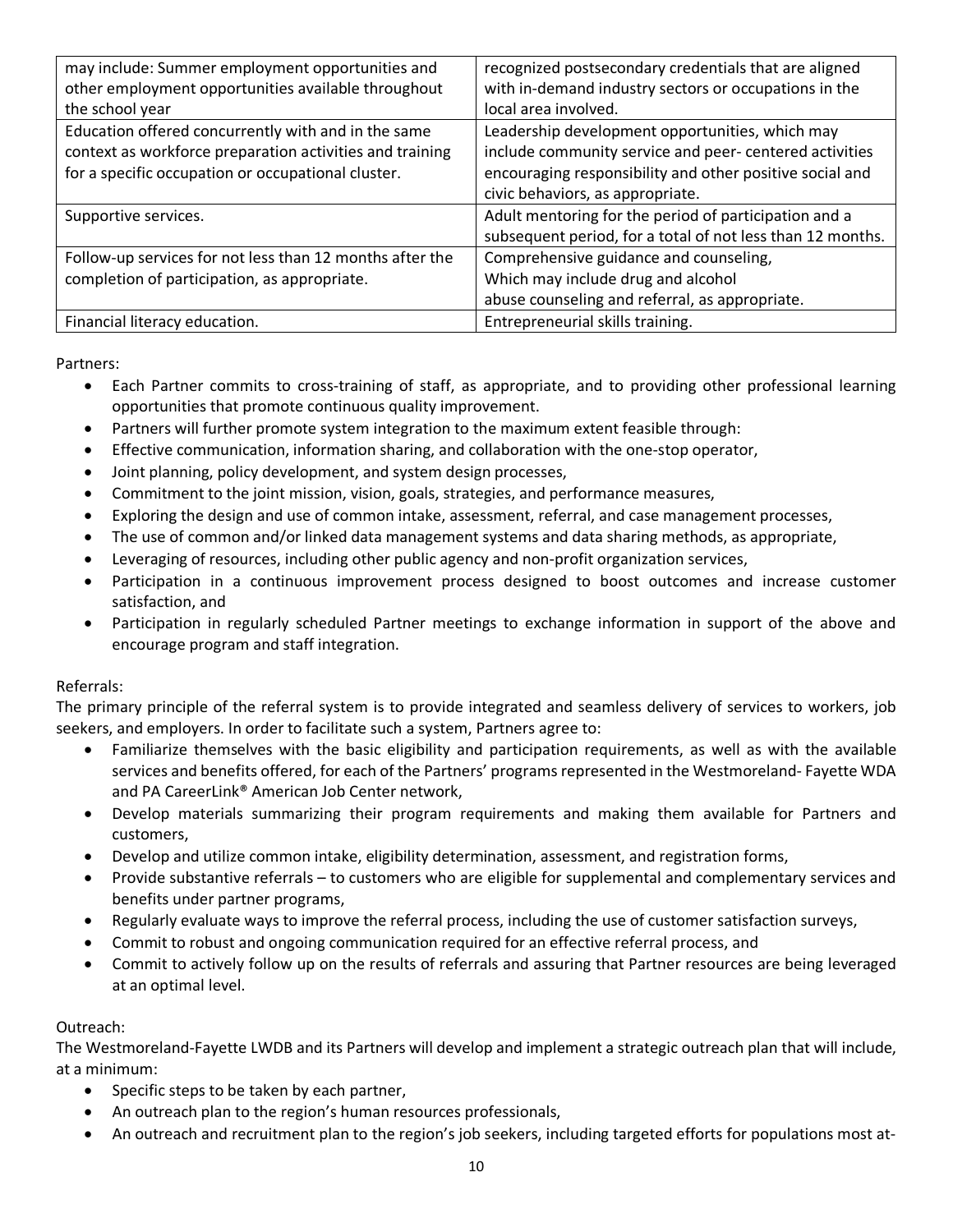risk or most in need,

- An outreach and recruitment plan for out-of-school youth,
- Sector strategies and career pathways,
- Connections to registered apprenticeship,
- A plan for messaging to internal audiences,
- An outreach tool kit for Partners,
- Regular use of social media,
- Clear objectives and expected outcomes, and
- Leveraging of any statewide outreach materials relevant to the region.

#### <span id="page-10-1"></span><span id="page-10-0"></span>**Section II Service and System Operations, Terms of Conditions, Compliance**

#### **SERVICE AND SYSTEM OPERATIONS**

The purpose of this section is to establish a financial plan, including terms and conditions to fund the services and operating cost of PA CareerLink® Westmoreland- Fayette WIOA American Job Center Network. This budget/Federal IFA is updated annually effective every July during the life of agreement. Within a Program Year the IFA/Operating Budget may be modified at six- month intervals.

A detailed Projected Budget and Cost Allocation Plan for the Westmoreland County at Youngwood, Fayette County, and Alle-Kiski PA CareerLink® centers has been developed and approved by all partners.

Partners will divide responsibility/pay for operating costs based on full-time equivalency. Costs will be tracked and allocated via an automated accounting system, which will produce a report and an invoice for the investor partners on a monthly basis. The Cost Allocation Plan will be reevaluated quarterly. Bills will be processed/paid by the Private Industry Council Westmoreland-Fayette. Time spent by the partners in evaluating services at the PA CareerLink® will be charged back to their respective parent organizations.

The Westmoreland-Fayette WIB will perform the accounting and financial management functions associated with the cost allocation plan. The Westmoreland-Fayette WIB has established a system, agreed upon by all partners, for the payment of allocated costs by each partnering agency. The system follows:

- Invoices each partner on a monthly basis
- Track payments of each partner; keeps folder and spreadsheet on each partner
- Prepares actual expenses/versus revenue collected on monthly basis and distributes to all operators on monthly basis
- After all invoices have been paid and the end of the PA CareerLink® Allocation period the books are reconciled and one "final" invoice is sent to each partner that owes; or a refund check is sent to each partner that has paid too much.

The enclosed Operating Budget/IFA is conditional with full implementation effective July 1, 2021. This budget includes the following cost categories as required by WIOA and its implementing regulations.

- Infrastructure costs outlined in the Infrastructure Funding Agreement (IFA)
- Additional Shared Costs

Modification to the budget/IFA will follow the same procedure as outlined in Section II.

#### **Program Income:**

Program income earned in a PA CareerLink® center as a result of shared activities is attributable to all partners participating in the cost. The program income should be allocated in the same proportion as the shared costs. Program income must be expended on allowable grant activities. The earning, allocation, and use of program income must be addressed in the MOU. Partners may agree to use program income to reduce their share of costs or resources needed to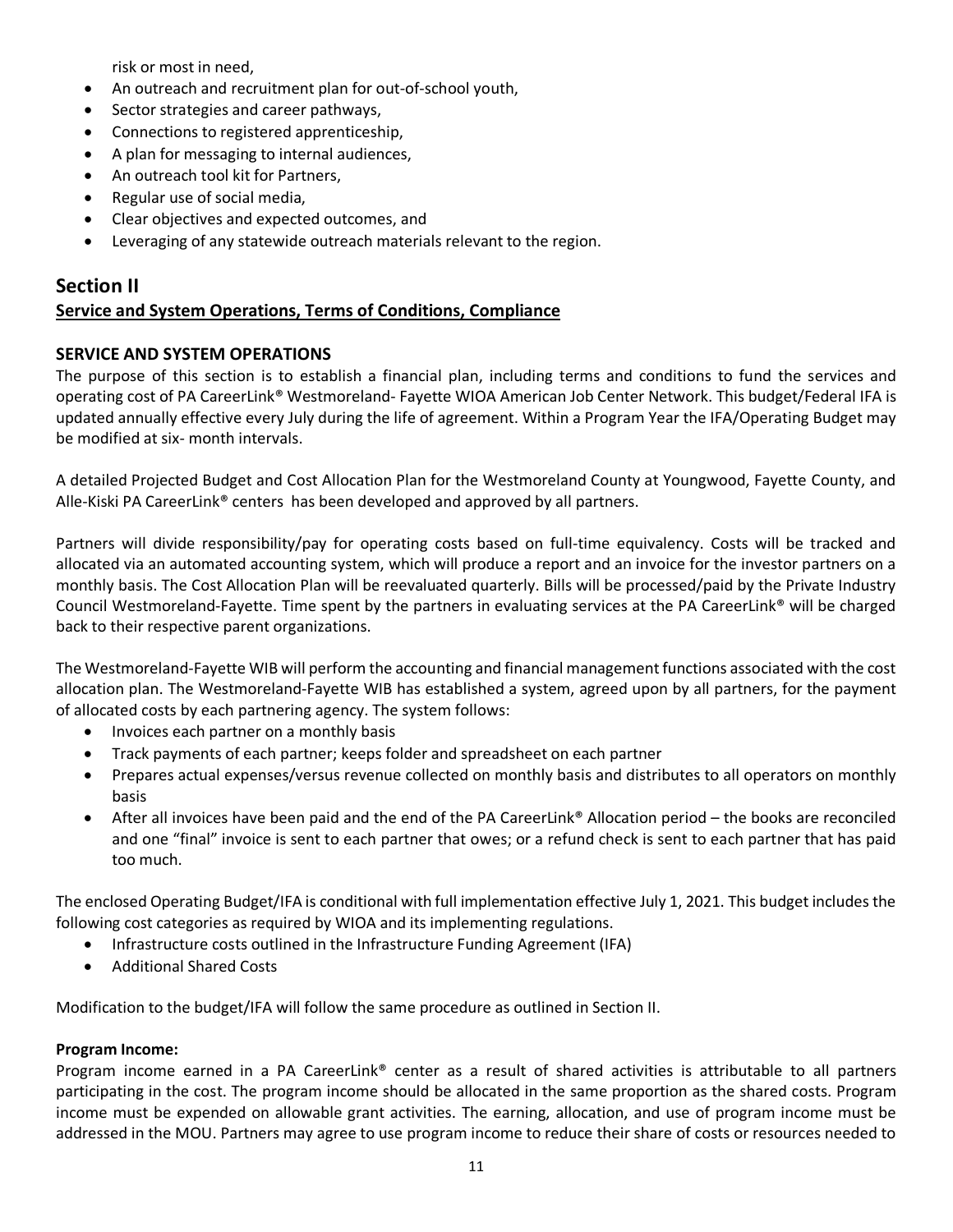fund the one-stop center, or for other purposes, if allowable under the partners' authorizing statutes and regulations. If program income is earned from user or rental fees and is known up front, the program income should be distributed to all full partners on the operating budget to reduce the partners' budgets.

#### **Breach of MOU:**

The following activities may constitute a breach of the MOU by a PA CareerLink® partner(s):

- Failure to pay monies due under the Service and Operating Costs section of this agreement in a timely manner.
- Failure to perform duties as referred to in this agreement with the PA CareerLink® Operator or any other agent of the WDB with regard to the staffing or operations of the PA CareerLink® system/site.

#### **Miscellaneous Provisions:**

PA CareerLink® Operating System:

• The PA CareerLink® operating system is the system of record and will include a common data repository for Workforce Innovation and Opportunity Act activities.

All physical co-located system/site partners will have access to the PA CareerLink® system with the approval of a Computer Resources and Data Sharing Agreement.

All PA CareerLink® partners agree to enter all client profiles (job and training seekers) into PA's workforce development system of record.

All PA CareerLink® partners agree to enter all job openings and employer information it receives into the PA CareerLink® operating system.

All PA CareerLink® partners agree to treat all data contained in the PA's workforce development system of record operating system as confidential and not permit access of Commonwealth-provided computer resources by, or re-disclose data to, any persons or entities other than its PA CareerLink® staff/data users under any conditions.

#### **Mutual Respect of Organizational Practices:**

All PA CareerLink® system/site partners identified in this MOU agree to respect each other's organizational practices and management structures in the provision of services under the agreement.

#### **Indemnification:**

All Parties to this MOU recognize the Partnership consists of various levels of government, not-for-profit, and for-profit entities. Each party to this agreement shall be responsible for injury to persons or damage to property resulting from negligence on the part of itself, its employees, its agents, or its officers. No Partner assumes any responsibility for any other party, State or non-State, for the consequences of any act or omission of any third party. The Parties acknowledge the Westmoreland-Fayette WDB and the one- stop operator have no responsibility and/or liability for any actions of the one-stop center employees, agents, and/or assignees. Likewise, the Parties have no responsibility and/or liability for any actions of the Westmoreland-Fayette WDB or the one-stop operator.

#### **Maintenance:**

PA CareerLink® partners will cooperate with the PIC maintaining the facility in good condition and follow all established Covid-19 procedures. The PIC shall not be responsible for any repairs nor shall it be liable for any interruption in utilities neither to the facility nor for loss of or damage to any property of partner agencies or invitees by theft or otherwise. The PIC is not liable for any damage or disturbance caused by other parties at the property in which the facility is located.

#### **Alterations, additions, and improvements**:

The PA CareerLink® partners shall not make any alterations to the facility without the prior written consent of the PIC, and such consent shall not be reasonably withheld, so long as the alterations are permitted by the terms of the agreement between the lessor and the partners.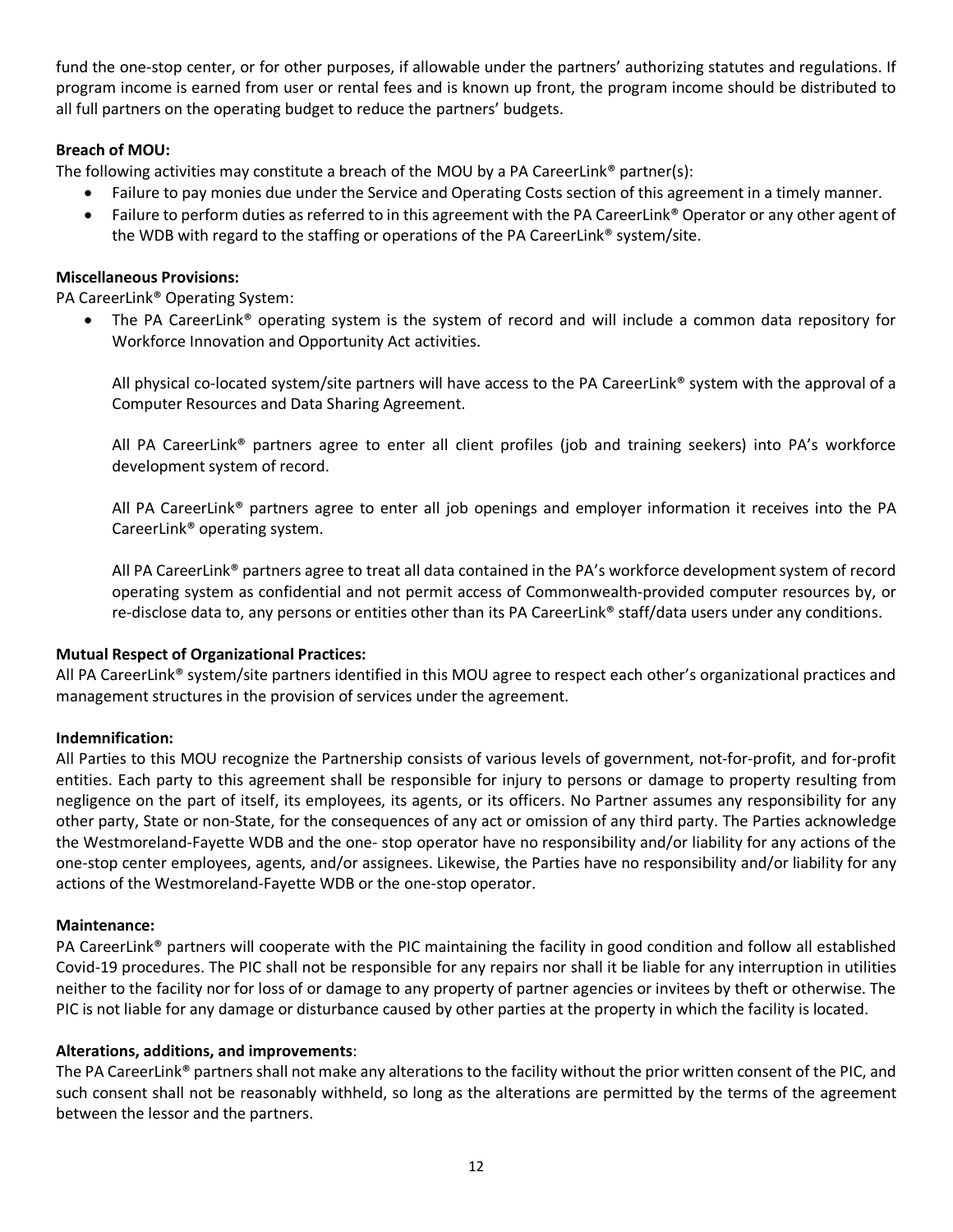#### **Insurance:**

Each partner shall procure and maintain at its expense, unless it is self- insured under the laws of the Commonwealth, the following types of insurance issued by companies acceptable to the Commonwealth and authorized to conduct such business under the laws of the Commonwealth of Pennsylvania:

Worker's Compensation Insurance for all partner employees and any of its contractors engaged in work at the Premises in accordance with the Workmen's Compensation Act of 1915 as amended.

Each Partner will maintain General Liability insurance coverage. The limits on such insurance shall be in the amount not less than the following:

- o \$1,000,000 Each Occurrence
- o 2,000,000 Aggregate
- o 2,000,000 Products & Completed Operations Aggregate
- o 1,000,000 Personal & Advertising Liability
- o 100,000 Fire Damage Legal Liability
- o 5,000 Medical Payments

Prior to the use of the Premises, all Partners shall provide a current Certificate of Insurance which will include the Private Industry Council of Westmoreland/Fayette, Inc. as an "Additional Insured". The certificate shall contain a provision that the coverage afforded under the policies shall not be canceled or changed under at least 30 days prior written notice to the certificate holder.

#### **Monitoring:**

The Westmoreland-Fayette WDB, or its designated staff have the authority to conduct fiscal and programmatic monitoring to ensure compliance of MOU terms and conditions are fulfilled.

#### **Modification Process:**

Notification of Partners

• When a Partner wishes to modify the MOU, the Partner must first provide written notification to all signatories of the existing MOU and outline the proposed modification(s).

Discussion/Negotiation

• Upon notification, the Westmoreland-Fayette Board Chair (or designee) must ensure that discussions and negotiations related to the proposed modification take place with Partners in a timely manner and as appropriate.

Depending upon the type of modification, this can be accomplished through email communications of all the Parties. If the proposed modification is extensive and is met with opposition, the Westmoreland-Fayette Board Chair (or designee) may need to call a meeting of the Parties to resolve the issue. Upon agreement of all Parties, a modification will be processed.

If the modification involves substitution of a party that will not impact any of the terms of the agreement, it can be accomplished by the original party and the new party entering into an MOU that includes Westmoreland-Fayette WDB, wherein the new party assumes of the rights and obligations of the original party. Upon execution, the Westmoreland-Fayette Board Chair (or designee) presents the agreement as a proposed modification to the MOU, and the remaining steps are followed.

If determined that a Partner is unwilling to agree to the MOU modification, the Westmoreland-Fayette Board Chair (or designee) must ensure that the process in the Dispute Resolution section as outline below is followed.

o Signatures

The Westmoreland-Fayette Board Chair (or designee) must circulate the MOU modification and secure Partner signature within 30 calendar days. The modified MOU will be considered fully executed once all signatories have reviewed and signed.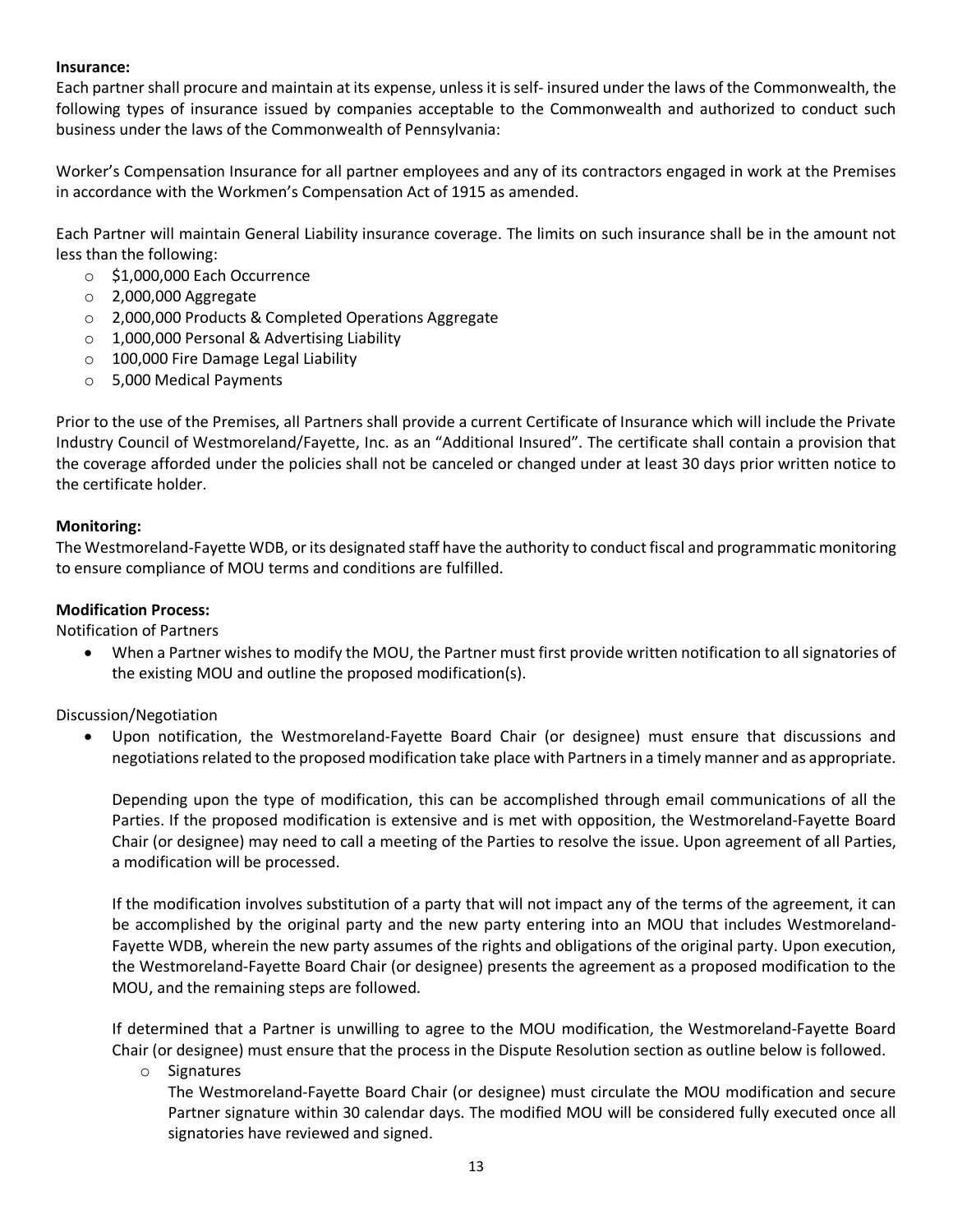The modification may be signed in counterparts, meaning each signatory can sign a separate document as long as the Westmoreland-Fayette Board Chair (or designee) acquires signatures of each party and provides complete copy of the modification with each party's signature to all the other Parties.

All parties are advised to actively participate in Local negotiations in a good faith effort to reach agreement. Any disputes shall first be attempted to be resolved informally. If an agreement cannot be reached, the Pennsylvania Department of labor and Industry will provide assistance in resolving the issue.

#### o Cost Modification

Any modifications to this MOU will follow the following optional procedures:

Reduced costs to the Partners due to reduced shared expenses. Agreement modification reducing Partner cost requires only the authorized signatures of the WDB Contact, WIOA Fiscal Agent.

Reduced costs resulting from the addition of Partners to the Site: a Cost Allocation Agreement modification reducing cost requires only authorized signatures of the new PA CareerLink® Partner(s) negotiator, the WDB Contact, and the WIOA Fiscal Agent.

Increased Costs which result in no more than 10% overall change: the budget can be modified with authorized signatures of the WDB Contact, the WIOA Fiscal Agent, and the PA CareerLink® Partner negotiator.

#### o Dispute Resolution

The following section details the dispute resolution process designed for use by the Partners when unable to successfully reach an agreement necessary to execute the MOU. A disagreement is considered to have reached the level of dispute resolution when an issue arises out of the development and negotiation of an MOU that is not easily coming to a point of resolution. Should informal resolution efforts fail, the dispute resolution process must be formally initiated by the petitioner seeking resolution. The petitioner must send a notification to the Westmoreland-Fayette Board chair (or designee) and all Parties to the MOU regarding the conflict within 60 business days.

The Westmoreland-Fayette Board Chair (or designee) shall place the dispute on the agenda of a special meeting of the Westmoreland-Fayette Board Executive Committee within 60 business days. The Executive Committee shall attempt to mediate and resolve the dispute. Disputes shall be resolved by a 2/3 majority consent of the Executive Committee members present.

The decision of the Executive Committee shall be final and binding unless such a decision is in contradiction of applicable State and Federal laws or regulations governing the Partner agency.

#### o Termination

This MOU will remain in effect until the end date specified in the Effective Period Section below, unless:

- All Parties mutually agree to terminate this MOU prior to the end date. Federal oversight agencies charged with the administration of WIOA are unable to appropriate funds or if funds are not otherwise made available for continued performance for any fiscal period of this MOU succeeding the first fiscal period. Any party unable to perform pursuant to MOU due to lack of funding shall notify the other Parties as soon as the party has knowledge that funds may be unavailable for the continuation of activities under this MOU.
- WIOA is repealed or superseded by subsequent federal law.
- **Local area designation is changed under WIOA.**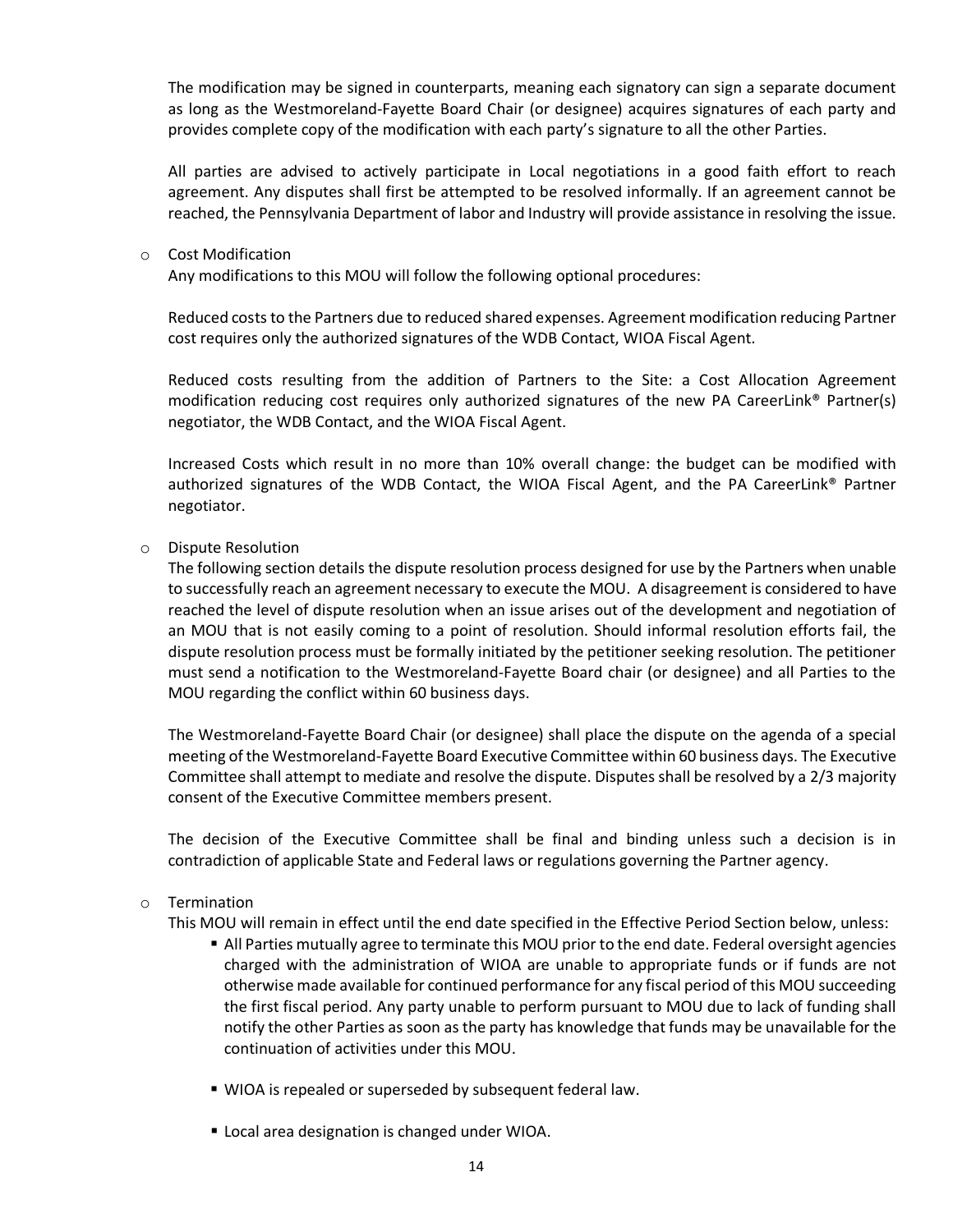A party breaches any provision of this MOU and such breach is not cured within 30 business days after receiving written notice from the Westmoreland Fayette Board Chair (or designee) specifying such breach in reasonable detail. In such event, the non-breaching party(s) shall have the right to terminate this MOU by giving written notice thereof to the party in breach, upon which termination will go into effect immediately.

In the event of termination, the Parties to the MOU must convene within 30 business days after the breach of the MOU to discuss the formation of the successor MOU. At that time, allocated costs must be addressed.

Any party may request to terminate its inclusion in this MOU by following the modification process identified in the Modification Process section above.

All Parties agree that this MOU shall be reviewed and renewed not less than once every 3-year period to ensure appropriate funding and delivery of services.

#### **Effective Period:**

The MOU is effective July 1, 2021 – June 30, 2024 unless any of the reasons in the Termination section above apply.

#### Non-Discrimination and Equal Opportunity:

Accessibility to the services provided by the Westmoreland-Fayette Workforce Development Area PA CareerLink® centers and all Partner agencies is essential to meeting the requirements and goals of the American Job Center network. Job seekers and businesses must be able to access all information relevant to them via visits to physical locations as well as in virtual spaces, regardless of gender, age, race, religion, national origin, disability, veteran's status, or on the basis of any other classification protected under state or federal law.

All Parties to this MOU certify that they prohibit, and will continue to prohibit, discrimination, and they certify that no person, otherwise qualified, is denied employment, services, or other benefits on the basis of: (i) political or religious opinion or affiliation, marital status, sexual orientation, gender, gender identification and/or expression, race, color, creed, or national origin; (ii) sex or age, except when age or sex constitutes a bona fide occupational qualification; or (iii) the physical or mental disability of a qualified individual with a disability.

The Parties specifically agree that they will comply with Section 188 of the WIOA Nondiscrimination and Equal Opportunity Regulations (29 CFR Part 38; Final Rule December 2, 2016), the Americans with Disabilities Act (42 12101 et seq.), the Nontraditional Employment for Women Act of 1991, titles VI and VII of the Civil Rights of 1964, as amended, Section 504 of the Rehabilitation Act of 1973, as amended, the Age Discrimination Act of 1967, as amended, title IX of the Education Amendments of 1972, as amended, and with all applicable requirements imposed by or pursuant to regulations implementing those laws, including but not limited to 29 CFR Part 37 and 38.

#### **Drug and Alcohol-Free Workplace:**

All Parties to this MOU certify they will comply with the Drug-Free Workplace Act of 1988, 41 U.S.C. 702 et seq., and 2 CFR part 182 which require that all organizations receiving grants from any Federal agency maintain a drug-free workplace. The recipient must notify the awarding office if an employee of the recipient is convicted of violating a criminal drug statute. Failure to comply with these requirements may be cause for suspension or debarment under 2 CFR part 180, as adopted by the U.S. Department of Education at 2 CFR 3485, and the U.S. Department of Labor regulations at 29 CFR part 94.

#### **Certification Regarding Lobbying:**

All Parties shall comply with the Byrd Anti-Lobbying Amendment (31 U.S.C. Section1352), 29 C.F.R. Part 93, and 34 CFR part 82, as well as the requirements in the Uniform Guidance at 2 CFR 200.450. The Parties shall not lobby federal entities using federal funds and will disclose lobbying activities as required by law and regulations.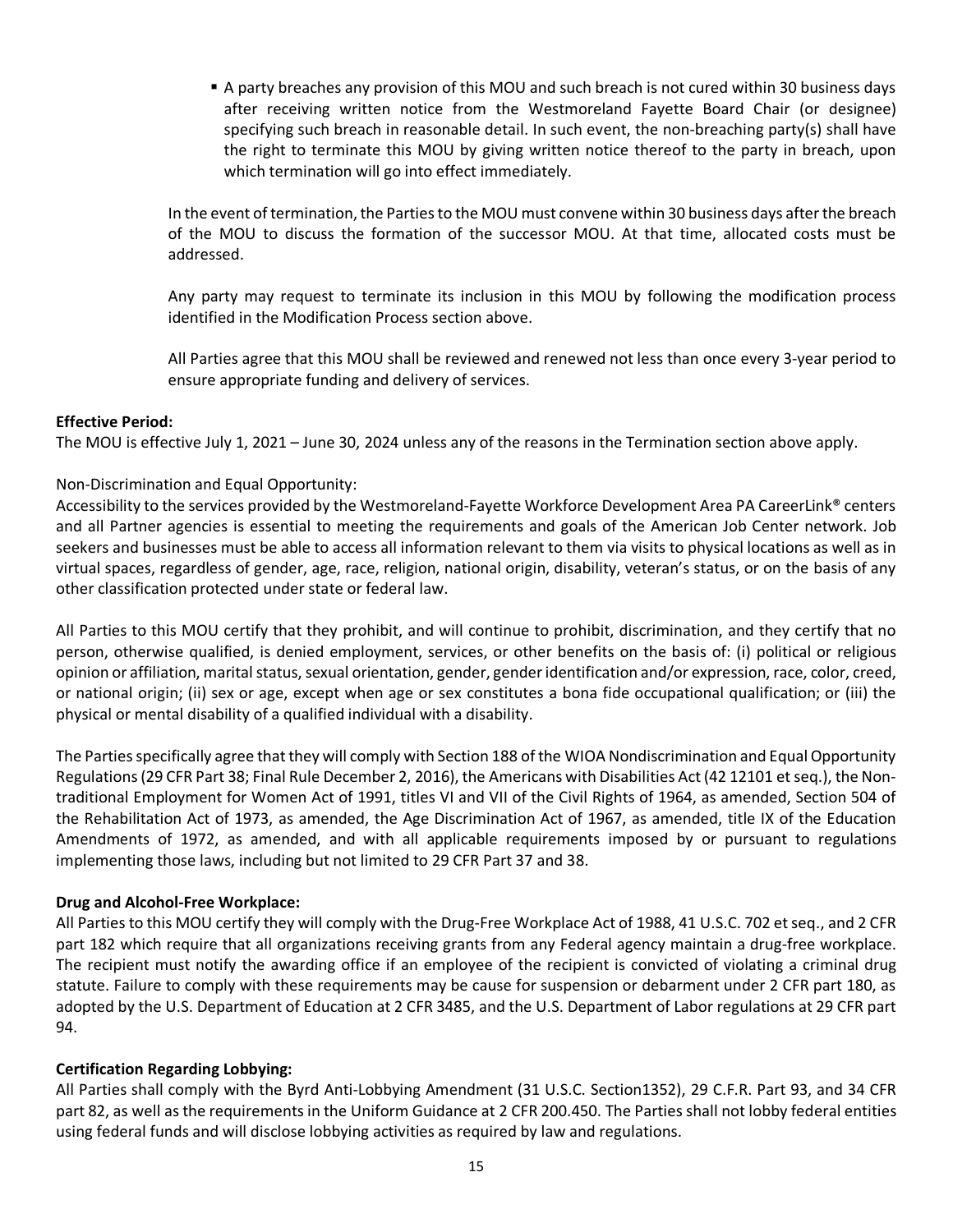#### **Debarment and Suspension:**

All Parties shall comply with the debarment and suspension requirements (E.0.12549 and12689) and 2 CFR part 180 and as adopted by the U.S. Department of Labor at 29 CFR part 2998 and by the U.S. Department of Education at 2 CFR 3485.

#### **Buy American Provision:**

Each Party that receives funds made available under title I or II of WIOA or under the Wagner-Peyser Act (29 U.S.C. Section 49, et. seq.) certifies that it will comply with Sections 8301 through 8303 of title 41 of the United States Code (commonly known as the "Buy American Act.") and as referenced in WIOA Section 502 and 20 CFR 683.200(f).

### <span id="page-15-0"></span>**Section III**

#### <span id="page-15-1"></span>**Local Workforce Development Area Partners**

#### **ADULT EDUCATION AND FAMILY LITERACY**

#### **Intermediate Unit 1:**

Intermediate Unit 1 will provide Adult Education Title II case management, and CASAS testing 1-2 days per week by WIOA Title II staff from Intermediate Unit 1 at PA CareerLink® Fayette County.

IU 1 Title II education services will be delivered in Westmoreland County on-site at the two PA CareerLink® locations.

#### **SENIOR EMPLOYMENT SERVICES TITLE IV**

#### **Westmoreland County Community College:**

The Westmoreland County Community College Senior Community Service Employment Program (SCSEP) is an employment training program for individuals 55 years old and older who meet eligibility guidelines. The SCSEP will refer participants to register with the PA CareerLink® Westmoreland, PA CareerLink® Fayette, or PA CareerLink® Alle-Kiski. The PA CareerLink® centers will refer individuals 55 and older interested in the program to the SCSEP office at Westmoreland County Community College. The SCSEP will provide select program participants to provide assistance at the PA CareerLink® centers in the Career Resource Center (CRC) and other areas as deemed appropriate.

#### **Southwestern PA Area Agency on Aging, Inc.:**

The SCSEP/AAA will refer participants/enrollees to the one-stop system in the CRC, which enables registration into the PA CareerLink® system in order to assist them with finding employment, signing up for unemployment compensation, resume writing and other available services and supports. The SCSEP/AAA will mandate all Title V participants to register at the appropriate county- based PA CareerLink® Center to assist enrollees with their job search. The SCSEP/AAA will provide reference materials and fact sheets on the available services and programs for older adults and their families/caregivers to increase awareness.

The agency will utilize the PA CareerLink® system as a recruitment strategy for increasing participation into the SCSEP.

#### **EARN – THE EMPLOYMENT, ADVANCEMENT, AND RETENTION NETWORK**

#### **Private Industry Council of Westmoreland/Fayette, Inc.:**

The PIC will design a program that provides a range of services to meet individuals' need including access to education and training opportunities to achieve family economic stability. EARN shall develop and provide a program that is based on human-centered design and includes an appropriate combination of case management, coaching, licensed counseling, and peer to peer experiences to develop a career pathway through job placement and job retention goals for the participants referred from the County Assistance Office (CAO).

Training and Credentialing:

• Referral to WIOA, Adult Education and other PA CareerLink® partner offered programs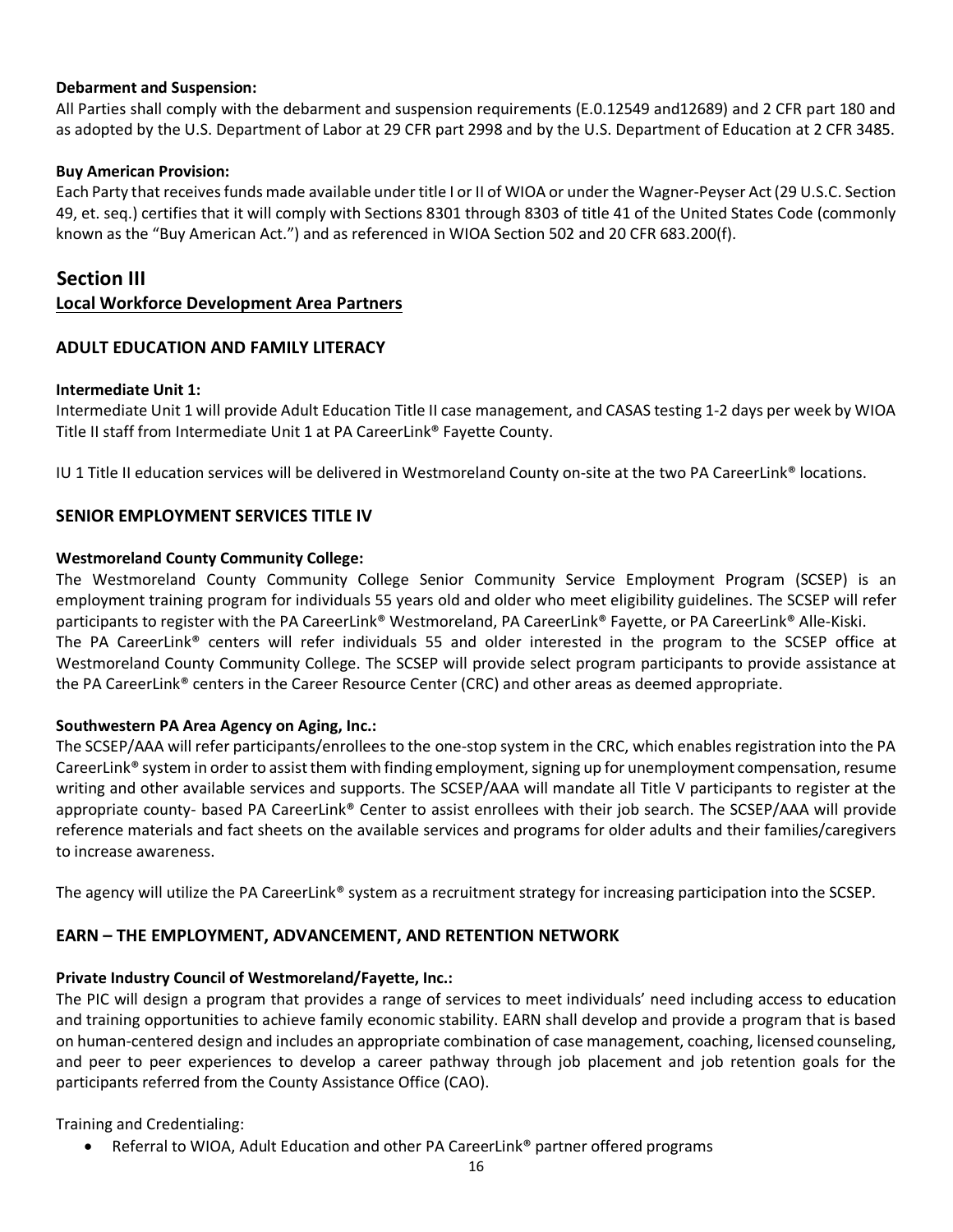- Vocational education activity that leads to the receipt of a diploma or certification, this funding will assist with PA CareerLink® goals established for training.
- EARN approved workforce training will be approved on a case-by-case basis and reflected in the PA CareerLink® statistics

### **CAREER AND TECHNICAL EDUCATION (PERKINS)**

### **Westmoreland County Community College:**

Westmoreland County Community College (Westmoreland) maintains close relationships with our regional Workforce Development Boards and PA CareerLink® centers. PA CareerLink® Westmoreland County at Youngwood leases space in Westmoreland's Business and Industry Center located at the main campus in Youngwood, PA. The PA CareerLink® Alle-Kiski leases space in Westmoreland New Kensington Center. Dr. Tuesday Stanley, College President and Mr. Bill Magda, College Director of Community Development, are board members on the Westmoreland-Fayette WDB of Directors. The PA CareerLink® centers are currently instrumental in recruiting participants for the College's Micro credentials training program and will be assisting to recruit employees to be involved in this project. The college plans to use PA CareerLink® services to recruit participants for the upcoming ARC Black-to-Blue and Pre-apprenticeship grant projects.

Services of our career coach specific to workforce development will be offered on-site at the Westmoreland, Fayette, and New Kensington PA CareerLink® centers. In-kind services will be coordinated with the PA CareerLink® manages to include career counseling information on careers in high-priority occupational programs offered at the college, sequencing of courses needed to graduate, and credentials that can be earned in our CTE programs. The sharing of costs will be through provision of services by Westmorland and no actual exchange of funds will occur these career awareness services will support the career pathways offered at Westmoreland. On a normal basis, Westmoreland provides services to priority populations as identified in the MOU such as low-income adults including TANF and SNAP recipients, the homeless, and individuals with disabilities, veterans, older workers; and youth – including youth that face barriers to employment.

### <span id="page-16-0"></span>**Section IV**

### <span id="page-16-1"></span>**U.S. Department of Labor Partner Services**

#### **JOB CORPS**

The Job Corps has for referral and service a three-tiered block.

Job Corps Outreach and Admissions - 13<sup>th</sup> Floor, Park Building, Pittsburgh, PA 15222

- Horizons has the contract for recruiting in PA they recruit for multiple centers in multiple states, on-site technical training for Pittsburgh center
	- o Tyrone Self 412-471-6123
- Off Center Training Program (college) through Pittsburgh Job Corps
	- o Bob Gottschalk 412-441-8700
- Pittsburgh Job Corps Center
	- o Carrie Nolan, Business Community Liaison Nolan.Carrie@jobcorps.org
	- o Bob Gottschalk, Center Director (signatory) Gottschalk.Bob@jobcorps.org
	- o Mary Donahue, College Administrator Donahue.Mary@jobcorps.org
	- o Sherri Ely, Acting Supervisor Ely.Sherri@jobcorps.org
- All students are registered online or in person at the local PA CareerLink®, unless returning to another state.
- Western PA Career Transition Services 412-345-0479
	- o Works with all former Job Corps students from any of the 125 centers that call Western PA (zip codes 15xxx-168xx) home.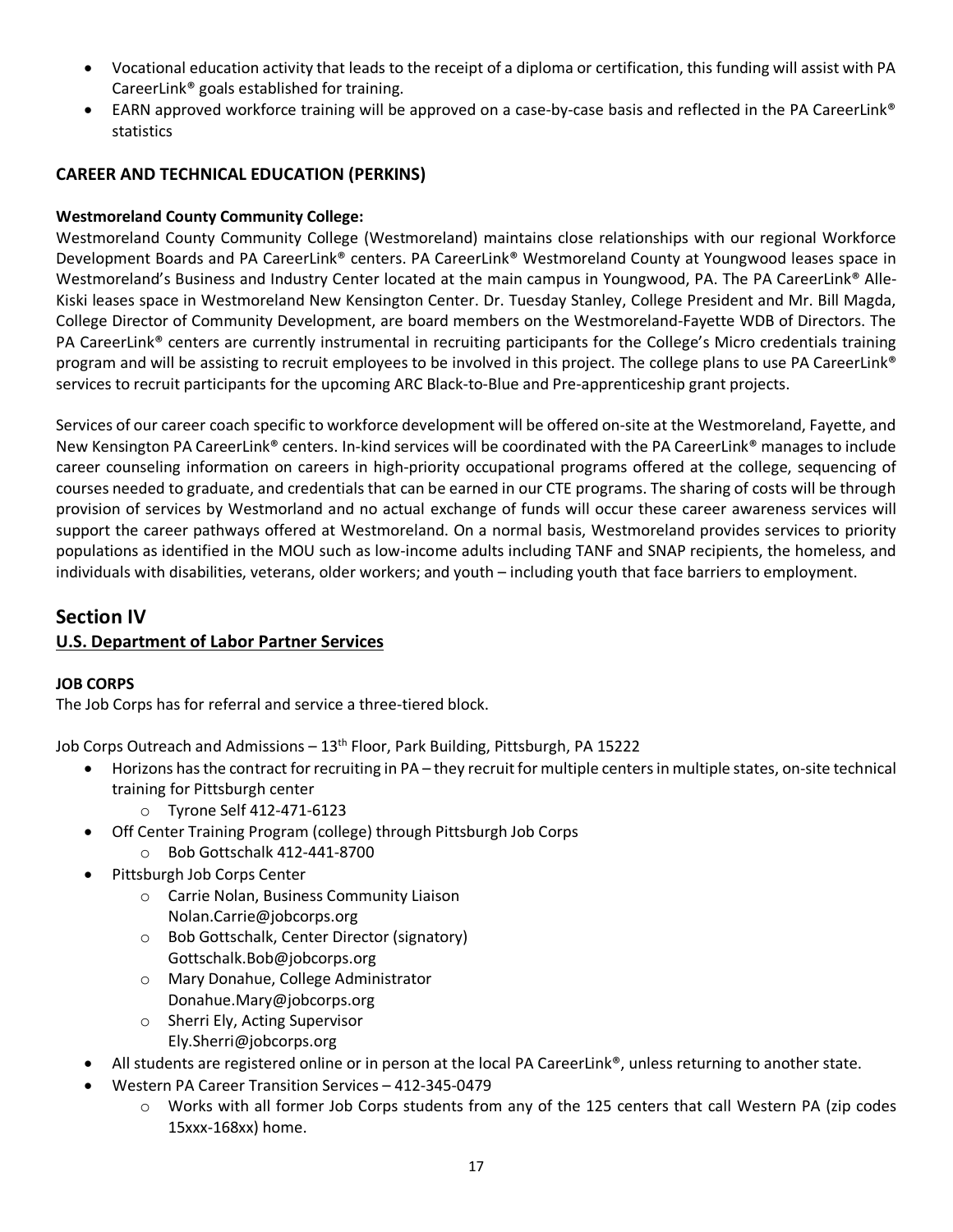## <span id="page-17-1"></span><span id="page-17-0"></span>**Section V Commonwealth of Pennsylvania Partner Services**

#### <span id="page-17-2"></span>**ADDENDUM A – PENNSYLVANIA DEPARTMENT OF LABOR AND INDUSTRY BUREAU OF WORKFORCE PARTNERSHIP AND OPERATIONS PROGRAMS**

#### **Local MOU Language for Wagner-Peyser:**

#### **Description of Services**

Wagner-Peyser staff provides employment services to job seekers and employers through PA CareerLink® centers. Services to job seekers include, but are not limited to: job search and job placement assistance; career counseling; needs and interest assessments; proficiency testing; workshops; development of an individual employment plan; and case management. Services to employers include assistance in developing and posting job orders, referral of qualified job seekers to job openings and organizing job fairs. Both job seekers and employers are also provided with labor market information to help inform their activities.

#### **Access to Services**

Access to Wagner-Peyser Act Services will be provided within the local workforce development system through physical and programmatic resources described below. Bureau of Workforce Development Partnership & Operations (BWPO) is the State Workforce Agency (SWA) responsible for administering Wagner-Peyser Act services in accordance with federal regulations.

- Wagner-Peyser service focuses on providing a variety of employment related labor-exchange services including, but not limited to: job-search assistance, job referral, and placement help for job seekers, re-employment services to unemployment insurance claimants and recruitment services to employers with job openings. Services are delivered in one of three modes: self-service, facilitated self-help services and staff-assisted service delivery.
- Depending on the needs of the labor market, other services such as assessment of job-seekers' skills, abilities and aptitudes, career guidance when appropriate; job-search workshops and referral to training may be necessary.
- The services offered to employers, in addition to referring job seekers to available job openings, include: help developing job-order requirements, matching job seekers' experience with job requirements, skills and other attributes, helping employers with special recruitment needs, arranging for job fairs, helping employers analyze hard-to-fill job orders, helping restructure jobs and helping employers deal with layoffs.
- Job seekers who are veterans receive priority referral to jobs and training, as well as veteran-specific employment services. PA CareerLink® delivers specialized services to individuals with disabilities, migrant and seasonal farmworkers, ex-offenders, youth, minorities and older workers.

#### **Agreement on Funding the costs**

All one-stop operating budget costs must be included in the MOU, allocated according to BWPO's proportionate use and relative benefits received, and reconciled on a quarterly basis against actual costs incurred and adjusted accordingly. The one-stop operating budget is expected to be transparent and negotiated among Partners on an equitable basis to ensure costs are shared appropriately. All Partners must negotiate in good faith and seek to establish outcomes that are reasonable and fair.

#### **Methods for referral**

The primary principle of the referral system is to provide integrated and seamless delivery of services to workers, job seekers, and employers. To facilitate such a system, Partners will agree to:

- Familiarize themselves with the basic eligibility and participation requirements of all BWPO programs, as well as with the available services and benefits offered.
- Review materials summarizing BWPO program requirements and make them available for Partners and customers.
- Develop and utilize intake, eligibility determination, assessment, and registration processes.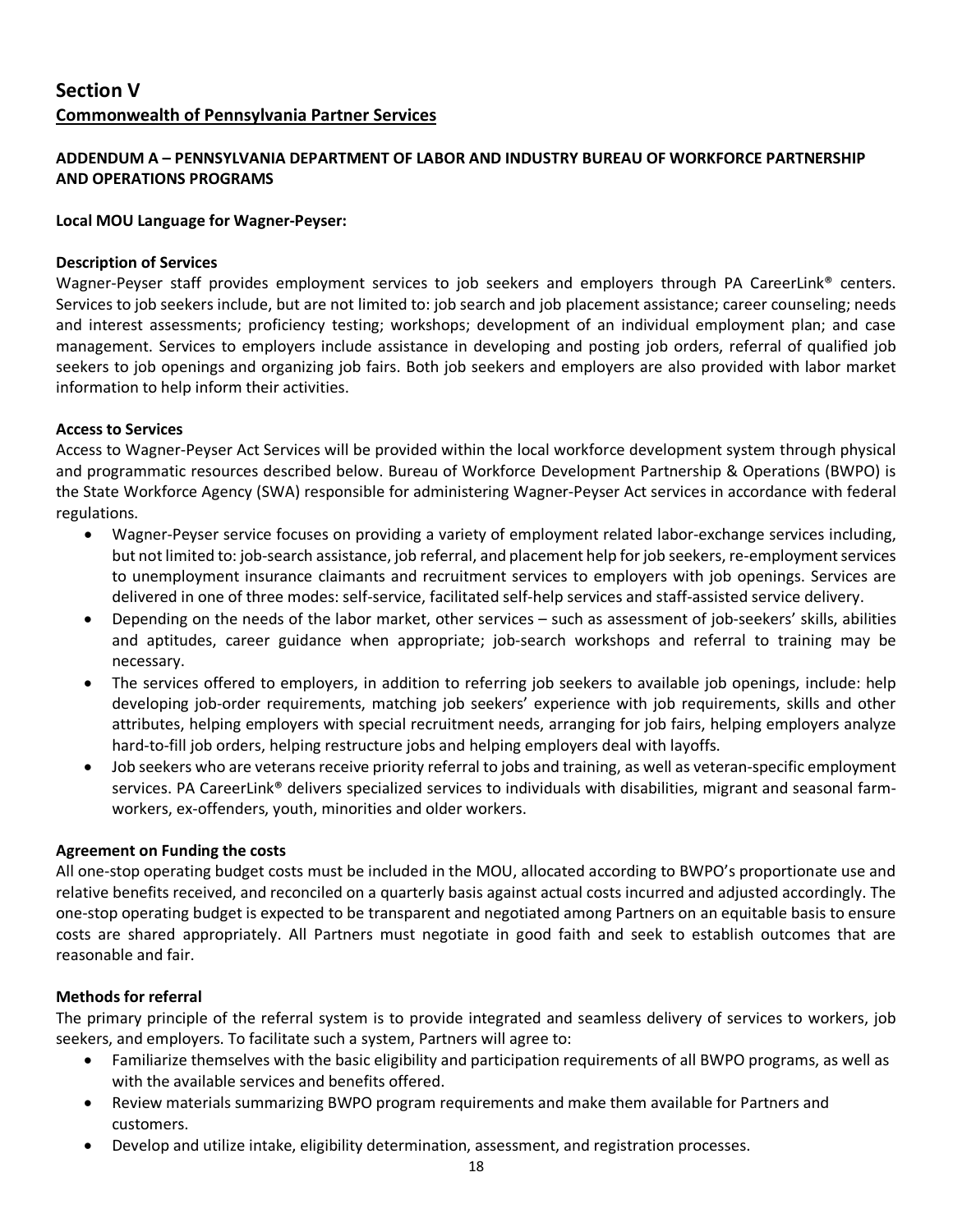- Provide substantive referrals to customers who are eligible for supplemental and complementary services and benefits under partner programs.
- Regularly evaluate ways to improve the referral process, including the use of customer satisfaction surveys.
- Commit to robust and ongoing communication required for an effective referral process, and to actively follow up on the results of referrals.

#### **Methods to ensure those with barriers to employment are served**

All Partners agree that they will not discriminate in their employment practices or services based on gender, gender identity and/or expression, age, race, religion, national origin, disability, veteran's status, or based on any other classification protected under state or federal law. Partners must assure that they have policies and procedures in place to address these issues, and that such policies and procedures have been disseminated to their employees and otherwise posted as required by law. Partners further assure that they are currently in compliance with all applicable state and federal laws and regulations regarding these issues. All Partners will cooperate with compliance monitoring that is conducted at the Local level to ensure that all PA CareerLink® programs, services, technology, and materials are physically and programmatically accessible and available to all.

Additionally, staff members will be trained to provide services to all, regardless of range of abilities, mobility, age, language, learning style, or comprehension or education level. An interpreter will be provided in real time or, if not available, within a reasonable timeframe to any customer with a language barrier. Assistive devices, such as screenreading software programs (e.g., JAWS and DRAGON) and assistive listening devices must be available to ensure physical and programmatic accessibility within the PA CareerLink®.

#### **Miscellaneous Provisions**

Pennsylvania state personnel laws and collective bargaining agreements must govern all state merit staff in a PA CareerLink® site. No activity shall infringe upon any collective bargaining agreement. The commonwealth retains authority over its employees and its resources; the commonwealth retains responsibility for its programs.

The commonwealth is committed toward achieving innovation, service integration and process improvement at the local level. One-stop Operator shall coordinate monthly or bi-monthly meetings to update core partners on operational concerns, problems, anticipated changes or enhancements to service integration, etc. In cases where 'significant' changes or enhancements would impact commonwealth programs, staff or resources, the One-stop Operator must communicate such plans to Regional managers at least 60 days prior to implementation to ensure continuity and stability of commonwealth programs and services.

#### **Language for Foreign Labor Certification Local MOU:**

#### **Description of Services**

The H2A (Temporary Agricultural Program) and H2B (Temporary Non- Agricultural Program) help U.S employers fill jobs while protecting U.S. and foreign workers.

Hiring foreign workers for employment in the U.S. normally requires approval from several government agencies. First, employers must seek labor certification through the U.S. Department of Labor (DOL). Once the application is certified (approved), the employer must petition the U.S. Citizenship and Immigration Services (CIS) for a visa. Approval by DOL does not guarantee a visa issuance. The Department of State (DOS) will issue an immigrant visa number to the foreign worker for U.S. entry. Applicants must also establish that they are admissible to the U.S. under the provisions of the Immigration and Nationality Act (INA).

Although each foreign labor certification program is unique, there are similar requirements that the employer must complete prior to the issuance of a labor certification. In general, the employer will be required to complete these basic steps to obtain a labor certification:

- The employer must ensure that the position meets the qualifying criteria for the requested program.
- The employer must complete the ETA form designated for the requested program. This may include the form and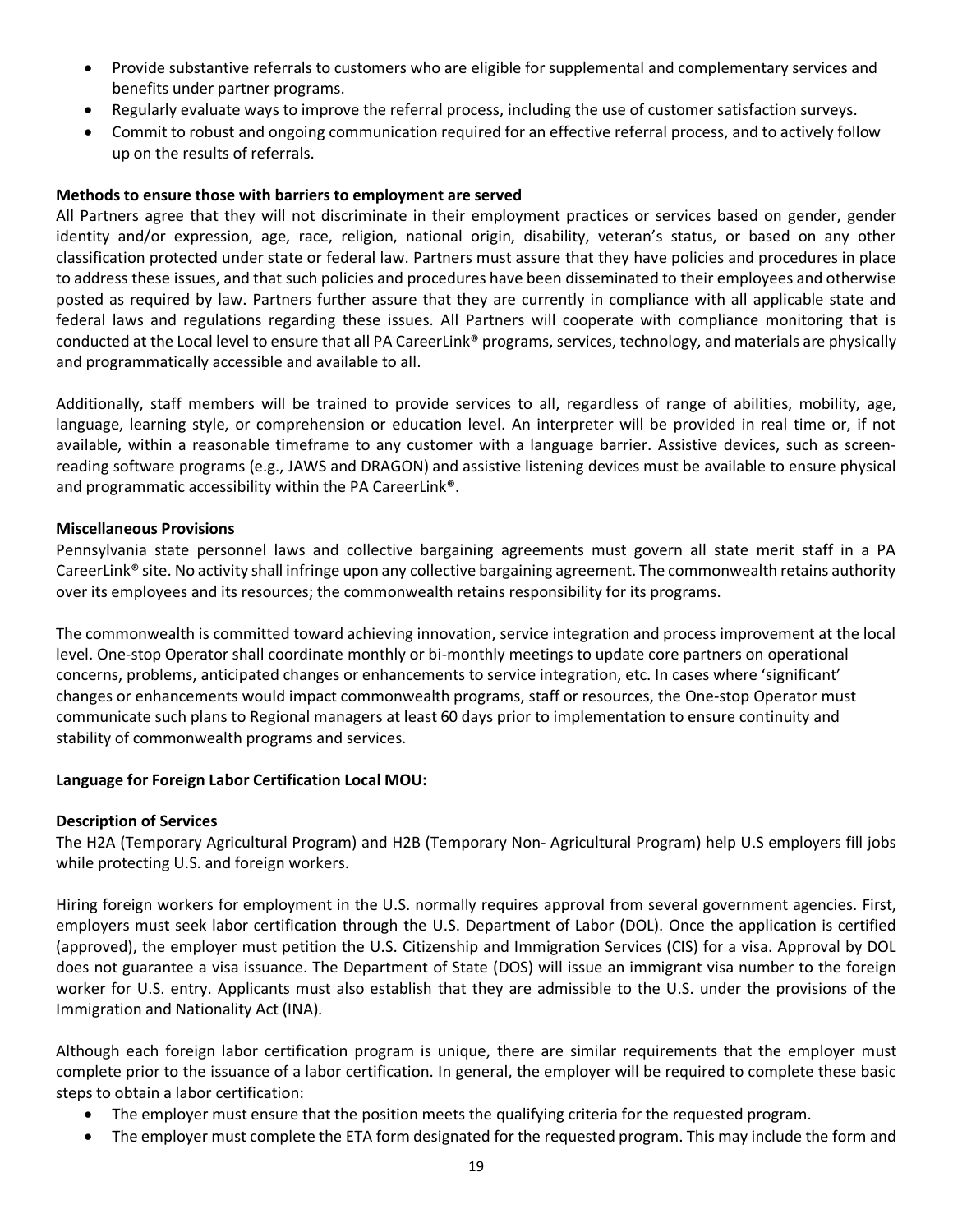any supporting documentation (e.g., job description, resume of the applicant, etc.).

- The employer must ensure that the wage offered equals or exceeds the prevailing wage for the occupation in the area of intended employment.
- The employer must ensure that the compliance issues affected upon receipt of a foreign labor certification are completely understood.
- The completed ETA form is submitted to the designated Department of Labor office for the requested program (e.g., SWA, processing center or the national office).
- The employer is notified of the determination of the Department of Labor.

#### **Access to Services**

Access to H2A Foreign Labor Certification services will be provided within the local workforce development system through the Bureau of Workforce Partnership & Operations (BWPO). BWPO is the State Workforce Agency (SWA) responsible for helping Pennsylvania employers hire foreign workers in accordance with federal regulations.

- BWPO is in partnership with the PA CareerLink® network of one-stop service centers. These centers are located throughout the state and help employers recruit qualified U.S. workers through the automated, self- service PA CareerLink® system.
- The Foreign Labor Certification Unit (FLC), a work unit within BWPO Central Office, provides employers with other U.S. Department of Labor (USDOL) mandated foreign labor certification process services, and helps employers complete the SWA related segments of the temporary foreign labor H-2A and H2B.
- PA CareerLink® staff assist in administering an internet-based labor exchange called the PA's workforce development system of record, or PA CareerLink® system. This self-service, automated system enables employers, attorneys or agents to submit job postings and search for workers, while job seekers search the job postings and submit their resumes or job applications to the employers or their Points of Contact (POC). In addition to enabling employers or their POCs to independently submit and manage job postings, the self-serve system permits employers or their POCs to obtain job posting "My Candidates" lists 24 hours a day, seven days a week at www.pacareerlink.pa.gov.
- PA CareerLink® staff also offer a variety of other employer services including education and training services to help employers build a quality workforce.
- PA CareerLink® staff help employers fulfill part of the USDOL requirements for FLC by helping them recruit U.S. workers and determine whether or not there are any qualified job applicants available to fill their job postings. The goal, as required, is to find U.S. workers for all positions.

#### **Agreement on funding the costs**

All one-stop operating budget costs must be included in the MOU, allocated according to BWPO's proportionate use and relative benefits received, and reconciled on a quarterly basis against actual costs incurred and adjusted accordingly. The one-stop operating budget is expected to be transparent and negotiated among Partners on an equitable basis to ensure costs are shared appropriately. All Partners must negotiate in good faith and seek to establish outcomes that are reasonable and fair.

#### **Methods for referral**

The primary principle of the referral system is to provide integrated and seamless delivery of services to workers, job seekers, and employers. To facilitate such a system, Partners will agree to:

- Familiarize themselves with the basic eligibility and participation requirements of all BWPO programs, as well as with the available services and benefits offered.
- Review materials summarizing BWPO program requirements and make them available for Partners and customers.
- Develop and utilize intake, eligibility determination, assessment, and registration processes.
- Provide substantive referrals to customers who are eligible for supplemental and complementary services and benefits under partner programs.
- Regularly evaluate ways to improve the referral process, including the use of customer satisfaction surveys.
- Commit to robust and ongoing communication required for an effective referral process, and to actively follow up on the results of referrals.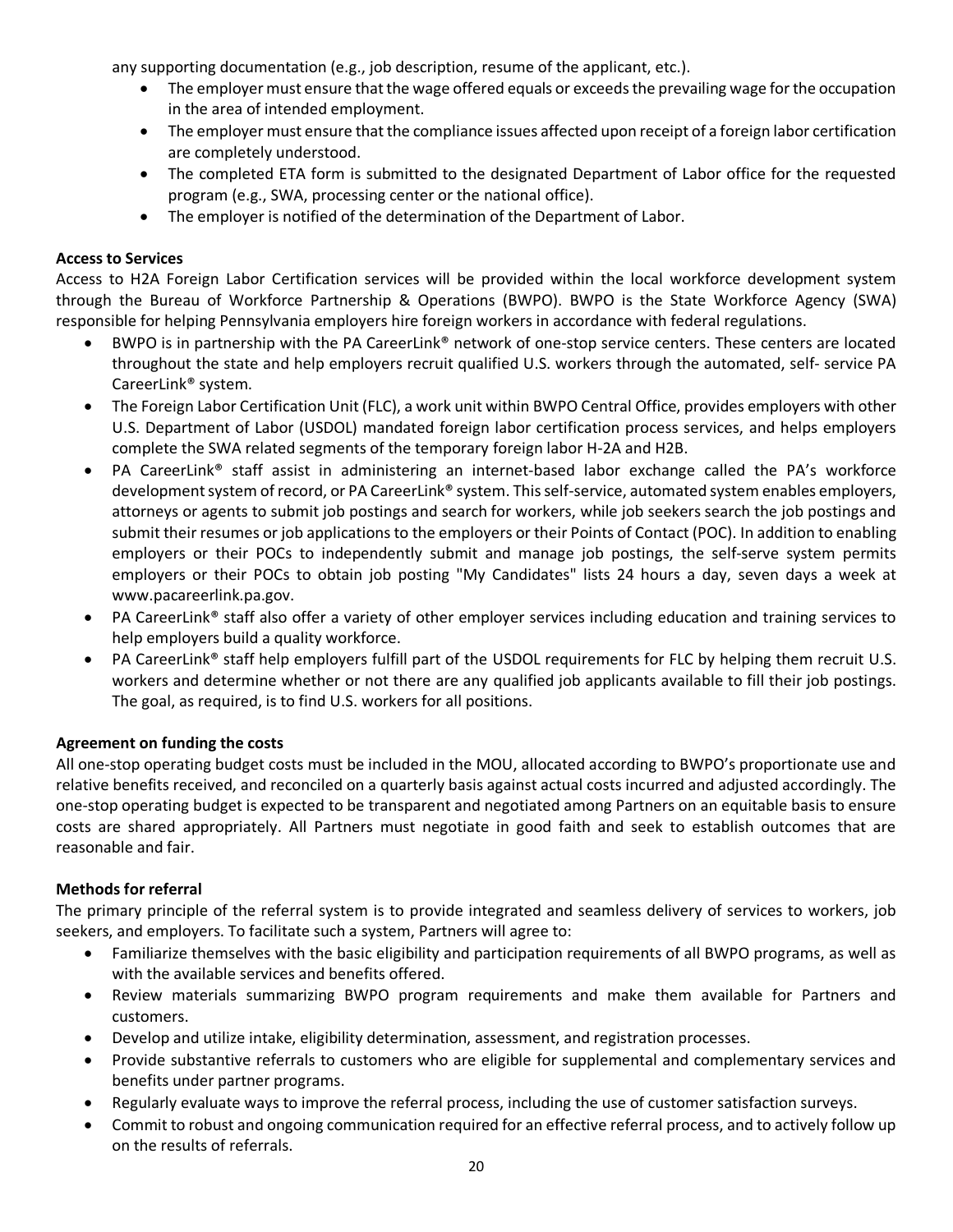#### **Methods to ensure those with barriers to employment are served**

All Partners agree that they will not discriminate in their employment practices or services based on gender, gender identity and/or expression, age, race, religion, national origin, disability, veteran's status, or based on any other classification protected under state or federal law. Partners must assure that they have policies and procedures in place to address these issues, and that such policies and procedures have been disseminated to their employees and otherwise posted as required by law. Partners further assure that they are currently in compliance with all applicable state and federal laws and regulations regarding these issues. All Partners will cooperate with compliance monitoring that is conducted at the Local level to ensure that all PA CareerLink® programs, services, technology, and materials are physically and programmatically accessible and available to all.

Additionally, staff members will be trained to provide services to all, regardless of range of abilities, mobility, age, language, learning style, or comprehension or education level. An interpreter will be provided in real time or, if not available, within a reasonable timeframe to any customer with a language barrier. Assistive devices, such as screenreading software programs (e.g., JAWS and DRAGON) and assistive listening devices must be available to ensure physical and programmatic accessibility within the PA CareerLink®.

#### **Miscellaneous Provisions**

Pennsylvania state personnel laws and collective bargaining agreements must govern all state merit staff in a PA CareerLink® site. No activity shall infringe upon any collective bargaining agreement. The commonwealth retains authority over its employees and its resources; the commonwealth retains responsibility for its programs.

The commonwealth is committed toward achieving innovation, service integration and process improvement at the local level. One-stop Operator shall coordinate monthly or bi-monthly meetings to update core partners on operational concerns, problems, anticipated changes or enhancements to service integration, etc. In cases where 'significant' changes or enhancements would impact commonwealth programs, staff or resources, the One-stop Operator must communicate such plans to Regional managers at least 60 days prior to implementation to ensure continuity and stability of commonwealth programs and services.

#### **RESEA Program:**

Statewide implementation of the RESEA program was completed by the end of 2018. RESEA is supported by a federal grant to fund additional services to assist UI claimants in becoming reemployed. The PREP program has been eliminated following implementation of the new RESEA program. L&I will select and notify UC claimants to participate in RESEA. Those chosen to participate are identified as most likely to exhaust UC, with military (UCX) claimants receiving first priority as required by the grant.

A WDP 13, RESEA self-scheduling letter, will be mailed to those claimants selected to participate in RESEA. The letter has instructions for the claimants to schedule themselves for a RESEA Orientation in their local PA CareerLink®. The RESEA will consist of a group orientation and an individual meeting with PA CareerLink® staff. The group orientation will consist of an introduction to the RESEA participation requirements and the services provided by the PA CareerLink®. Following the group orientation, claimants will be provided a one-on-one interview to further assess reemployment services needed, development of an Individual Employment Plan (IEP) and review and confirmation of the information the claimant provided on the UC eligibility assessment. PA CareerLink<sup>®</sup> staff will summarize the RESEA meeting on an outcome form, complete a checklist, and provide this information to UC. Each RESEA participant will be scheduled for an appropriate reemployment follow-up activity.

In addition, staff will conduct follow-up phone calls at 30 and 60 days after their initial appointment. During the followup phone calls staff will review and update the IEP, provide additional reemployment services, and determine if additional services are needed through the PA CareerLink®. Any UC eligibility issues identified during the RESEA initial interview or follow-up activity will be promptly reported to UC for adjudication.

#### **Local MOU Language for Rapid Response:**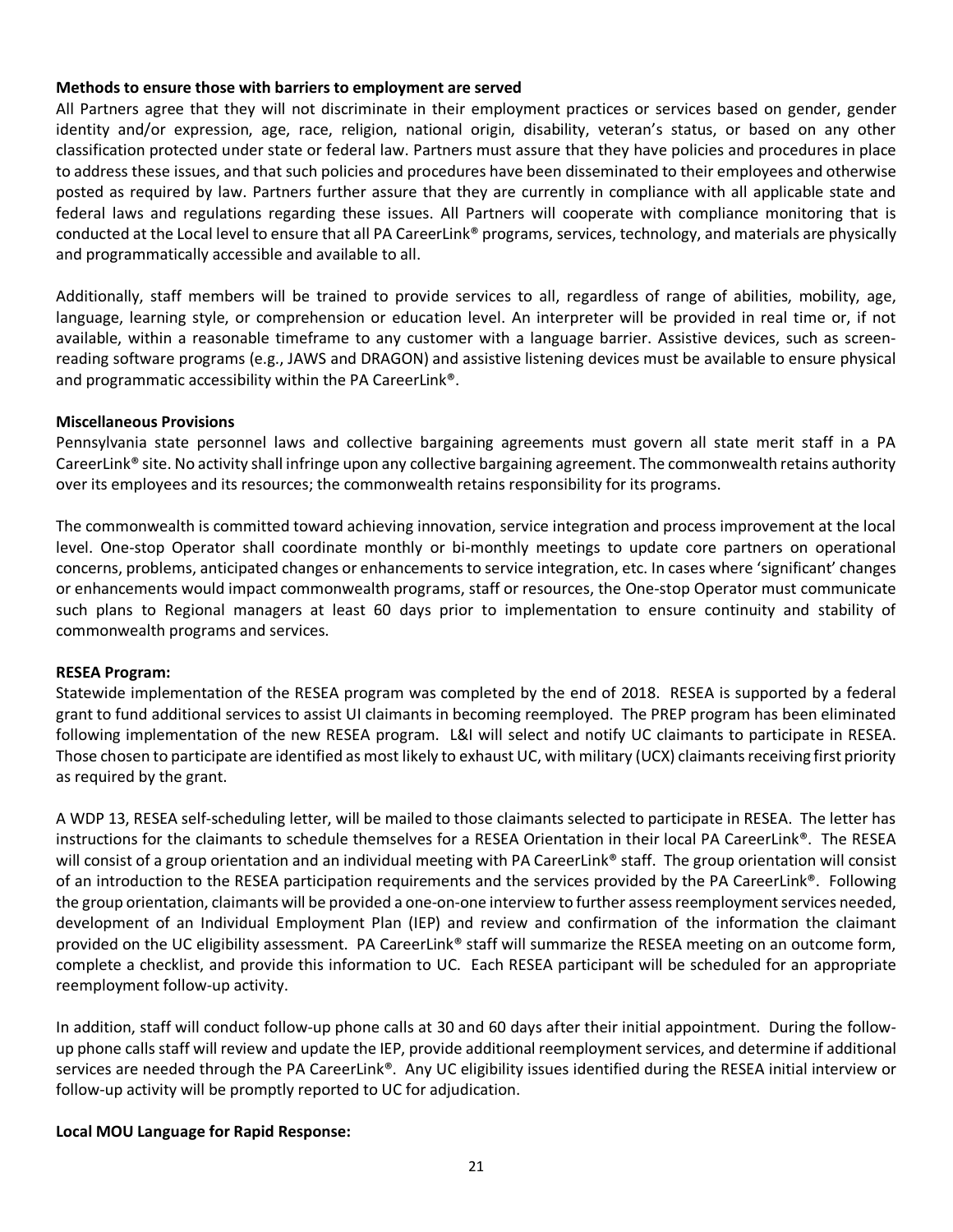#### **Description of Services**

Rapid Response is an early intervention business service that assists workers and employers during the entire business cycle. Rapid Response coordinates layoff aversion and outplacement services for employers and workers affected by layoffs, plant closures, or natural disasters. It is not always event-driven; it is a pro-active approach to planning for and managing economic transitions. At its best, Rapid Response assist employers with their layoffs by coordinating outplacement services prior to layoff, while supporting the business by working with other state and local stakeholders who can then assist in job expansion.

Rapid Response provides an introduction to the Workforce and Economic Development Systems and helps workers and employers navigate the Commonwealth's system of user-friendly resources and information to help transition workers into reemployment, and assist businesses.

- The primary objective of rapid response is to provide workers with the resources and services necessary to allow them to find new jobs or get the training and education needed for new careers so they can return to work quickly.
- Rapid Response Services (RRS) also helps communities develop proactive and coordinated strategies to access Pennsylvania's economic development systems that help businesses at risk of closing to keep their doors open.

#### **Access to Services**

Access to Rapid Response Services will be provided within the local workforce development system through physical and programmatic resources outlined below.

- Rapid Response activities are triggered when the Department of Labor and Industry learns of a planned closure or layoff either by receiving a notice as required by the Worker Adjustment and Retraining Notification (WARN) Act, through the media, or by contacts in the local area. Services may also be offered when Pennsylvania experiences mass job dislocation as the result of a disaster. There is no charge to the employer or employee for these services and they are provided regardless of the reason for the layoff. These resources are provided by Bureau of Workforce Development & Operations Rapid Response Staff throughout the state.
- Fact Findings and Rapid Response Informational Meetings, which includes presentations and organized activities, are led by Bureau of Workforce Development & Operations Rapid Response Staff throughout all phases of the layoff/closure business cycle.
- Rapid Response Staff are responsible for organizing the necessary partners to present information on the PA CareerLink® system, Unemployment Compensation, and Social Service Agency Support Systems, as well as serving as an intermediary during the employee's transition. Rapid Response provides an introduction to the workforce system and helps workers and employers navigate the system. Convening, facilitating, and brokering connections, networks, and partners.
- Communication of Rapid Response services will be coordinated through its partner network, which includes Economic Development, Business Service Teams, Title 1 Operators and local Workforce Development Boards.

#### **Agreement on funding the costs**

All one-stop operating budget costs must be included in the MOU, allocated according to BWPO's proportionate use and relative benefits received, and reconciled on a quarterly basis against actual costs incurred and adjusted accordingly. The one-stop operating budget is expected to be transparent and negotiated among Partners on an equitable basis to ensure costs are shared appropriately. All Partners must negotiate in good faith and seek to establish outcomes that are reasonable and fair.

#### **Methods for referral**

The primary principle of the referral system is to provide integrated and seamless delivery of services to workers, job seekers, and employers. To facilitate such a system, Partners will agree to:

- Familiarize themselves with the basic eligibility and participation requirements of all BWPO programs, as well as with the available services and benefits offered.
- Review materials summarizing BWPO program requirements and make them available for Partners and customers.
- Develop and utilize intake, eligibility determination, assessment, and registration processes.
- Provide substantive referrals to customers who are eligible for supplemental and complementary services and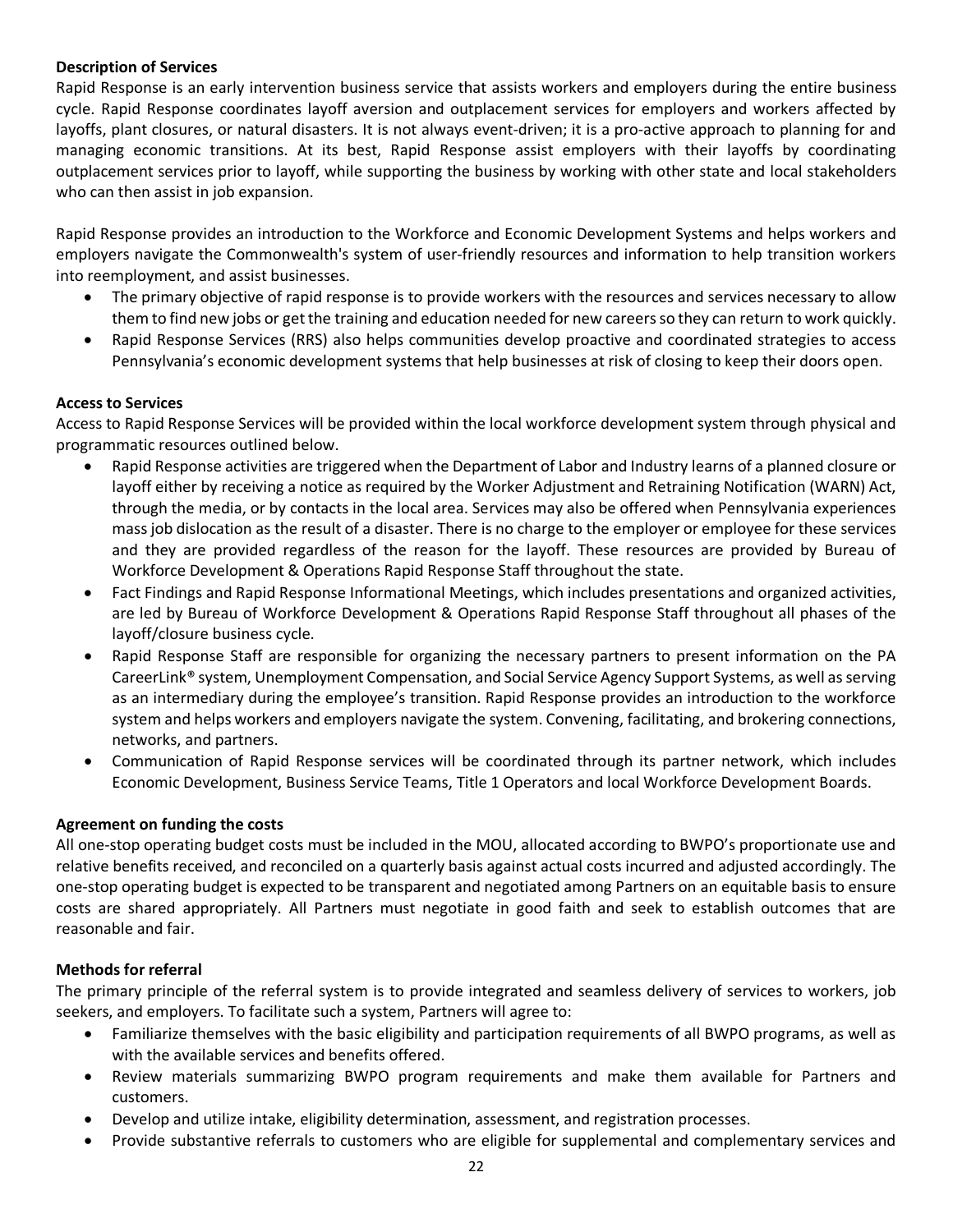benefits under partner programs.

- Regularly evaluate ways to improve the referral process, including the use of customer satisfaction surveys.
- Commit to robust and ongoing communication required for an effective referral process, and to actively follow up on the results of referrals.

#### **Methods to ensure those with barriers to employment are served**

All Partners agree that they will not discriminate in their employment practices or services based on gender, gender identity and/or expression, age, race, religion, national origin, disability, veteran's status, or based on any other classification protected under state or federal law. Partners must assure that they have policies and procedures in place to address these issues, and that such policies and procedures have been disseminated to their employees and otherwise posted as required by law. Partners further assure that they are currently in compliance with all applicable state and federal laws and regulations regarding these issues. All Partners will cooperate with compliance monitoring that is conducted at the Local level to ensure that all PA CareerLink® programs, services, technology, and materials are physically and programmatically accessible and available to all.

Additionally, staff members will be trained to provide services to all, regardless of range of abilities, mobility, age, language, learning style, or comprehension or education level. An interpreter will be provided in real time or, if not available, within a reasonable timeframe to any customer with a language barrier. Assistive devices, such as screenreading software programs (e.g., JAWS and DRAGON) and assistive listening devices must be available to ensure physical and programmatic accessibility within the PA CareerLink®.

#### **Miscellaneous Provisions**

Pennsylvania state personnel laws and collective bargaining agreements must govern all state merit staff in a PA CareerLink<sup>®</sup> site. No activity shall infringe upon any collective bargaining agreement. The commonwealth retains authority over its employees and its resources; the commonwealth retains responsibility for its programs.

The commonwealth is committed toward achieving innovation, service integration, and process improvement at the local level. One-stop Operator shall coordinate monthly or bi-monthly meetings to update core partners on operational concerns, problems, anticipated changes, or enhancements to service integration, etc. In cases where 'significant' changes or enhancements would impact commonwealth programs, staff or resources, the One-stop Operator must communicate such plans to Regional managers at least 60 days prior to implementation to ensure continuity and stability of commonwealth programs and services.

#### **Local MOU Language for Jobs for Veterans State Grant (JVSG):**

#### **Description of Services**

JVSG is a BWPO administered program which assures the commonwealth will be able provide special individualized services to disabled veterans. Disabled Veteran Outreach Program (DVOP) staff work in conjunction with PA CareerLink® partners to identify veterans and establish an appropriate plan to meet the individuals' employment and training needs. These specialized counselors work directly with disabled veterans in the provision of labor exchange services, securing appropriate training services and obtaining appropriate employment at a family sustaining wage. In addition, the JVSG allows for Local Veterans Employment Representatives to do employer outreach and promote veterans as job seekers who have highly marketable skills and experience.

#### **Access to Services**

Veterans are advised of their priority of service status when they connect with the PA CareerLink® system by staff and through signs and documentation posted throughout PA CareerLink® centers.

- Veterans qualifying for priority of service designation who require services and/or training are ensured the next available spot as a result of their priority of service status. Local Veterans Employment Representatives (LVERs) and Disabled Veteran Outreach Program (DVOP) staff work in conjunction with PA CareerLink® partners to identify veterans and establish an appropriate plan to meet the individuals' needs.
- LVERS will conduct face-to-face contact with employers, plan and participate in job and career fairs and conduct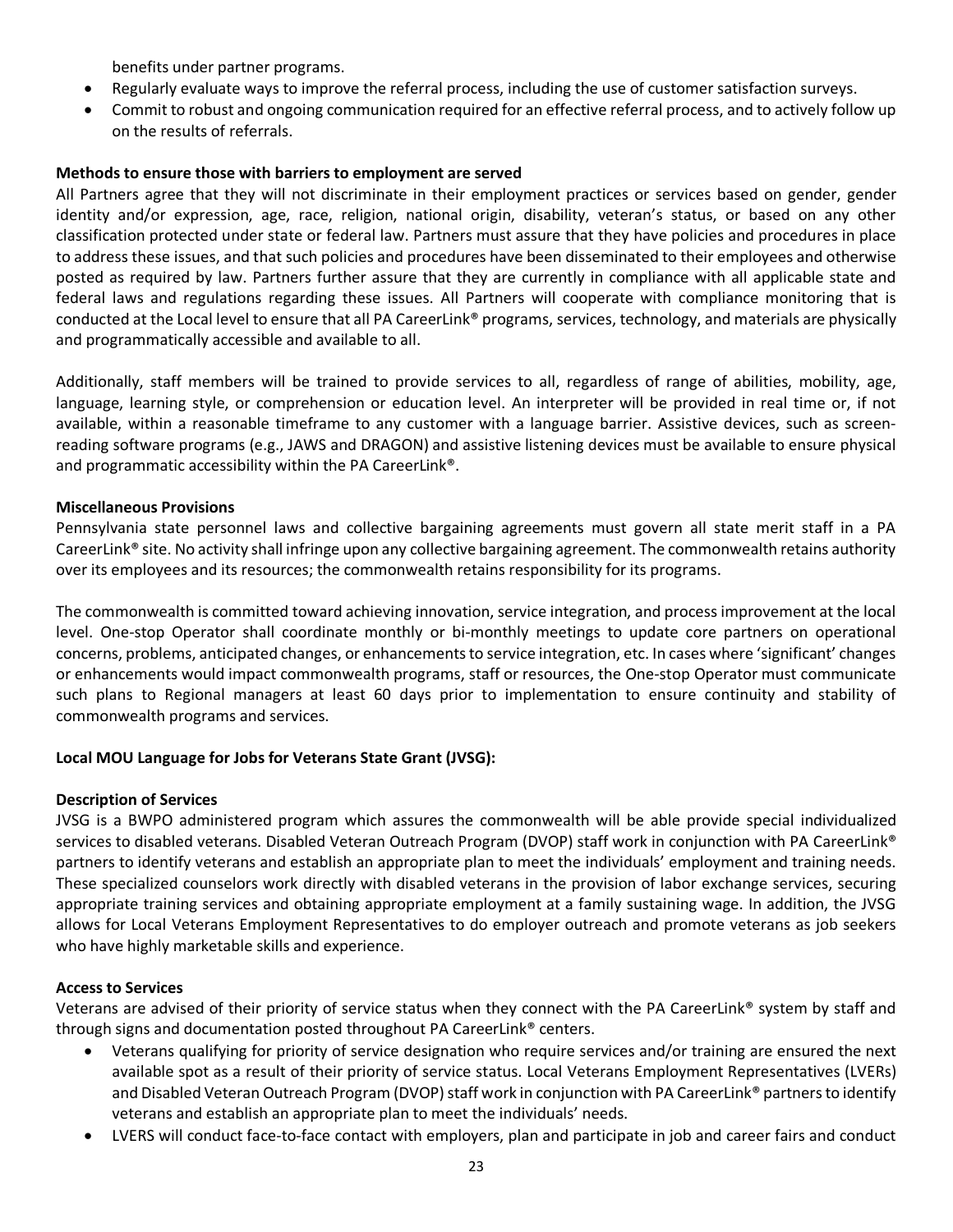job development with employers. LVERs will facilitate employment, training, and placement services furnished to veterans, promote the benefits of employing veterans, and facilitate employer training. LVER's will work with other partners and workforce development provided to communicate employer outreach and job openings

- Veterans with significant barriers to employment such as, but not limited to, long-term unemployment, previous incarceration, and low-income status are able to see the DVOP. A DVOP will be able to provide one-on-one assistance and develop an Individual Employment Plan that will address the specific barriers for the eligible veteran.
- DVOP specialists will coordinate supportive services with applicable providers, deliver technical assistance to community-based organizations for employment and training services to veterans, and assist PA CareerLink® partners in providing services to veterans on a priority basis.
- Veterans, ages 18-24 and transitional service members are eligible to meet with the DVOP to receive one-on-one case management services.

BWPO is the State Workforce Agency (SWA) responsible for administering and staffing the JVSG grant positions in accordance with federal regulations.

#### **Agreement on funding the costs**

All one-stop operating budget costs must be included in the MOU, allocated according to BWPO's proportionate use and relative benefits received, and reconciled on a quarterly basis against actual costs incurred and adjusted accordingly. The one-stop operating budget is expected to be transparent and negotiated among Partners on an equitable basis to ensure costs are shared appropriately. All Partners must negotiate in good faith and seek to establish outcomes that are reasonable and fair.

#### **Methods for referral**

The primary principle of the referral system is to provide integrated and seamless delivery of services to workers, job seekers, and employers. To facilitate such a system, Partners will agree to:

- Familiarize themselves with the basic eligibility and participation requirements of all BWPO programs, as well as with the available services and benefits offered.
- Review materials summarizing BWPO program requirements and make them available for Partners and customers.
- Develop and utilize intake, eligibility determination, assessment, and registration processes.
- Provide substantive referrals to customers who are eligible for supplemental and complementary services and benefits under partner programs.
- Regularly evaluate ways to improve the referral process, including the use of customer satisfaction surveys.
- Commit to robust and ongoing communication required for an effective referral process, and to actively follow up on the results of referrals.

#### **Methods to ensure those with barriers to employment are served**

All Partners agree that they will not discriminate in their employment practices or services based on gender, gender identity and/or expression, age, race, religion, national origin, disability, veteran's status, or based on any other classification protected under state or federal law. Partners must assure that they have policies and procedures in place to address these issues, and that such policies and procedures have been disseminated to their employees and otherwise posted as required by law. Partners further assure that they are currently in compliance with all applicable state and federal laws and regulations regarding these issues. All Partners will cooperate with compliance monitoring that is conducted at the Local level to ensure that all PA CareerLink® programs, services, technology, and materials are physically and programmatically accessible and available to all.

Additionally, staff members will be trained to provide services to all, regardless of range of abilities, mobility, age, language, learning style, or comprehension or education level. An interpreter will be provided in real time or, if not available, within a reasonable timeframe to any customer with a language barrier. Assistive devices, such as screenreading software programs (e.g., JAWS and DRAGON) and assistive listening devices must be available to ensure physical and programmatic accessibility within the PA CareerLink®.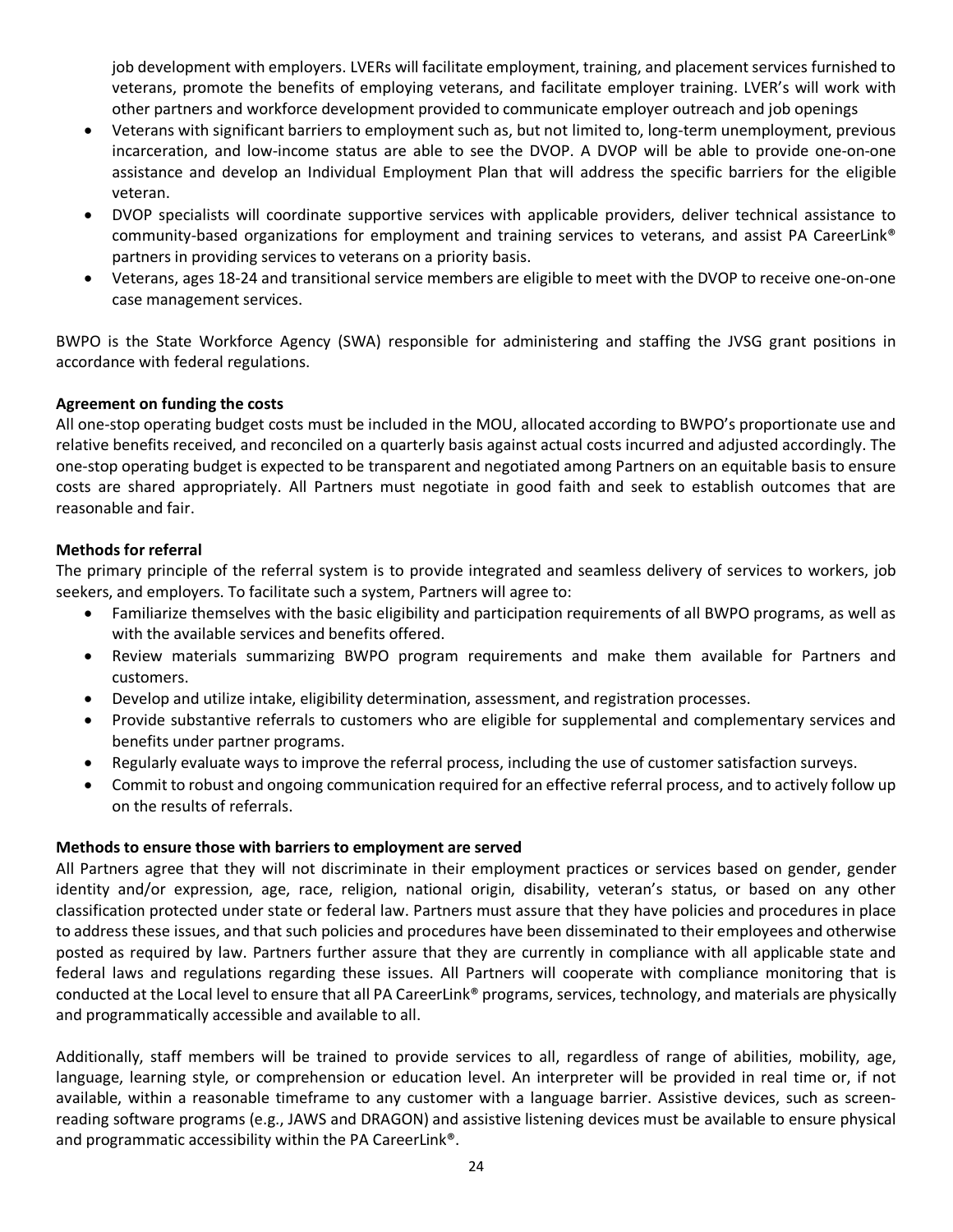#### **Miscellaneous Provisions**

Pennsylvania state personnel laws and collective bargaining agreements must govern all state merit staff in a PA CareerLink® site. No activity shall infringe upon any collective bargaining agreement. The commonwealth retains authority over its employees and its resources; the commonwealth retains responsibility for its programs.

The commonwealth is committed toward achieving innovation, service integration and process improvement at the local level. One-stop Operator shall coordinate monthly or bi-monthly meetings to update core partners on operational concerns, problems, anticipated changes or enhancements to service integration, etc. In cases where 'significant' changes or enhancements would impact commonwealth programs, staff or resources, the One-stop Operator must communicate such plans to Regional managers at least 60 days prior to implementation to ensure continuity and stability of commonwealth programs and services.

#### **Local MOU Language for Trade Act Services:**

#### Description of Services

Trade Act programs are focused on getting participants reemployed and ensuring those individuals maintain employment. The TAA Program includes training, employment and case management services, job search allowances, relocation allowances, Trade Readjustment Allowances (TRA), Reemployment Trade Adjustment Assistance (RTAA) and Alternative Trade Adjustment Assistance (ATAA), and the Health Coverage Tax Credit (HCTC) (a benefit available to eligible TAA recipients which is administered by the Internal Revenue Service (IRS)).

The TAA program was first established at the USDOL by the Trade Act of 1974, and has been amended several times. Individual workers who are members of the certified worker group apply for benefits and services at a PA CareerLink® office. Individual workers who meet the qualifying criteria may receive: job training; income support in the form of Trade Readjustment Allowances (TRA); job-search and relocation allowances; Health Coverage Tax Credit (HCTC) as determined by the Internal Revenue Service (IRS); and for workers age 50 and older, a wage supplement in the form of Re-Employment Trade Adjustment Assistance (RTAA; (ATAA)). Additionally, all workers covered by a certification are eligible for employment and case-management services, including basic and individualized career services either through the TAA program or through and in coordination with the Workforce Innovation and Opportunity Act (WIOA) and the Wagner-Peyser Act (reference TEGL No. 3-15).

#### **Access to Services**

Access to Trade Act Services will be provided within the local workforce development system through physical and programmatic resources outlined below.

- The commonwealth will emphasize and reinforce case management services as a means to maintain performance levels for Trade Act participants. Re-employment services will also be enhanced as a component of case management services for participants who have completed Trade Act training prior to exiting the program. This will ensure that participants are receiving the necessary assistance to enter the workforce with suitable employment in place. These services are provided by the Bureau of Workforce Development & Operations Trade staff located in Central office and PA CareerLink® staff located throughout the state.
- The commonwealth implemented an online application for TAA training, job- search and relocation allowances, the Alternative Trade Adjustment Assistance (ATAA) and Reemployment Trade Adjustment Assistance (RTAA) programs. This online application is accessed via the Internet, and dislocated workers, PA CareerLink® Merit staff and training providers add information online. PA CareerLink® Merit staff helps trade-affected workers complete their applications, and assess workers' skills and experiences.
- The commonwealth uses Wagner-Peyser resources to provide career services for all job seekers. Pennsylvania's service delivery system provides greater choice and focuses resources where dislocated workers most need them. Dislocated workers receive all WIOA services in a comprehensive PA CareerLink® center. Pennsylvania co-enrolls all TAA- eligible workers in the WIOA program to ensure that all Trade participants receive the full range of assistance available to dislocated workers. These services are provided by our partner network, which includes Title 1 Contractors and local Workforce Development Boards.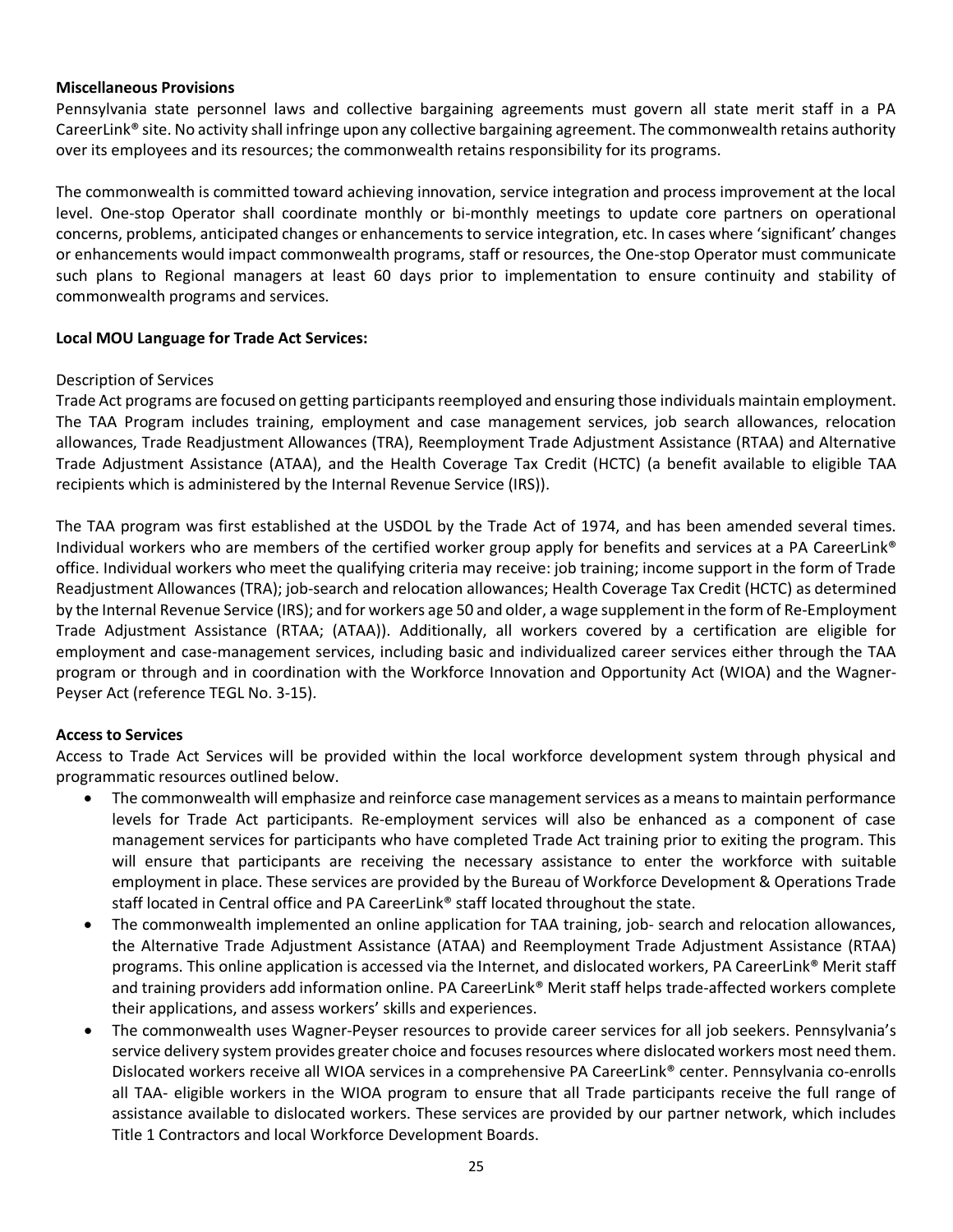#### **Agreement on funding the costs**

All one-stop operating budget costs must be included in the MOU, allocated according to BWPO's proportionate use and relative benefits received, and reconciled on a quarterly basis against actual costs incurred and adjusted accordingly. The one-stop operating budget is expected to be transparent and negotiated among Partners on an equitable basis to ensure costs are shared appropriately. All Partners must negotiate in good faith and seek to establish outcomes that are reasonable and fair.

#### **Methods for referral**

The primary principle of the referral system is to provide integrated and seamless delivery of services to workers, job seekers, and employers. To facilitate such a system, Partners will agree to:

- Familiarize themselves with the basic eligibility and participation requirements of all BWPO programs, as well as with the available services and benefits offered.
- Review materials summarizing BWPO program requirements and make them available for Partners and customers.
- Develop and utilize intake, eligibility determination, assessment, and registration processes.
- Provide substantive referrals to customers who are eligible for supplemental and complementary services and benefits under partner programs.
- Regularly evaluate ways to improve the referral process, including the use of customer satisfaction surveys.
- Commit to robust and ongoing communication required for an effective referral process, and to actively follow up on the results of referrals.

#### **Methods to ensure those with barriers to employment are served**

All Partners agree that they will not discriminate in their employment practices or services based on gender, gender identity and/or expression, age, race, religion, national origin, disability, veteran's status, or based on any other classification protected under state or federal law. Partners must assure that they have policies and procedures in place to address these issues, and that such policies and procedures have been disseminated to their employees and otherwise posted as required by law. Partners further assure that they are currently in compliance with all applicable state and federal laws and regulations regarding these issues. All Partners will cooperate with compliance monitoring that is conducted at the local level to ensure that all PA CareerLink® programs, services, technology, and materials are physically and programmatically accessible and available to all. Additionally, staff members will be trained to provide services to all, regardless of range of abilities, mobility, age, language, learning style, or comprehension or education level. An interpreter will be provided in real time or, if not available, within a reasonable timeframe to any customer with a language barrier. Assistive devices, such as screen-reading software programs (e.g., JAWS and DRAGON) and assistive listening devices must be available to ensure physical and programmatic accessibility within the PA CareerLink®.

#### **Miscellaneous Provisions**

Pennsylvania state personnel laws and collective bargaining agreements must govern all state merit staff in a PA CareerLink® site. No activity shall infringe upon any collective bargaining agreement. The commonwealth retains authority over its employees and its resources; the commonwealth retains responsibility for its programs.

The commonwealth is committed toward achieving innovation, service integration and process improvement at the local level. One-stop Operator shall coordinate monthly or bi-monthly meetings to update core partners on operational concerns, problems, anticipated changes or enhancements to service integration, etc. In cases where 'significant' changes or enhancements would impact commonwealth programs, staff or resources, the One-stop Operator must communicate such plans to Regional managers at least 60 days prior to implementation to ensure continuity and stability of commonwealth programs and services.

#### <span id="page-25-0"></span>**ADDENDUM B – PENNSYLVANIA DEPARTMENT OF L&I VOCATIONAL REHABILITATION**

#### **Description of Services – Vocational Rehabilitation**

As a core partner OVR provides Vocational Rehabilitation services for people with disabilities. Eligible OVR customers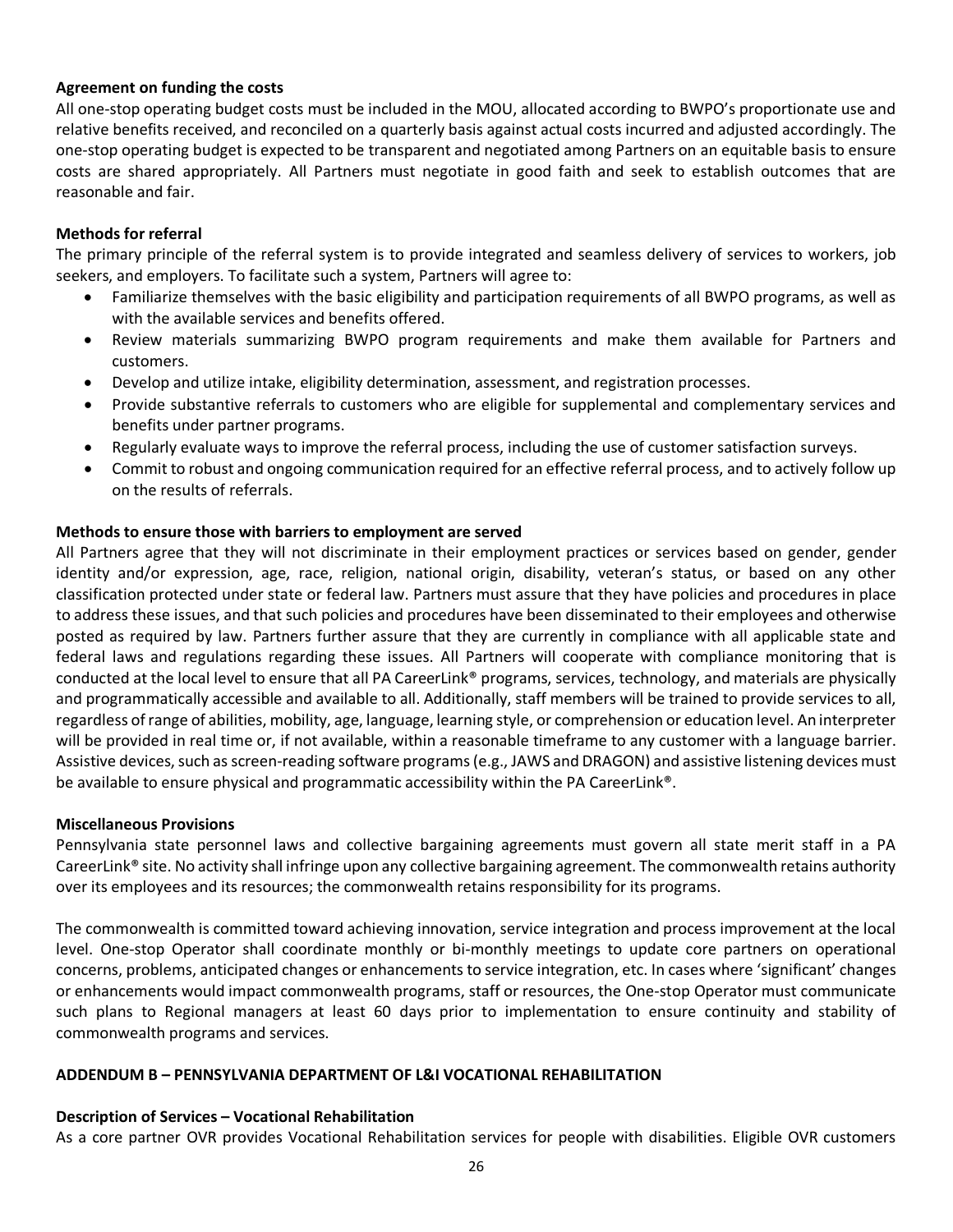receive multiple services that may include but not be limited to; diagnostic, vocational counseling and guidance, vocational evaluation, restoration, training, job placement and pre-employment training services for eligible and potentially eligible high school students with disabilities. These individualized services are designed to prepare OVR customers to become qualified trained members of the workforce. OVR provides multiple services to the business community designed to assist businesses with onboarding pre-screened qualified employees with disabilities. OVR on-boarding supports for a qualified new hire can include; reasonable accommodation consultation, initial probationary period wage reimbursement (On-the Job Training-OJT), referral on tax credits or deductions. OVR also offers no-cost consultation on the Americans with Disability Act (ADA), accessibility standards and helping a business to retain current employees following an accident, injury or disability. Our statewide business services staff can identify resources to assist any organization on how to improve access compliance and steps to diversify their workforce to include citizens with a disability.

OVR staff shall participate in the delivery of self-directed and staff services as required under current federal legislation within the one stop workforce system in the Westmoreland-Fayette Workforce Development Board area as it relates to Office of Vocational Rehabilitation eligible customers. As defined by the Office of Vocational Rehabilitation, training for OVR staff will be at the discretion of the local OVR District Administrator. OVR staff supervision and direction will be the responsibility of the local OVR District Administrator.

#### **Agreement on funding the costs**

All one-stop operating budget costs must be included in the MOU, allocated according to OVR's proportionate use and relative benefits received, and reconciled on a quarterly basis against actual costs incurred and adjusted accordingly. The one-stop operating budget is expected to be transparent and negotiated among Partners on an equitable basis to ensure costs are shared appropriately. All Partners must negotiate in good faith and seek to establish outcomes that are reasonable and fair.

#### **Methods to ensure those with barriers to employment are served**

All Partners agree that they will not discriminate in their employment practices or services based on gender, gender identity and/or expression, age, race, religion, national origin, disability, veteran's status, or based on any other classification protected under state or federal law. Partners must assure that they have policies and procedures in place to address these issues, and that such policies and procedures have been disseminated to their employees and otherwise posted as required by law. Partners further assure that they are currently in compliance with all applicable state and federal laws and regulations regarding these issues. All Partners will cooperate with compliance monitoring that is conducted at the Local level to ensure that all PA CareerLink® programs, services, technology, and materials are physically and programmatically accessible and available to all. Additionally, staff members will be trained to provide services to all, regardless of range of abilities, mobility, age, language, learning style, or comprehension or education level. An interpreter will be provided in real time or, if not available, within a reasonable timeframe to any customer with a language barrier. Assistive devices, such as screen-reading software programs (e.g., JAWS and DRAGON) and assistive listening devices must be available to ensure physical and programmatic accessibility to all customers within the PA CareerLink®.

#### **Miscellaneous Provisions**

Pennsylvania state personnel laws and collective bargaining agreements must govern all state merit staff in a PA CareerLink® site. No activity shall infringe upon any collective bargaining agreement. The commonwealth retains authority over its employees and its resources; the commonwealth retains responsibility for its programs.

The commonwealth is committed toward achieving innovation, service integration and process improvement at the local level. One-stop Operator shall coordinate monthly or bi-monthly meetings to update core partners on operational concerns, problems, anticipated changes or enhancements to service integration, etc. In cases where 'significant' changes or enhancements would impact commonwealth programs, staff or resources, the One-stop Operator must communicate such plans to District Administrators at least 60 days prior to implementation to ensure continuity and stability of commonwealth programs and services.

#### <span id="page-26-0"></span>**ADDENDUM C – PENNSYLVANIA DEPARTMENT OF COMMUNITY AND ECONOMIC DEVELOPMENT**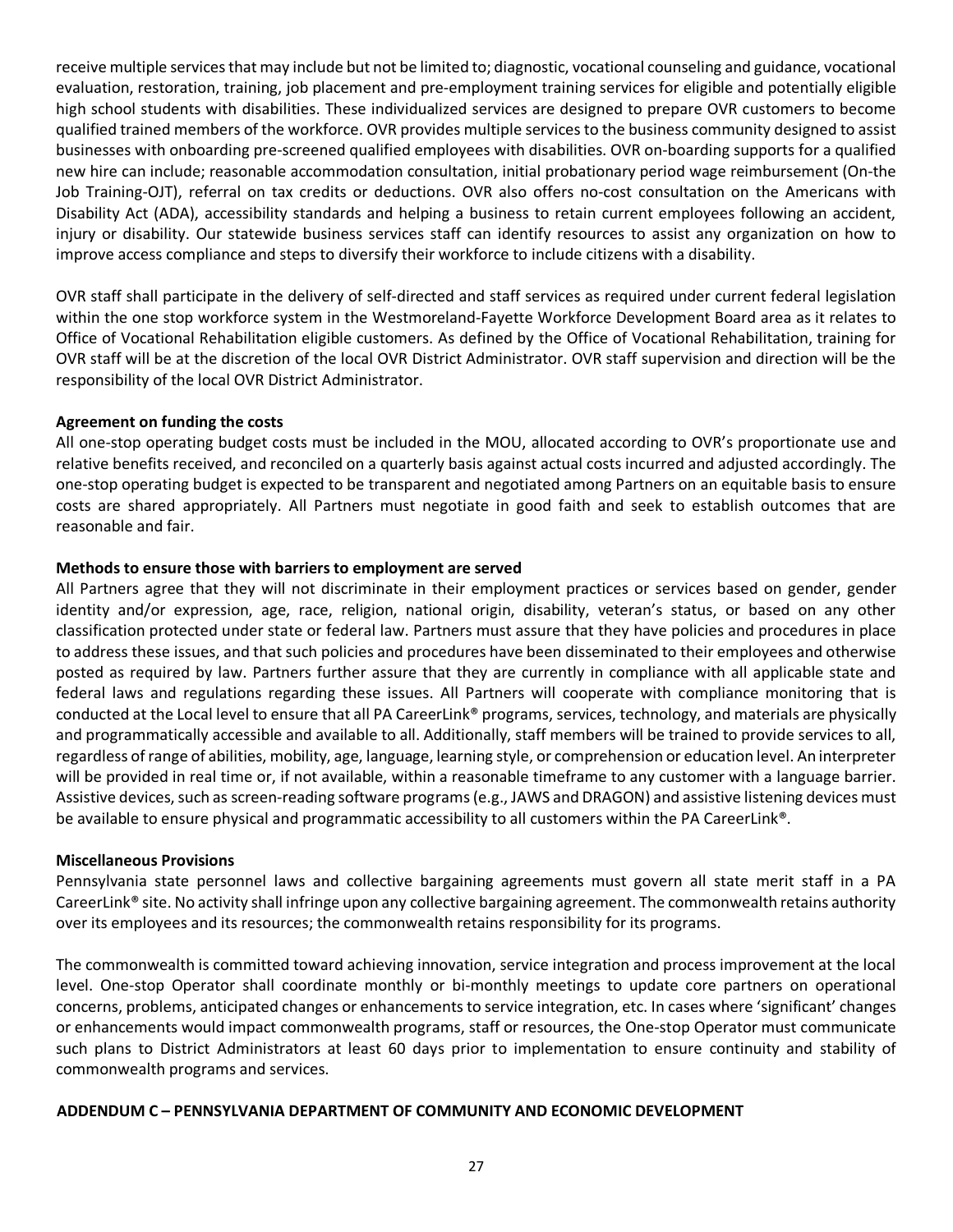#### **Community Services Block Grant – Description of Services and Contributions:**

The PA Department of Community and Economic Development (DCED) is the commonwealth agency that represents the required one-stop (PA CareerLink® partner) representing employment and training activities carried out under the Community Services Block Grant Act (42. U.S.C. 9901 et seq.) at the state level.

The mission of the Community Services Block grant (CSBG) is to provide a full range of services and activities having a measurable impact on the causes of poverty in a community or those areas of a community where poverty is a particularly acute problem. Only federally designated Community Action Agencies (CAA) receive funding, therefore in PA, there are 44 CAAs that cover all 67 PA counties.

Ameliorating the causes and conditions of poverty take on a variety of community engagement activities and collaborative activism to remove obstacles that block the achievement of self-sufficiency; i.e. employment and training resources; community stakeholder collaboration; literacy activities; obtaining adequate housing; grassroots activities that provide intervention to the causes of poverty; addressing the needs of youth through programming or coordination; and increased engagement in community planning and improvement activities.

CSBG has been in existence since 1965, always with the same mission: to improve the causes and conditions of poverty. Initiatives have included, but are not limited to: neighborhood linkages, leverage of community resources, conduction of Volunteer Income Tax Assistance sites, building housing capacity, provision of family self- sufficiency and case management, facilitation of Results-Oriented Management and Accountability. For every \$1 of CSBG funds, the PA network leveraged \$16.82 from other federal, state, local and private sources, including the calculated value of volunteer hours.

DCED will participate in the local workforce service delivery system via the local CSBG agencies. CBSG agencies located in this local workforce development area may:

- Participate on local and regional planning groups;
- Engage in Business Service Teams activities;
- Have print materials available in the PA CareerLink® centers;
- Be linked to local workforce websites on computers;
- Potentially hold meetings at PA CareerLink® centers;
- Conduct joint employer outreach sessions as necessary; and
- Seek to leverage grant funding opportunities.

DCED will contribute financial assistance to be applied to the infrastructure and other operating costs of the PA CareerLink® sites annually and to the extent funding exists. It is DCED's commitment that CSBG, as a required partner, will become part of the fabric of the public workforce system in a much more formalized way than in the previous years.

#### <span id="page-27-0"></span>**ADDENDUM D – PENNSYLVANIA DEPARTMENT OF HUMAN SERVICES, TEMPORARY ASSISTANCE OF NEEDY FAMILIES SERVICES**

#### **EARN – The Employment, Advancement, and Retention Network:**

- EARN will provide assistance with job order enrollment and placement
- Resume writing and interviewing skills
- Employment retention follow-up
- Referral to WIOA, Adult Education and other CareerLink<sup>®</sup> partner offered programs
- EARN will provide community service opportunities with a goal toward employment
- Training and Credentialing
- Vocational education activity that leads to the receipt of a diploma or certification, this funding will assist with CareerLink® goals established for training.
- EARN approved workforce training will be approved on a case-by-case basis and reflected in the PA CareerLink® statistics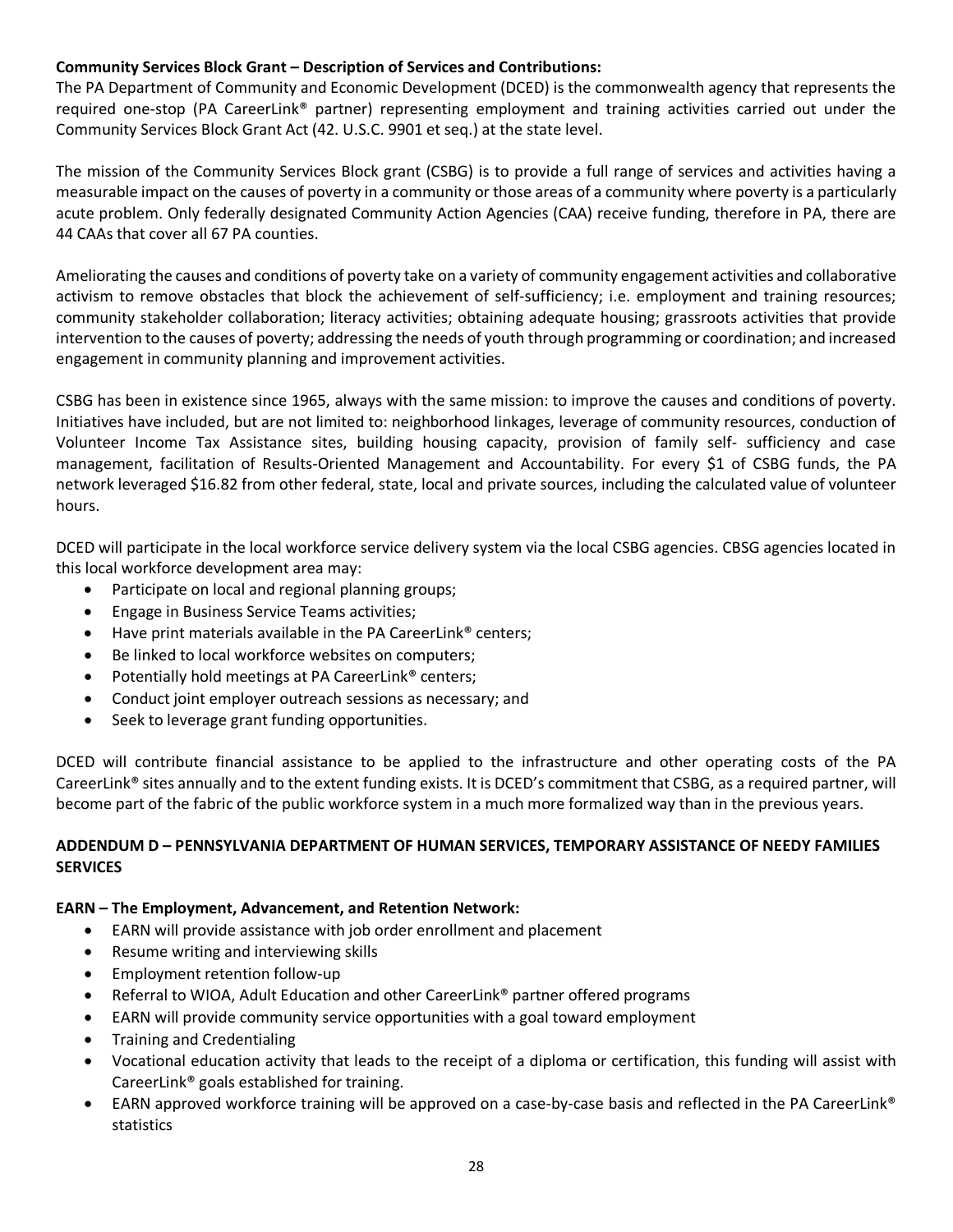#### <span id="page-28-0"></span>**ADDENDUM E – PENNSYLVANIA DEPARTMENT OF LABOR AND INDUSTRY UNEMPLOYMENT COMPENSATION PROGRAM**

#### **Service Provision:**

Services to be provided:

In accordance with the Workforce Innovation and Opportunity Act (WIOA), the Unemployment Compensation (UC) Program is responsible to provide meaningful assistance to individuals seeking assistance in filing an unemployment claim in PA CareerLink® sites. The meaningful assistance will be provided at PA CareerLink® sites by offering claimants dedicated access to UC service center staff as well as access to important UC information.

Staff from the Bureau of Workforce Partnership and Operations (BWPO) provide some direct assistance to UC claimants and employers at the PA CareerLink® sites. BWPO staff are required to keep records of time spent assisting UC claimants and employers and there are certain identified personnel services that BWPO staff provide that are reimbursed by the UC Program. The reimbursable services and requirements are defined in a separate document entitled Memorandum of Cooperation Between the Unemployment Compensation Programs and Workforce Development Within the Department of Labor & Industry. BWPO staff will continue their processes for referral with approved activities they conduct on UC's behalf. This would include opportunities for referral through partner collaboration.

The UC Board of Review utilizes space in certain PA CareerLink® sites for UC appeal hearings. For the UC appeal hearings, the PA CareerLink® sites shall provide a room with a minimum of 300 square feet, where that size exists within the site, provide access to a copier a networked computer and provide a telephone in the hearing room with conferencing and speaker capabilities. Additionally, UC Tax Services utilizes space in certain PA CareerLink<sup>®</sup> sites for UC Tax staff. Any change to physical PA CareerLink® sites utilized by the UC Board of Review or UC Tax must be communicated to the Deputy Secretary of UC no less than 90 days prior to any changes occurring including, but not limited to, PA CareerLink® closure, relocation, or proposed mobile concepts.

The cost of the space utilized for the UC courtesy telephones and computers (25 square feet for each device) and for the space utilized by the UC Board of Review, where applicable, will be negotiated and detailed in separate Resource Sharing Agreements.

Invoices shall be submitted by the 15th day following the end of the quarter by email to the UC Program Fiscal Management Specialist. Each PA CareerLink® shall submit separate invoices for the phone, computer and UC Board of Review. Invoices will be processed upon UC Program approval.

Manner in which those services will be provided:

Assistance to individuals filing an unemployment claim will be provided by offering a courtesy telephone at PA CareerLink® sites which is dedicated to serving one-stop customers in a timely manner. In addition, a computer may also be provided to allow one- stop customers access to unemployment compensation services online along with informational UC postings, signs, pamphlets and forms for UC claimants and employers.

Physical accessibility of PA CareerLink® sites and services will be assured in collaboration with the local board. In addition to physical accessibility, UC provides programmatic accessibility through TTY on its dedicated courtesy telephones, as well as bilingual translation and sign language interpretation when needed. Partner collaboration locally will ensure all special populations can be served via referral to partner program supports.

WIOA Section 121(c)(2) requires that this Memorandum of Understanding (MOU) contains provisions describing the services to be provided through the one-stop delivery system, including the manner in which the services will be coordinated and delivered through the system.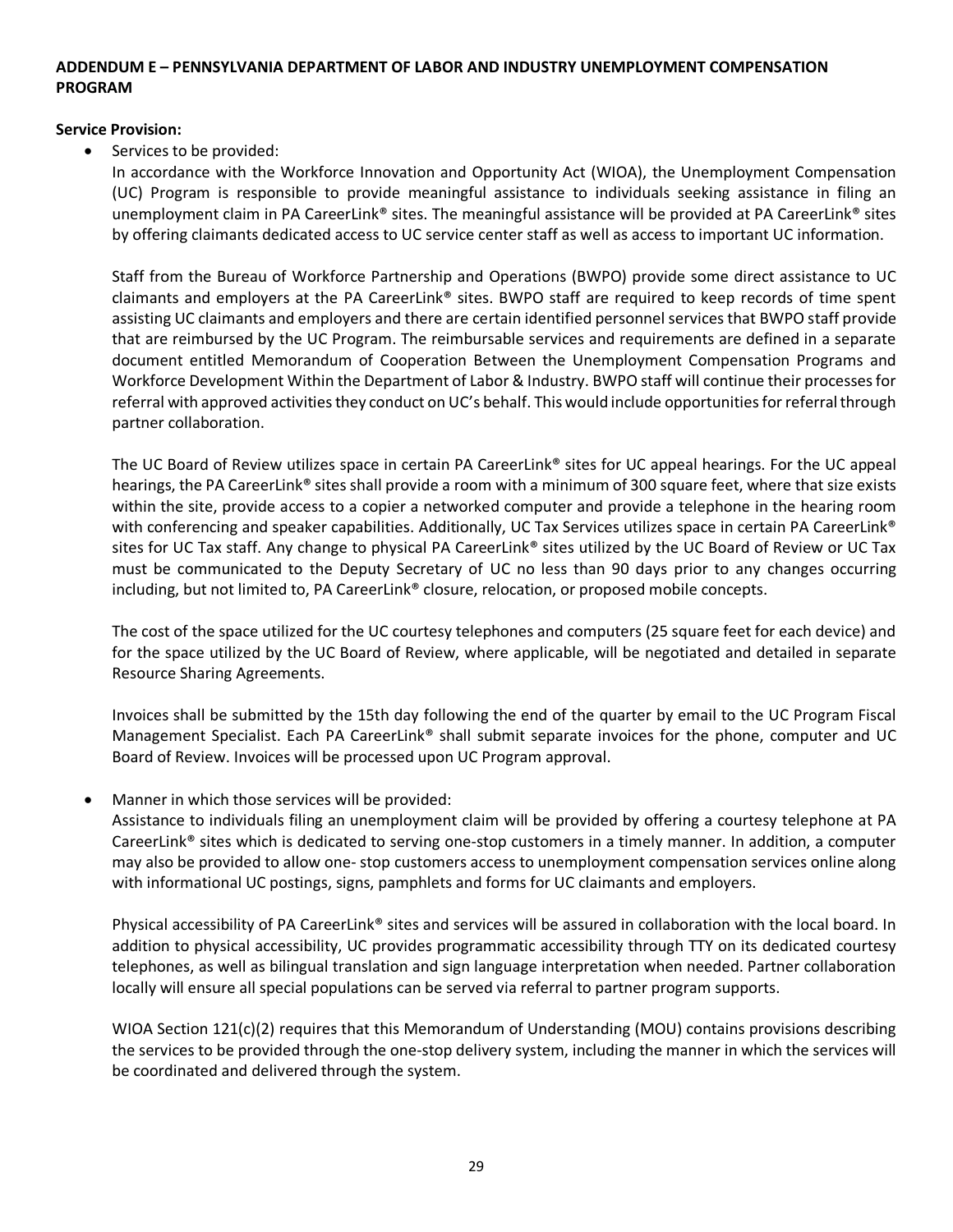## <span id="page-29-1"></span><span id="page-29-0"></span>**Attachment A Commonwealth Required Terms and Conditions**

#### **Commonwealth Held Harmless**

- The Parties shall hold the Commonwealth harmless from and indemnify the Commonwealth against any and all third party claims, demands and actions based upon or arising out of any activities performed by the Parties and their employees and agents under this Agreement, provided the Commonwealth gives the Parties prompt notice of any such claim of which it learns. Pursuant to the Commonwealth Attorneys Act (71 P.S. Section 732-101, et seq.), the Office of Attorney General (OAG) has the sole authority to represent the Commonwealth in actions brought against the Commonwealth. The OAG may, however, in its sole discretion and under such terms as it deems appropriate, delegate its right of defense. If OAG delegates the defense to a Party, the Commonwealth will cooperate with all reasonable requests of the Party made in the defense of such suits.
- Notwithstanding the above, no party shall enter into any settlement without the other parties' written consent, which shall not be unreasonably withheld. The Commonwealth may, in its sole discretion, allow a Party to control the defense and any related settlement negotiations.
- No provision in this Agreement shall be construed to limit the sovereign immunity of the Commonwealth.

#### **Nondiscrimination/Sexual Harassment Clause**

- The Parties agree:
	- In the hiring of any employee(s) for the manufacture of supplies, performance of work, or any other activity required under the Agreement or any subcontract, the Party, each subcontractor, or any person acting on behalf of a Party or subcontractor shall not discriminate in violation of the Pennsylvania Human Relations Act (PHRA) and applicable federal laws against any citizen of this Commonwealth who is qualified and available to perform the work to which the employment relates.
	- No Party nor any subcontractor nor any person on their behalf shall in any manner discriminate in violation of the PHRA and applicable federal laws against or intimidate any employee involved in the manufacture of supplies, the performance of work, or any other activity required under this Agreement.
	- The Parties and each subcontractor shall establish and maintain a written nondiscrimination and sexual harassment policy and shall inform their employees of the policy. The policy must contain a provision that sexual harassment will not be tolerated and employees who practice it will be disciplined. Posting this Nondiscrimination/Sexual Harassment Clause conspicuously in easily-accessible and well-lighted places customarily frequented by employees and at or near where the contract services are performed shall satisfy this requirement.
	- The Parties and each subcontractor shall not discriminate in violation of PHRA and applicable federal laws against any subcontractor or supplier who is qualified to perform the work to which the Agreement relates.
	- The Parties and each subcontractor represents that it is presently in compliance with and will maintain compliance with all applicable federal, state, and local laws and regulations relating to nondiscrimination and sexual harassment. Each Party and each subcontractor further represents that it has filed a Standard Form 100 Employer Information Report ("EEO- 1") with the U.S. Equal Employment Opportunity Commission ("EEOC") and shall file an annual EEO-1 report with the EEOC as required for employers subject to Title VII of the Civil Rights Act of 1964, as amended, that have 100 or more employees and employers that have federal government contracts or first-tier subcontracts and have 50 or more employees. Each Party and each subcontractor shall, upon request and within the time periods requested by the Commonwealth, furnish all necessary employment documents and records, including EEO- 1 reports, and permit access to their books, records, and accounts by the contracting agency and the Bureau of Diversity, Inclusion & Small Business Opportunities (BDISBO), for purpose of ascertaining compliance with provisions of this Nondiscrimination/Sexual Harassment Clause.
	- Each Party shall include the provisions of this Nondiscrimination/Sexual Harassment Clause in every subcontract so that those provisions applicable to subcontractors will be binding upon each subcontractor.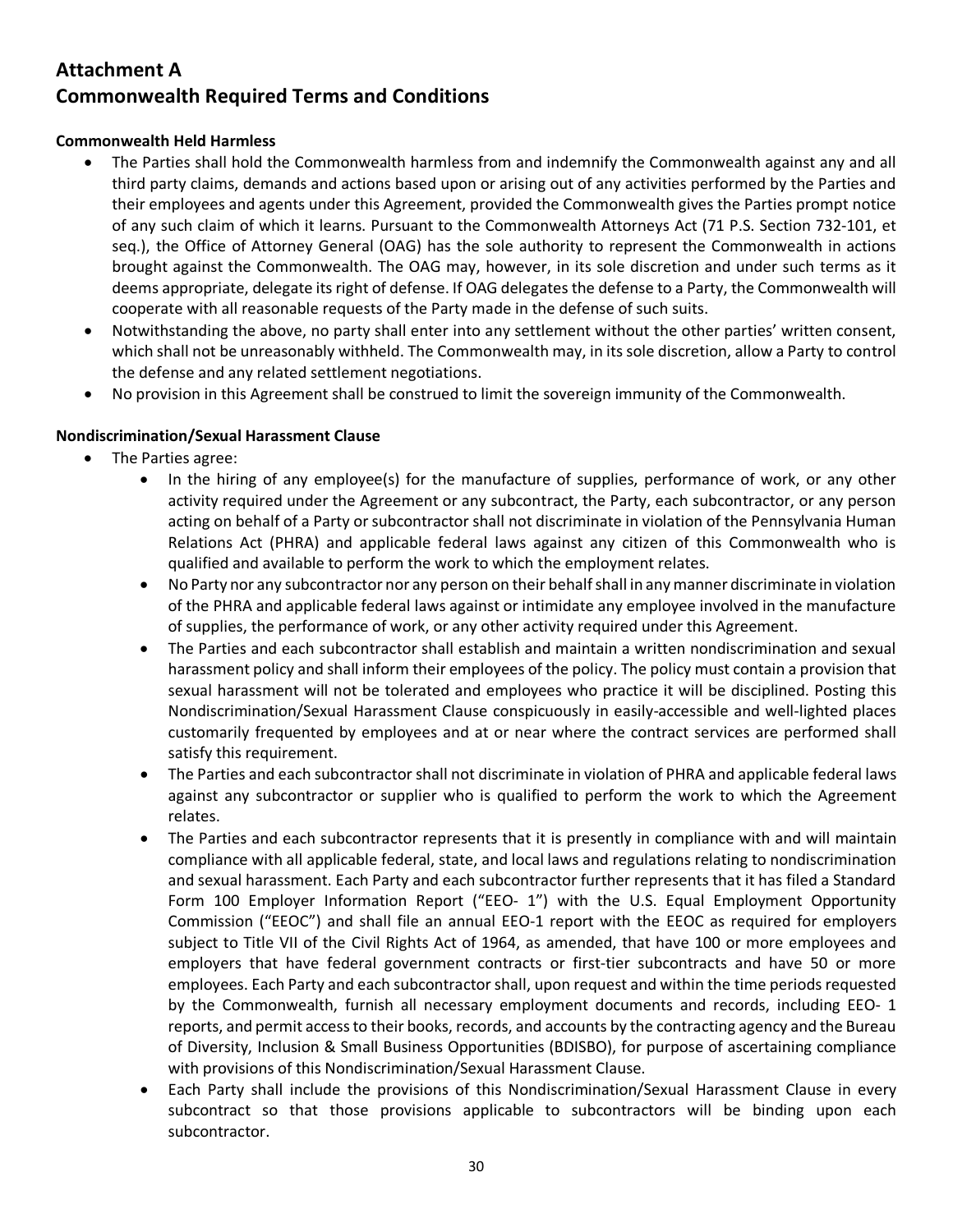- Each Party's and each subcontractor's obligations pursuant to these provisions are ongoing from and after the effective date of the Agreement through the termination date thereof. Accordingly, each Party and each subcontractor shall have an obligation to inform the Commonwealth if, at any time during the term of the Agreement, it becomes aware of any actions or occurrences that would result in violation of these provisions.
- The Commonwealth may cancel or terminate the Agreement and all money due or to become due under the Agreement may be forfeited for a violation of the terms and conditions of this Nondiscrimination/Sexual Harassment Clause. In addition, the agency may proceed with debarment or suspension and may place a Party in the Contractor Responsibility File.

#### **Contractor Integrity Provisions**

For purposes of these provision, "Contractor" means the individuals or entities that have entered into this Agreement with the Commonwealth and "contract" means this Agreement.

It is essential that those who seek to contract with the Commonwealth of Pennsylvania ("Commonwealth") observe high standards of honesty and integrity. They must conduct themselves in a manner that fosters public confidence in the integrity of the Commonwealth contracting and procurement process.

- **Definitions**: For purposes of these Contractor Integrity Provisions, the following terms shall have the meanings found in this Section:
	- o **"Affiliate"** means two or more entities where (a) a parent entity owns more than fifty percent of the voting stock of each of the entities; or (b) a common shareholder or group of shareholders owns more than fifty percent of the voting stock of each of the entities; or (c) the entities have a common proprietor or general partner.
	- o **"Consent"** means written permission signed by a duly authorized officer or employee of the Commonwealth, provided that where the material facts have been disclosed, in writing, by prequalification, bid, proposal, or contractual terms, the Commonwealth shall be deemed to have consented by virtue of the execution of this contract.
	- o **"Contractor"** means the individuals or entities, that have entered into this Agreement with the Commonwealth.
	- o **"Contractor Related Parties"** means any affiliates of the Contractor and the Contractor's executive officers, Pennsylvania officers and directors, or owners of 5 percent or more interest in the Contractor.
	- o **"Financial Interest"** means either:
		- Ownership of more than a five percent interest in any business; or
		- Holding a position as an officer, director, trustee, partner, employee, or holding any position of management.
	- o **"Gratuity"** means tendering, giving, or providing anything of more than nominal monetary value including, but not limited to, cash, travel, entertainment, gifts, meals, lodging, loans, subscriptions, advances, deposits of money, services, employment, or contracts of any kind. The exceptions set forth in the Governor's Code of Conduct, Executive Order 1980-18, the 4 Pa. Code §7.153(b), shall apply.
	- o **"Non-bid Basis"** means a contract awarded or executed by the Commonwealth with Contractor without seeking bids or proposals from any other potential bidder or offeror.

In furtherance of this policy, Contractor agrees to the following:

- Contractor shall maintain the highest standards of honesty and integrity during the performance of this contract and shall take no action in violation of state or federal laws or regulations or any other applicable laws or regulations, or other requirements applicable to Contractor or that govern contracting or procurement with the Commonwealth.
- Contractor shall establish and implement a written business integrity policy, which includes, at a minimum, the requirements of these provisions as they relate to the Contractor activity with the Commonwealth and Commonwealth employees and which is made known to all Contractor employees. Posting these Contractor Integrity Provisions conspicuously in easily-accessible and well-lighted places customarily frequented by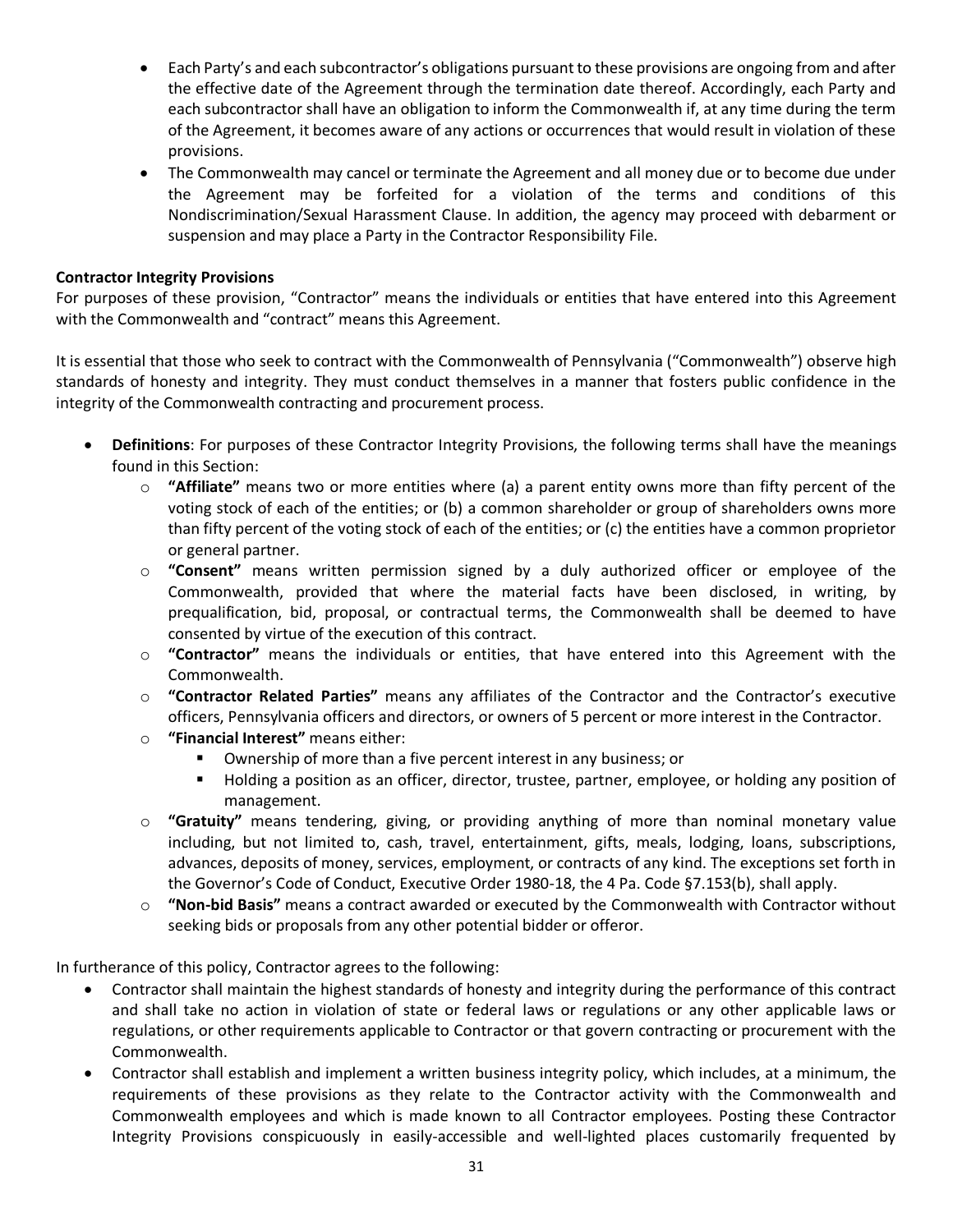employees and at or near where the contract services are performed shall satisfy this requirement.

- Contractor, its affiliates, agents, employees and anyone in privity with Contractor shall not accept, agree to give, offer, confer, or agree to confer or promise to confer, directly or indirectly, any gratuity or pecuniary benefit to any person, or to influence or attempt to influence any person in violation of any federal or state law, regulation, executive order of the Governor of Pennsylvania, statement of policy, management directive or any other published standard of the Commonwealth in connection with performance of work under this contract, except as provided in this contract.
- Contractor shall not have a financial interest in any other contractor, subcontractor, or supplier providing services, labor, or material under this contract, unless the financial interest is disclosed to the Commonwealth in writing and the Commonwealth consents to Contractor's financial interest prior to Commonwealth execution of the contract. Contractor shall disclose the financial interest to the Commonwealth at the time of bid or proposal submission, or if no bids or proposals are solicited, no later than Contractor's submission of the contract signed by Contractor.
- Contractor certifies to the best of its knowledge and belief that within the last five (5) years Contractor or Contractor Related Parties have not:
	- $\circ$  been indicted or convicted of a crime involving moral turpitude or business honesty or integrity in any jurisdiction;
	- o been suspended, debarred or otherwise disqualified from entering into any contract with any governmental agency;
	- o had any business license or professional license suspended or revoked;
	- $\circ$  had any sanction or finding of fact imposed as a result of a judicial or administrative proceeding related to fraud, extortion, bribery, bid rigging, embezzlement, misrepresentation or anti-trust; and
	- $\circ$  been, and is not currently, the subject of a criminal investigation by any federal, state or local prosecuting or investigative agency and/or civil anti- trust investigation by any federal, state or local prosecuting or investigative agency.

If Contractor cannot so certify to the above, then it must submit along with its bid, proposal or contract a written explanation of why such certification cannot be made and the Commonwealth will determine whether a contract may be entered into with the Contractor. The Contractor's obligation pursuant to this certification is ongoing from and after the effective date of the contract through the termination date thereof. Accordingly, the Contractor shall have an obligation to immediately notify the Commonwealth in writing if at any time during the term of the contract if becomes aware of any event which would cause the Contractor's certification or explanation to change. Contractor acknowledges that the Commonwealth may, in its sole discretion, terminate the contract for cause if it learns that any of the certifications made herein are currently false due to intervening factual circumstances or were false or should have been known to be false when entering into the contract.

- Contractor shall comply with the requirements of the Lobbying Disclosure Act (65 Pa.C.S. §13A01 et seq.) regardless of the method of award. If this contract was awarded on a Non-bid Basis, Contractor must also comply with the requirements of the Section 1641 of the Pennsylvania Election Code (25 P.S. §3260a).
- When Contractor has reason to believe that any breach of ethical standards as set forth in law, the Governor's Code of Conduct, or these Contractor Integrity Provisions has occurred or may occur, including but not limited to contact by a Commonwealth officer or employee which, if acted upon, would violate such ethical standards, Contractor shall immediately notify the Commonwealth contracting officer or the Office of the State Inspector General in writing.
- Contractor, by submission of its bid or proposal and/or execution of this contract and by the submission of any bills, invoices or requests for payment pursuant to the contract, certifies and represents that it has not violated any of these Contractor Integrity Provisions in connection with the submission of the bid or proposal, during any contract negotiations or during the term of the contract, to include any extensions thereof. Contractor shall immediately notify the Commonwealth in writing of any actions for occurrences that would result in a violation of these Contractor Integrity Provisions. Contractor agrees to reimburse the Commonwealth for the reasonable costs of investigation incurred by the Office of the State Inspector General for investigations of the Contractor's compliance with the terms of this or any other agreement between the Contractor and the Commonwealth that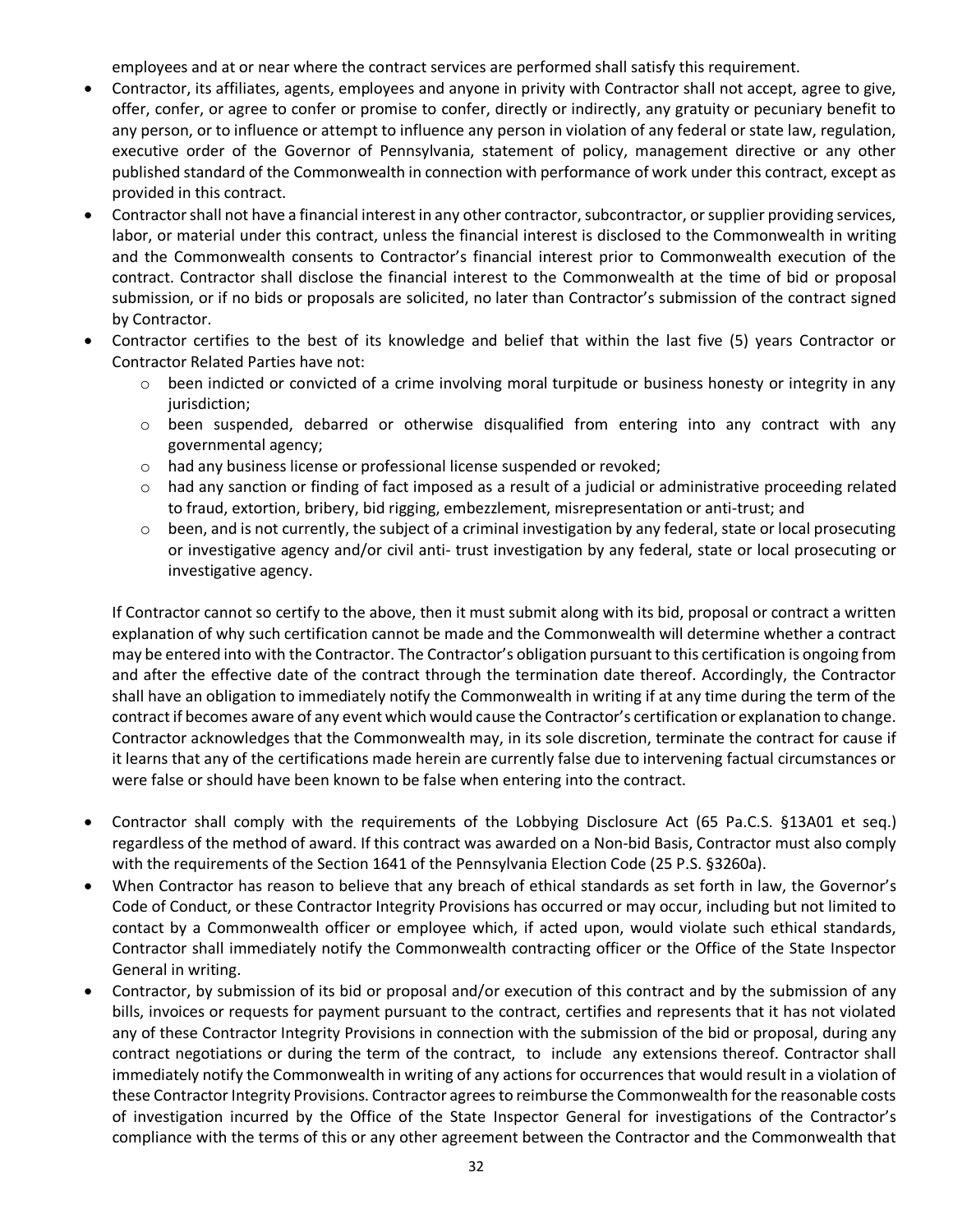results in the suspension or debarment of the Contractor. Contractor shall not be responsible for investigative costs for investigations that do not result in the Contractor's suspension or debarment.

- Contractor shall cooperate with the Office of the State Inspector General in its investigation of any alleged Commonwealth agency or employee breach of ethical standards and any alleged Contractor non-compliance with these Contractor Integrity Provisions. Contractor agrees to make identified Contractor employees available for interviews at reasonable times and places. Contractor, upon the inquiry or request of an Inspector General, shall provide, or if appropriate, make promptly available for inspection or copying, any information of any type or form deemed relevant by the Office of the State Inspector General to Contractor's integrity and compliance with these provisions. Such information may include, but shall not be limited to, Contractor's business or financial records, documents or files of any type or form that refer to or concern this contract. Contractor shall incorporate this paragraph in any agreement, contract or subcontract it enters into in the course of the performance of this contract/agreement solely for the purpose of obtaining subcontractor compliance with this provision. The incorporation of this provision in a subcontract shall not create privity of contract between the Commonwealth and any such subcontractor, and no third-party beneficiaries shall be created thereby.
- For violation of any of these Contractor Integrity Provisions, the Commonwealth may terminate this and any other contract with Contractor, claim liquidated damages in an amount equal to the value of anything received in breach of these Provisions, claim damages for all additional costs and expenses incurred in obtaining another contractor to complete performance under this contract, and debar and suspend Contractor from doing business with the Commonwealth. These rights and remedies are cumulative, and the use or non-use of any one shall not preclude the use of all or any other. These rights and remedies are in addition to those the Commonwealth may have under law, statute, regulation, or otherwise.

#### **Contractor Responsibility Provisions:**

For purposes of these provision, "Contractor" means the individuals or entities that have entered into this Agreement with the Commonwealth and "contract" means this Agreement.

- The Contractor certifies, in writing, for itself and its subcontractors required to be disclosed or approved by the Commonwealth, that as of the date of its execution of this Bid/Contract, that neither the Contractor, nor any such subcontractors, are under suspension or debarment by the Commonwealth or any governmental entity, instrumentality, or authority and, if the Contractor cannot so certify, then it agrees to submit, along with its Bid/Contract, a written explanation of why such certification cannot be made.
- The Contractor also certifies, in writing, that as of the date of its execution of this Bid/Contract it has no tax liabilities or other Commonwealth obligations, or has filed a timely administrative or judicial appeal if such liabilities or obligations exist, or is subject to a duly approved deferred payment plan if such liabilities exist.
- The Contractor's obligations pursuant to these provisions are ongoing from and after the effective date of the Contract through the termination date thereof. Accordingly, the Contractor shall have an obligation to inform the Commonwealth if, at any time during the term of the Contract, it becomes delinquent in the payment of taxes, or other Commonwealth obligations, or if it or, to the best knowledge of the Contractor, any of its subcontractors are suspended or debarred by the Commonwealth, the federal government, or any other state or governmental entity. Such notification shall be made within 15 days of the date of suspension or debarment.
- The failure of the Contractor to notify the Commonwealth of its suspension or debarment by the Commonwealth, any other state, or the federal government shall constitute an event of default of the Contract with the Commonwealth.
- The Contractor agrees to reimburse the Commonwealth for the reasonable costs of investigation incurred by the Office of State Inspector General for investigations of the Contractor's compliance with the terms of this or any other agreement between the Contractor and the Commonwealth that results in the suspension or debarment of the contractor. Such costs shall include, but shall not be limited to, salaries of investigators, including overtime; travel and lodging expenses; and expert witness and documentary fees. The Contractor shall not be responsible for investigative costs for investigations that do not result in the Contractor's suspension or debarment.
- The Contractor may obtain a current list of suspended and debarred Commonwealth contractors by either searching the Internet at http://www.dgs.state.pa.us/ or contacting the:
- a. Department of General Services Office of Chief Counsel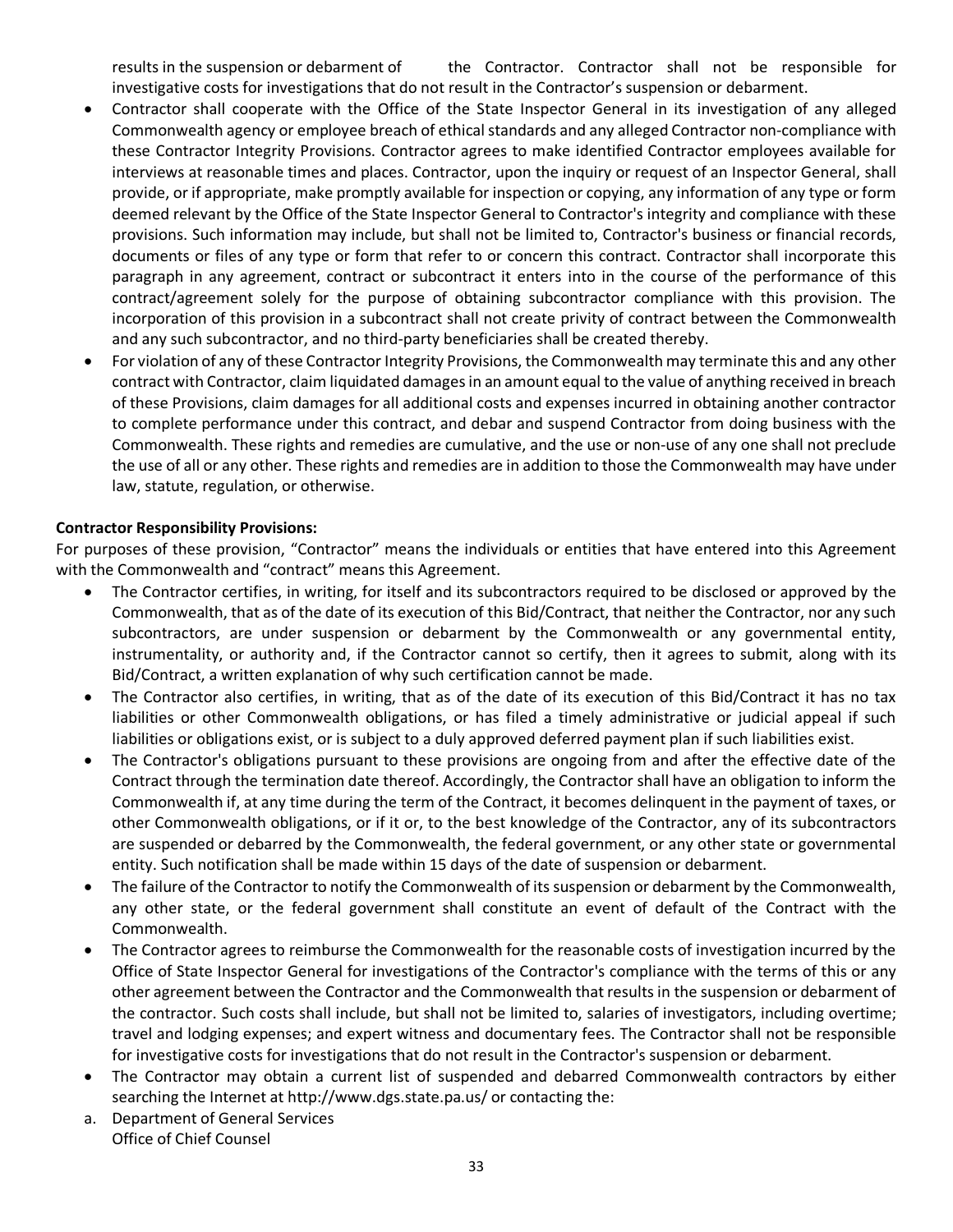603 North Office Building Harrisburg, PA 17125 Telephone No: (717) 783-6432 FAX No: (71) 787-9138

#### **Americans with Disabilities Act**

- Pursuant to federal regulations promulgated under the authority of The Americans With Disabilities Act, 28 C.F.R. § 35.101 et seq., the Contractor understands and agrees that it shall not cause any individual with a disability to be excluded from participation in this Contract or from activities provided for under this Contract on the basis of the disability. As a condition of accepting this contract, the Contractor agrees to comply with the "General Prohibitions Against Discrimination," 28 C.F.R. § 35.130, and all other regulations promulgated under Title II of The Americans With Disabilities Act which are applicable to all benefits, services, programs, and activities provided by the Commonwealth of Pennsylvania through contracts with outside contractors.
- Each Party shall be responsible for and agrees to indemnify and hold harmless the Commonwealth of Pennsylvania from all losses, damages, expenses, claims, demands, suits, and actions brought by any party against the Commonwealth of Pennsylvania as a result of a Party's failure to comply with the provisions of subparagraph a above.

#### **Applicable Law**

• This Agreement shall be governed by and interpreted and enforced in accordance with the laws of the Commonwealth of Pennsylvania (without regard to any conflict of laws provisions) and the decisions of the Pennsylvania courts. Each Party consents to the jurisdiction of any court of the Commonwealth of Pennsylvania and any federal courts in Pennsylvania, waiving any claim or defense that such forum is not convenient or proper. Each Party agrees that any such court shall have in persona jurisdiction over it, and consents to service of process in any manner authorized by Pennsylvania law.

#### **Right to Know Law**

- The Pennsylvania Right-to-Know Law, 65 P.S. §§ 67.101-3104, ("RTKL") applies to this Agreement. For the purpose of these provisions, the term "the Commonwealth" shall refer to the contracting Commonwealth agency.
- If the Commonwealth needs a Party's assistance in any matter arising out of the RTKL related to this Agreement, it shall notify the Party using the legal contact information provided in this Agreement. The Party, at any time, may designate a different contact for such purpose upon reasonable prior written notice to the Commonwealth.
- Upon written notification from the Commonwealth that it requires a Party's assistance in responding to a request under the RTKL for information related to this Agreement that may be in the Party's possession, constituting, or alleged to constitute, a public record in accordance with the RTKL ("Requested Information"), the Party shall:
	- $\circ$  Provide the Commonwealth, within ten (10) calendar days after receipt of written notification, access to, and copies of, any document or information in the Party's possession arising out of this Agreement that the Commonwealth reasonably believes is Requested Information and may be a public record under the RTKL; and
	- $\circ$  Provide such other assistance as the Commonwealth may reasonably request, in order to comply with the RTKL with respect to this Agreement.
- If a Party considers the Requested Information to include a request for a Trade Secret or Confidential Proprietary Information, as those terms are defined by the RTKL, or other information that the Party considers exempt from production under the RTKL, the Party must notify the Commonwealth and provide, within seven (7) calendar days of receiving the written notification, a written statement signed by a representative of the Party explaining why the requested material is exempt from public disclosure under the RTKL.
- The Commonwealth will rely upon the written statement from the Party in denying a RTKL request for the Requested Information unless the Commonwealth determines that the Requested Information is clearly not protected from disclosure under the RTKL. Should the Commonwealth determine that the Requested Information is clearly not exempt from disclosure, the Party shall provide the Requested Information within five (5) business days of receipt of written notification of the Commonwealth's determination.
- If a Party fails to provide the Requested Information within the time period required by these provisions, the Party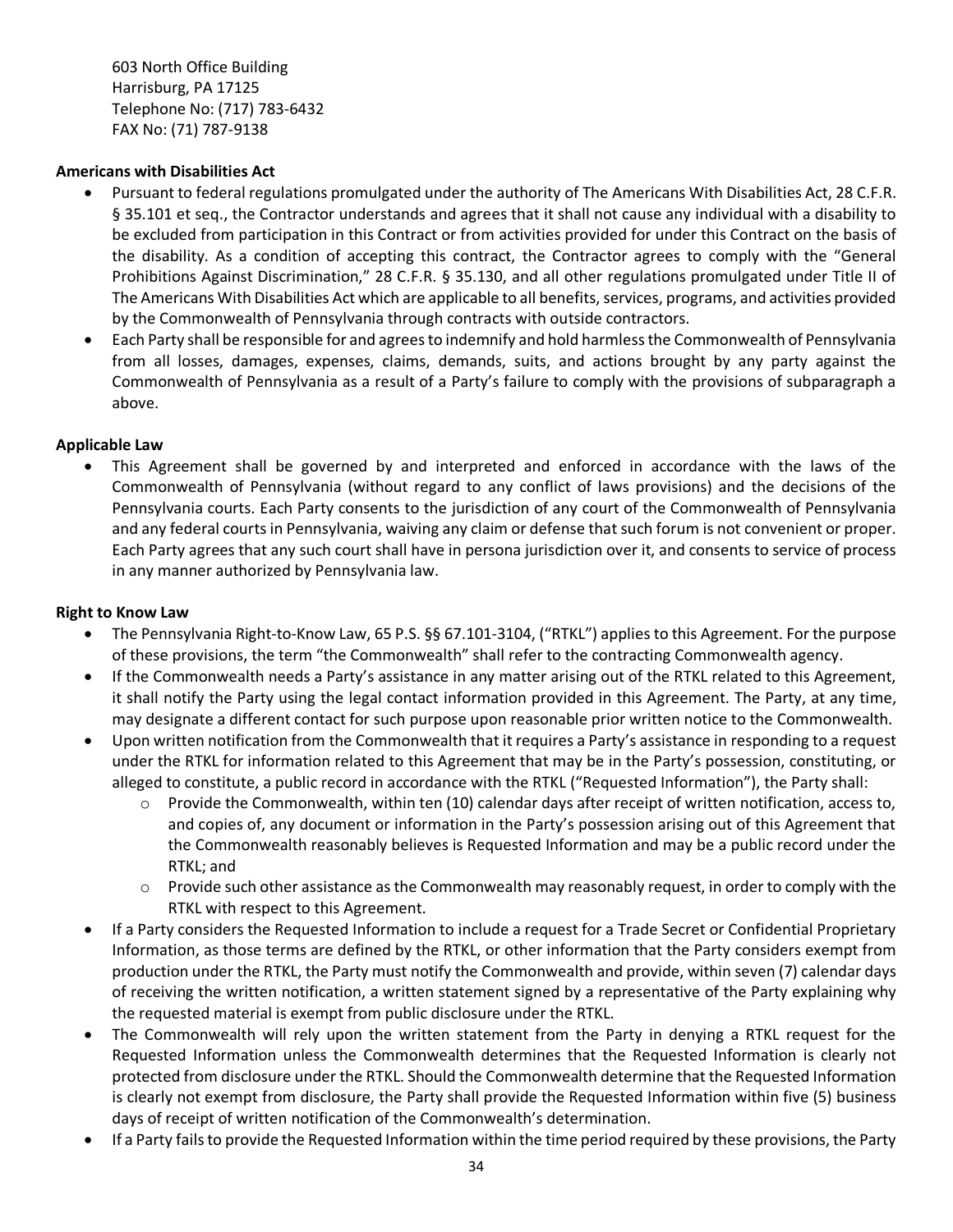shall indemnify and hold the Commonwealth harmless for any damages, penalties, costs, detriment or harm that the Commonwealth may incur as a result of the Party's failure, including any statutory damages assessed against the Commonwealth.

- The Commonwealth will reimburse the Party for any costs associated with complying with these provisions only to the extent allowed under the fee schedule established by the Office of Open Records or as otherwise provided by the RTKL if the fee schedule is inapplicable.
- The Party may file a legal challenge to any Commonwealth decision to release a record to the public with the Office of Open Records, or in the Pennsylvania Courts, however, the Party shall indemnify the Commonwealth for any legal expenses incurred by the Commonwealth as a result of such a challenge and shall hold the Commonwealth harmless for any damages, penalties, costs, detriment or harm that the Commonwealth may incur as a result of the Party's failure, including any statutory damages assessed against the Commonwealth, regardless of the outcome of such legal challenge. The Party agrees to waive all rights or remedies that may be available to it as a result of the Commonwealth's disclosure of Requested Information pursuant to the RTKL.
- The Party's duties relating to the RTKL are continuing duties that survive the expiration of this Agreement and shall continue as long as the Party has Requested Information in its possession.

#### **Offset Provision**

Each Party agrees that the Commonwealth of Pennsylvania (Commonwealth) may set off the amount of any state tax liability or other obligation of the Party or its subsidiaries to the Commonwealth against any payments due the Party under any contract with the Commonwealth.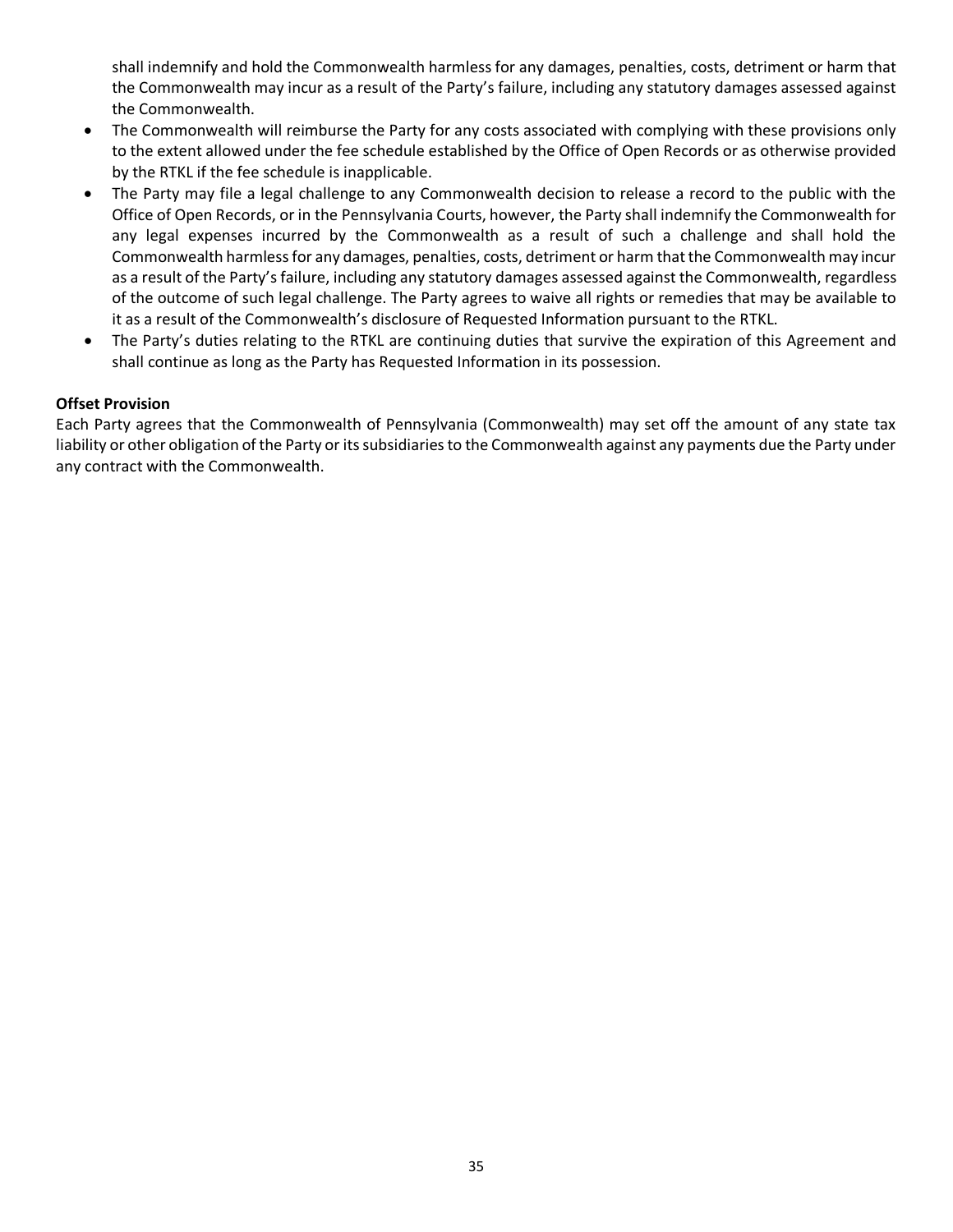# <span id="page-35-1"></span><span id="page-35-0"></span>**Attachment B – PA CareerLink® Westmoreland County at Youngwood Partner Program/Provider List**

| <b>Program Name</b>                                                                                                                                            | <b>Program Authorization</b>                                                                                                                                                                                            | <b>Local Area Partner/Providers</b>                   |
|----------------------------------------------------------------------------------------------------------------------------------------------------------------|-------------------------------------------------------------------------------------------------------------------------------------------------------------------------------------------------------------------------|-------------------------------------------------------|
|                                                                                                                                                                |                                                                                                                                                                                                                         |                                                       |
| <b>Adult Education</b><br>Intermediate Unit 1<br>One Intermediate Drive<br>Coal Center, PA 15423                                                               | WIOA Title II<br><b>Adult Education Title II Case</b><br>Management                                                                                                                                                     | Kristin Szewczyk<br>kristin.szewczyk@iu1.org          |
|                                                                                                                                                                |                                                                                                                                                                                                                         |                                                       |
| PA Office of Vocational Rehabilitation<br>727 Goucher Street, Section 10<br>Johnstown, PA 15905                                                                | State Dept. of Rehabilitation (VR)<br>program, authorized under title 1 of<br>the Rehabilitation Act of 1973 (29<br>U.S.C. 720 et seq.), as amended by<br>Title IV of WIOA                                              | Marge Duranko<br>maduranko@pa.gov                     |
|                                                                                                                                                                |                                                                                                                                                                                                                         |                                                       |
| Jobs for Veterans State Grants (JVSG)<br>PA Dept. L&I<br>12 Commonwealth Drive<br>Lemont Furnace, PA 15456                                                     | Jobs for Veterans State Grants (JVSG),<br>authorized under Chapter 41 of Title<br>38, U.S. C.                                                                                                                           | Frank Staszko<br>fstaszko@pa.gov                      |
|                                                                                                                                                                |                                                                                                                                                                                                                         |                                                       |
| <b>Wagner-Peyser Employment Services</b><br>PA Dept. L & I<br>12 Commonwealth Drive<br>Lemont Furnace, PA 15456                                                | <b>Wagner-Peyser Employment Services</b><br>(ES) program, authorized under the<br>Wagner- Peyser Act (29 U.S.C. 49 ET<br>DEQ.) as amended by Title 111 OF<br>WIOA, also providing the state's<br>public labor exchange. | Frank Staszko<br>fstaszko@pa.gov                      |
|                                                                                                                                                                |                                                                                                                                                                                                                         |                                                       |
| Trade Adjustment Assistance (TAA)<br>PA Dept. L&I<br>12 Commonwealth Drive<br>Lemont Furnace, PA 15456                                                         | Trade Adjustment Assistance (TAA),<br>authorized under chapter 2 of Title<br>11 of the Trade Act of 1974 (19 U.S.C.<br>2271 et seq.)                                                                                    | Frank Staszko<br>fstaszko@pa.gov                      |
|                                                                                                                                                                |                                                                                                                                                                                                                         |                                                       |
| <b>TANF</b><br>PA Dept. of Human Services<br>Westmoreland Cty. Assistance Office<br>587 Sells Lane<br>Greensburg PA 1560                                       | Temporary Assistance for Needy<br>Families (TANF) authorized under<br>Part A of Title IV of the Social Security<br>Act (42 U.S.C. 601 et seg.)3                                                                         | Ron Edmonds<br>roedmonds@pa.gov                       |
|                                                                                                                                                                |                                                                                                                                                                                                                         |                                                       |
| WIOA Adult, Dislocated Workers and<br>Youth Programs<br>Private Industry Council of<br>Westmoreland/Fayette, Inc.<br>219 Donohoe Road,<br>Greensburg, PA 15601 | WIOA Title 1 Adult, Dislocated<br>Worker, and Youth Programs.                                                                                                                                                           | Shujuane Martin<br>smartin@privateindustrycouncil.com |
|                                                                                                                                                                |                                                                                                                                                                                                                         |                                                       |
| <b>Temporary Assistance for Needy</b><br>Families (EARN)<br>Private Industry Council of                                                                        | Assistance for<br>Temporary<br>Needy<br>Families (EARN) Authorized under<br>part A of Title IV of the Social Security                                                                                                   | Shujuane Martin<br>smartin@privateindustrycouncil.com |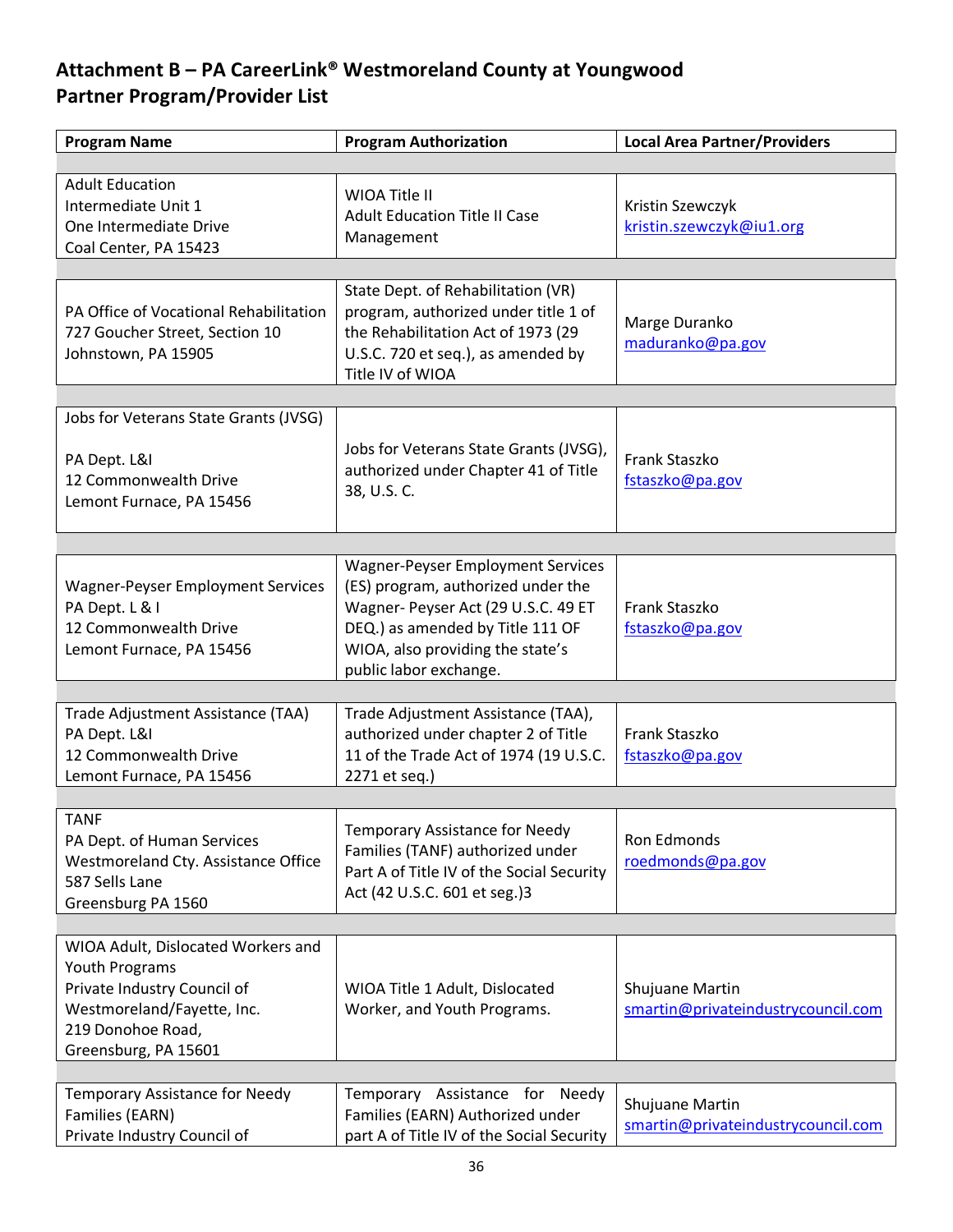| Westmoreland/Fayette, Inc<br>219 Donohoe Road,                                                                                                | Act (42 U.S.C. 601 ET SEQ)3                                                                                                                                                                    |                                              |
|-----------------------------------------------------------------------------------------------------------------------------------------------|------------------------------------------------------------------------------------------------------------------------------------------------------------------------------------------------|----------------------------------------------|
| Greensburg, PA 15601                                                                                                                          |                                                                                                                                                                                                |                                              |
| Unemployment Insurance (UI) 651<br><b>Boas Street</b><br>Harrisburg, PA 17121                                                                 | Unemployment insurance (UI)<br>programs under State<br>Unemployment Compensation Laws.                                                                                                         | Hanima Amara<br>hamara@pa.gov                |
| <b>Community Services Block Grant Act</b><br>(CSBG)<br><b>Westmoreland Community Action</b><br>226 South Maple Avenue<br>Greensburg, PA 15601 | <b>Employment and training activities</b><br>carried out under the Community<br>Service Block Grant Act (CSBG) 942<br>U.S.C. 9901 ET SEQ.)                                                     | Mandy Zalich<br>mzalich@westmorelandca.org   |
|                                                                                                                                               |                                                                                                                                                                                                |                                              |
| <b>Job Corps</b><br>7175 Highland Avenue<br>Pittsburgh, PA 15206                                                                              | Job Corps, WIOA Title 1, Subtitle C                                                                                                                                                            | Carrie Nolan<br>Nolan.Carrie@jobcorps.org    |
|                                                                                                                                               |                                                                                                                                                                                                |                                              |
| <b>Career &amp; Technical Education WCCC</b><br><b>Westmoreland County Community</b><br>College<br>145 Pavilion Lane<br>Youngwood, PA 15697   | Career and Technical Education (CTE)<br>Programs at the postsecondary level,<br>authorized under the Carl D. Perkins<br>Career and Technical Education Act<br>of 2006 (20 W.S.C. 2301 et seq.) | Colette Wilson<br>wilsoncol@westmoreland.edu |
|                                                                                                                                               |                                                                                                                                                                                                |                                              |
| <b>Council of Three Rivers American</b><br><b>Indian Center</b><br>120 Charles Street Pittsburgh, PA                                          | <b>Indian and Native American</b><br>Programs (INA)), WIOA sec. 166, 29<br><b>USC 3221</b>                                                                                                     | Kerry Jevsevar<br>kjevsevar@cotraic.org      |
|                                                                                                                                               |                                                                                                                                                                                                |                                              |
| Senior Employment Program<br><b>Westmoreland Community College</b><br>145 Pavilion Lane<br>Youngwood, PA 15697                                | <b>Senior Community Service</b><br>Employment Program (SCSEP),<br>authorized under title V of the Older<br>Americans Act of 1965 (42 of title 38<br>U.S.C.                                     | <b>Bill Magda</b><br>magdaw@westmoreland.edu |
|                                                                                                                                               |                                                                                                                                                                                                |                                              |
| <b>Westmoreland County Housing</b><br>Authority                                                                                               | <b>Employment and Training Activities</b><br>carried out by the Department of<br>Housing & Urban Development                                                                                   | Mike Washowich<br>mikew@wchaonline.com       |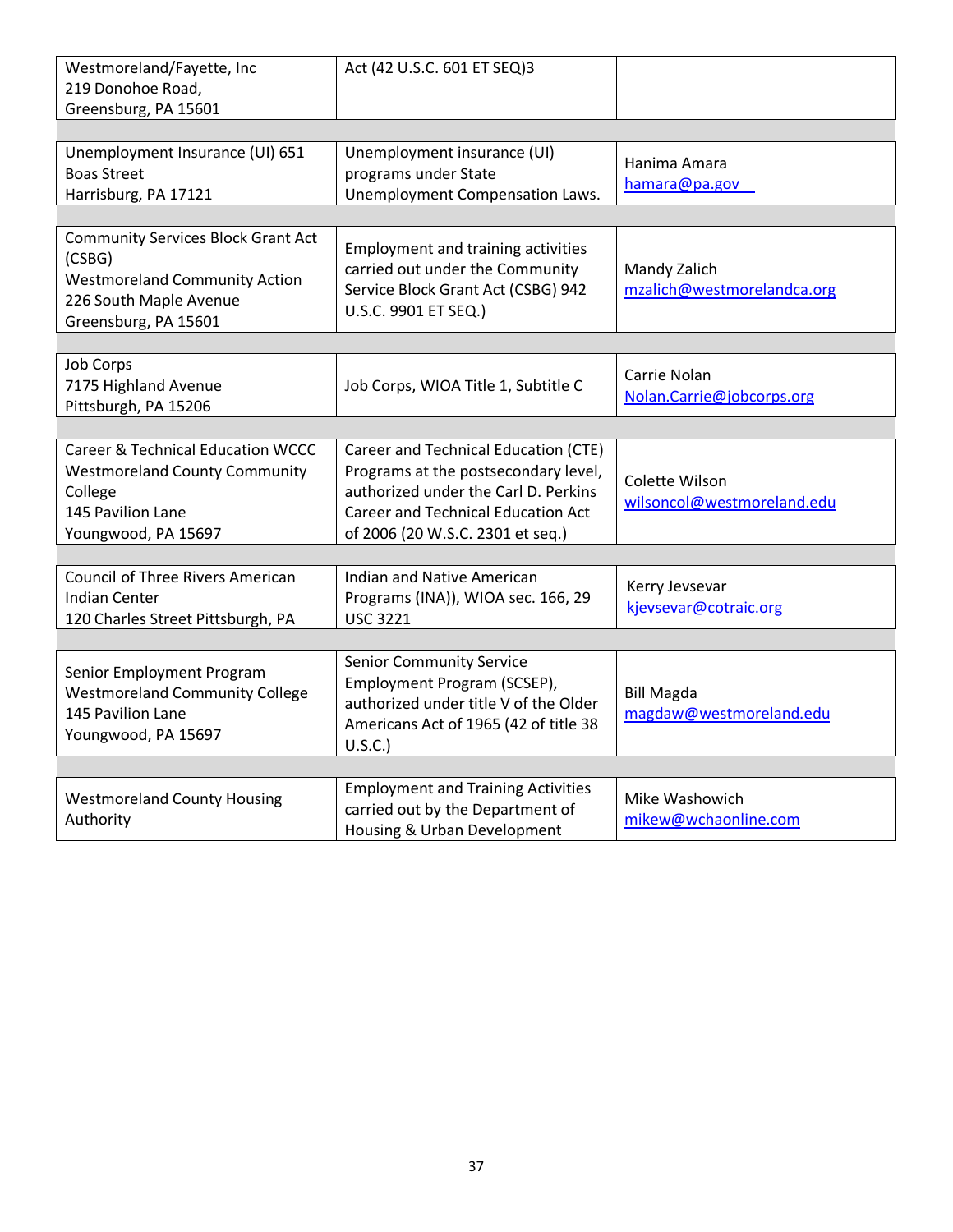# <span id="page-37-1"></span><span id="page-37-0"></span>**Attachment C – PA CareerLink® Fayette County Partner Program/Provider List**

| <b>Program Name</b>                                                                                                                                            | <b>Program Authorization</b>                                                                                                                                                                                            | <b>Local Area Partner/Providers</b>                   |
|----------------------------------------------------------------------------------------------------------------------------------------------------------------|-------------------------------------------------------------------------------------------------------------------------------------------------------------------------------------------------------------------------|-------------------------------------------------------|
|                                                                                                                                                                |                                                                                                                                                                                                                         |                                                       |
| <b>Adult Education</b><br>Intermediate Unit 1<br>One Intermediate Drive<br>Coal Center, PA 15423                                                               | WIOA Title II<br><b>Adult Education Title II Case</b><br>Management                                                                                                                                                     | Kristin Szewczyk<br>kristin.szewczyk@iu1.org          |
|                                                                                                                                                                |                                                                                                                                                                                                                         |                                                       |
| PA Office of Vocational Rehabilitation<br>727 Goucher Street, Section 10<br>Johnstown, PA 15905                                                                | State Dept. of Rehabilitation (VR)<br>program, authorized under title 1 of<br>the Rehabilitation Act of 1973 (29<br>U.S.C. 720 et seq.), as amended by<br>Title IV of WIOA                                              | Marge Duranko<br>maduranko@pa.gov                     |
|                                                                                                                                                                |                                                                                                                                                                                                                         |                                                       |
| Jobs for Veterans State Grants (JVSG)<br>PA Dept. L&I<br>12 Commonwealth Drive<br>Lemont Furnace, PA 15456                                                     | <b>Jobs for Veterans State Grants</b><br>(JVSG), authorized under Chapter 41<br>of Title 38, U.S. C.                                                                                                                    | Frank Staszko<br>fstaszko@pa.gov                      |
|                                                                                                                                                                |                                                                                                                                                                                                                         |                                                       |
| <b>Wagner-Peyser Employment Services</b><br>PA Dept. L & I<br>12 Commonwealth Drive<br>Lemont Furnace, PA 15456                                                | <b>Wagner-Peyser Employment Services</b><br>(ES) program, authorized under the<br>Wagner- Peyser Act (29 U.S.C. 49 ET<br>DEQ.) as amended by Title 111 OF<br>WIOA, also providing the state's<br>public labor exchange. | Frank Staszko<br>fstaszko@pa.gov                      |
|                                                                                                                                                                |                                                                                                                                                                                                                         |                                                       |
| Trade Adjustment Assistance (TAA)<br>PA Dept. L&I<br>12 Commonwealth Drive<br>Lemont Furnace, PA 15456                                                         | Trade Adjustment Assistance (TAA),<br>authorized under chapter 2 of Title<br>11 of the Trade Act of 1974 (19 U.S.C.<br>2271 et seq.)                                                                                    | Frank Staszko<br>fstaszko@pa.gov                      |
|                                                                                                                                                                |                                                                                                                                                                                                                         |                                                       |
| PA Dept. of Human Services<br>Fayette Cty. Assistance Office<br>41 W. Church St.<br>Uniontown, PA 15401                                                        | Temporary Assistance for Needy<br>Families (TANF) authorized under<br>Part A of Title IV of the Social Security<br>Act (42 U.S.C. 601 et seg.)3                                                                         | Dana Valente<br>dvalente@pa.gov                       |
|                                                                                                                                                                |                                                                                                                                                                                                                         |                                                       |
| WIOA Adult, Dislocated Workers and<br>Youth Programs<br>Private Industry Council of<br>Westmoreland/Fayette, Inc.<br>219 Donohoe Road,<br>Greensburg, PA 15601 | WIOA Title 1 Adult, Dislocated<br>Worker, and Youth Programs.                                                                                                                                                           | Shujuane Martin<br>smartin@privateindustrycouncil.com |
|                                                                                                                                                                |                                                                                                                                                                                                                         |                                                       |
| <b>Temporary Assistance for Needy</b><br>Families (EARN)<br>Private Industry Council of<br>Westmoreland/Fayette, Inc.                                          | Temporary Assistance for<br>Needy<br>Families (EARN) Authorized under<br>part A of Title IV of the Social Security<br>Act (42 U.S.C. 601 ET SEQ)3                                                                       | Shujuane Martin<br>smartin@privateindustrycouncil.com |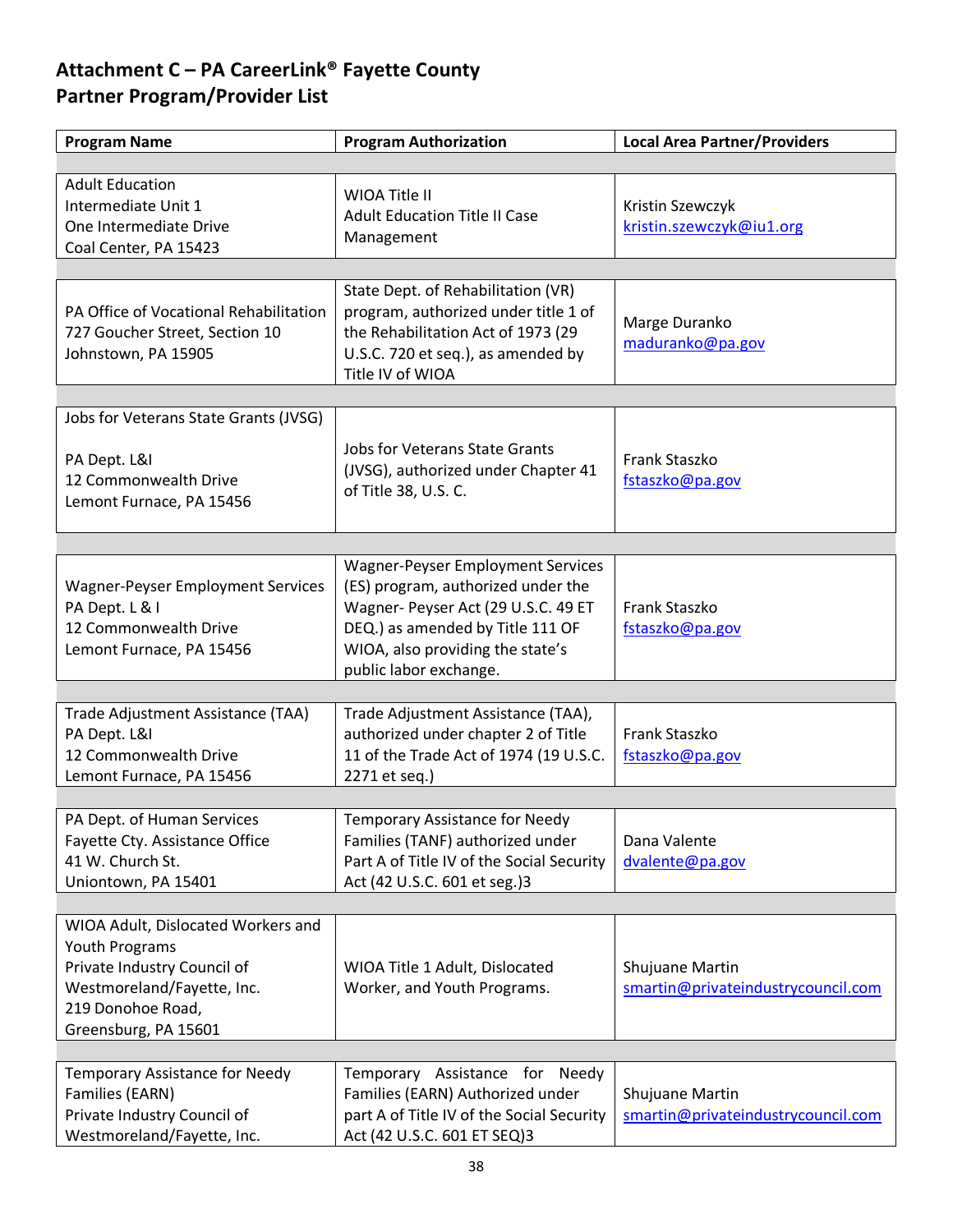| 219 Donohoe Road,<br>Greensburg, PA 15601                                                                                                                |                                                                                                                                                                                                       |                                           |  |  |
|----------------------------------------------------------------------------------------------------------------------------------------------------------|-------------------------------------------------------------------------------------------------------------------------------------------------------------------------------------------------------|-------------------------------------------|--|--|
|                                                                                                                                                          |                                                                                                                                                                                                       |                                           |  |  |
| Unemployment Insurance (UI) 651<br><b>Boas Street</b><br>Harrisburg, PA 17121                                                                            | Unemployment insurance (UI)<br>programs under State<br>Unemployment Compensation Laws.                                                                                                                | Hanima Amara<br>hamara@pa.gov             |  |  |
|                                                                                                                                                          |                                                                                                                                                                                                       |                                           |  |  |
| <b>Community Services Block Grant Act</b><br>(CSBG)<br><b>Fayette County Community Action</b><br>Agency<br>108 North Beeson Blvd.<br>Uniontown, PA 15401 | <b>Employment and training activities</b><br>carried out under the Community<br>Service Block Grant Act (CSBG) 942<br>U.S.C. 9901 ET SEQ.)                                                            | Jim Stark<br>jstark@fccaa.org             |  |  |
|                                                                                                                                                          |                                                                                                                                                                                                       |                                           |  |  |
| <b>Job Corps</b><br>7175 Highland Avenue<br>Pittsburgh, PA 15206                                                                                         | Job Corps, WIOA Title 1, Subtitle C                                                                                                                                                                   | Carrie Nolan<br>Nolan.Carrie@jobcorps.org |  |  |
|                                                                                                                                                          |                                                                                                                                                                                                       |                                           |  |  |
| Senior Employment Program<br>Southwest Area Agency on Aging<br>305 Chamber Plaza<br>Charleroi, PA 15022                                                  | <b>Senior Community Service</b><br>Employment Program (SCSEP),<br>authorized under title V of the Older<br>Americans Act of 1965 (42 of title 38<br>U.S.C.                                            | Leslie Grenfell<br>grenfell@swpa-aaa.org  |  |  |
|                                                                                                                                                          |                                                                                                                                                                                                       |                                           |  |  |
| Fayette Career & Technical Institute<br>175 George Fairchance Road<br>Uniontown, PA 15401                                                                | Career and Technical Education (CTE)<br>Programs at the postsecondary level,<br>authorized under the Carl D. Perkins<br><b>Career and Technical Education Act</b><br>of 2006 (20 W.S.C. 2301 et seq.) | Cindy Shaw<br>cshaw@fayettecti.org        |  |  |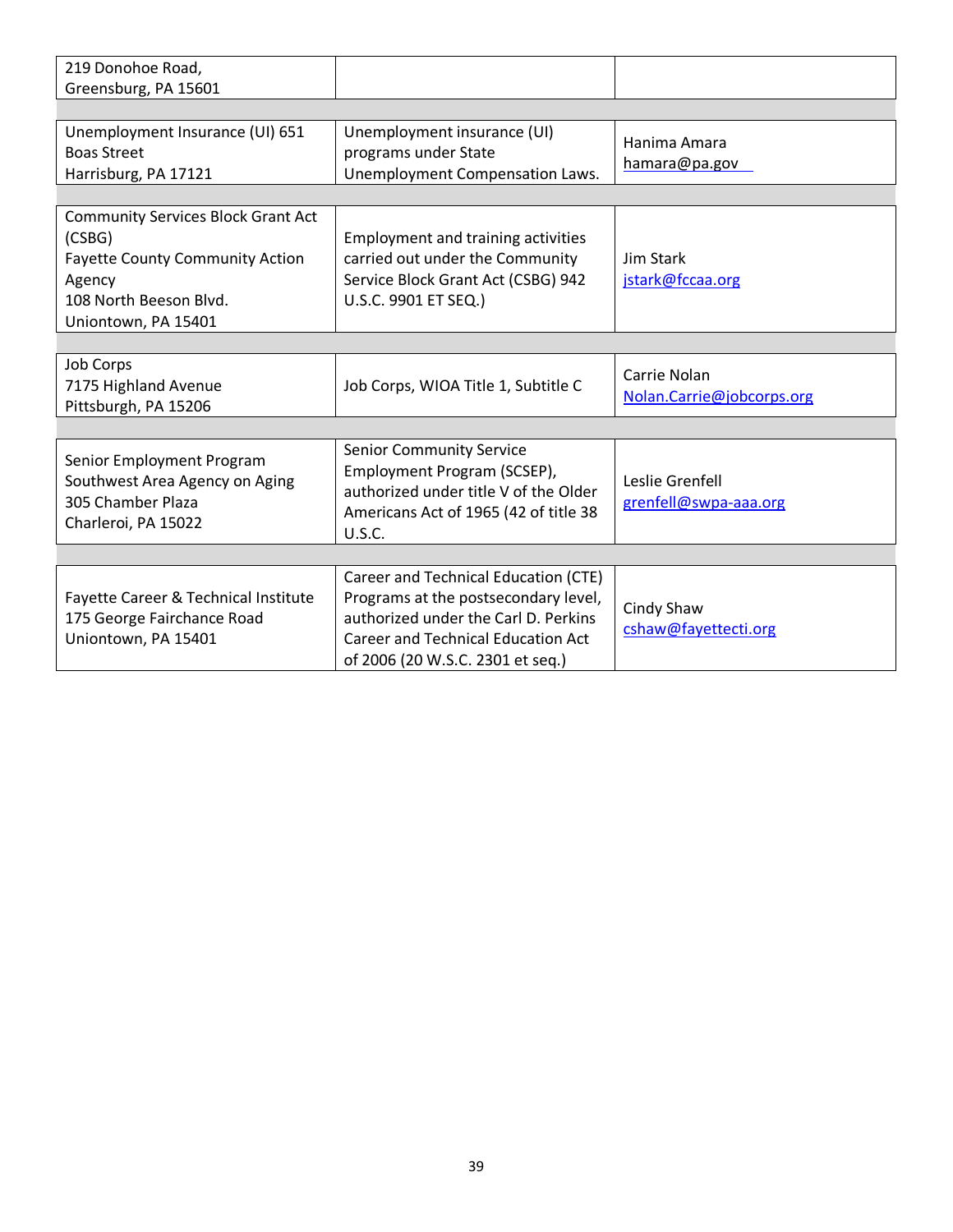# <span id="page-39-1"></span><span id="page-39-0"></span>**Attachment D – PA CareerLink® Alle-Kiski Partner Program/Provider List**

| <b>Program Name</b>                                                                                                                                                   | <b>Program Authorization</b>                                                                                                                                                                                            | <b>Local Area Partner/Providers</b>                   |
|-----------------------------------------------------------------------------------------------------------------------------------------------------------------------|-------------------------------------------------------------------------------------------------------------------------------------------------------------------------------------------------------------------------|-------------------------------------------------------|
|                                                                                                                                                                       |                                                                                                                                                                                                                         |                                                       |
| <b>Adult Education</b><br>Intermediate Unit 1<br>One Intermediate Drive<br>Coal Center, PA 15423                                                                      | WIOA Title II<br><b>Adult Education Title II Case</b><br>Management                                                                                                                                                     | Kristin Szewczyk<br>kristin.szewczyk@iu1.org          |
|                                                                                                                                                                       |                                                                                                                                                                                                                         |                                                       |
| PA Office of Vocational Rehabilitation<br>727 Goucher Street, Section 10<br>Johnstown, PA 15905                                                                       | State Dept. of Rehabilitation (VR)<br>program, authorized under title 1 of<br>the Rehabilitation Act of 1973 (29<br>U.S.C. 720 et seq.), as amended by<br>Title IV of WIOA                                              | Marge Duranko<br>maduranko@pa.gov                     |
|                                                                                                                                                                       |                                                                                                                                                                                                                         |                                                       |
| Jobs for Veterans State Grants (JVSG)<br>PA Dept. L&I<br>12 Commonwealth Drive<br>Lemont Furnace, PA 15456                                                            | <b>Jobs for Veterans State Grants</b><br>(JVSG), authorized under Chapter 41<br>of Title 38, U.S. C.                                                                                                                    | Frank Staszko<br>fstaszko@pa.gov                      |
|                                                                                                                                                                       |                                                                                                                                                                                                                         |                                                       |
| <b>Wagner-Peyser Employment Services</b><br>PA Dept. L & I<br>12 Commonwealth Drive<br>Lemont Furnace, PA 15456                                                       | <b>Wagner-Peyser Employment Services</b><br>(ES) program, authorized under the<br>Wagner- Peyser Act (29 U.S.C. 49 ET<br>DEQ.) as amended by Title 111 OF<br>WIOA, also providing the state's<br>public labor exchange. | Frank Staszko<br>fstaszko@pa.gov                      |
|                                                                                                                                                                       |                                                                                                                                                                                                                         |                                                       |
| Trade Adjustment Assistance (TAA)<br>PA Dept. L&I<br>12 Commonwealth Drive<br>Lemont Furnace, PA 15456                                                                | Trade Adjustment Assistance (TAA),<br>authorized under chapter 2 of Title<br>11 of the Trade Act of 1974 (19 U.S.C.<br>2271 et seq.)                                                                                    | <b>Frank Staszko</b><br>fstaszko@pa.gov               |
|                                                                                                                                                                       |                                                                                                                                                                                                                         |                                                       |
| <b>TANF</b><br>PA Dept. of Human Services<br>Westmoreland Cty. Assistance Office<br>587 Sells Lane<br>Greensburg PA 1560                                              | Temporary Assistance for Needy<br>Families (TANF) authorized under<br>Part A of Title IV of the Social Security<br>Act (42 U.S.C. 601 et seg.)3                                                                         | Ron Edmonds<br>roedmonds@pa.gov                       |
|                                                                                                                                                                       |                                                                                                                                                                                                                         |                                                       |
| WIOA Adult, Dislocated Workers and<br><b>Youth Programs</b><br>Private Industry Council of<br>Westmoreland/Fayette, Inc.<br>219 Donohoe Road,<br>Greensburg, PA 15601 | WIOA Title 1 Adult, Dislocated<br>Worker, and Youth Programs.                                                                                                                                                           | Shujuane Martin<br>smartin@privateindustrycouncil.com |
|                                                                                                                                                                       |                                                                                                                                                                                                                         |                                                       |
| Temporary Assistance for Needy<br>Families (EARN)<br>Private Industry Council of                                                                                      | Temporary<br>Assistance for<br>Needy<br>Families (EARN) Authorized under<br>part A of Title IV of the Social Security                                                                                                   | Shujuane Martin<br>smartin@privateindustrycouncil.com |